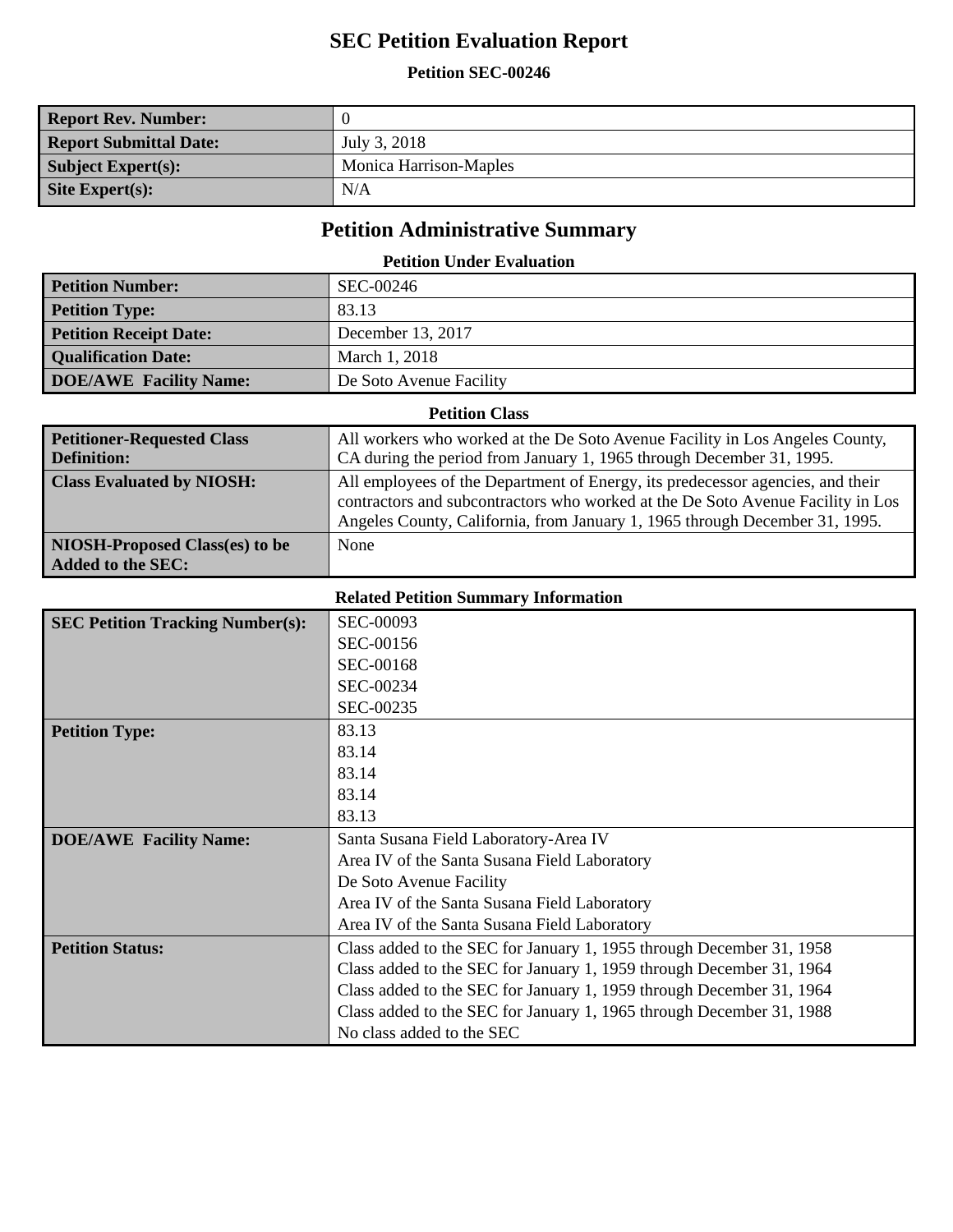|                               | <b>Related Evaluation Report Information</b>          |
|-------------------------------|-------------------------------------------------------|
| <b>Report Title:</b>          | SEC Petition Evaluation Report for Petition SEC-00093 |
|                               | SEC Petition Evaluation Report for Petition SEC-00156 |
|                               | SEC Petition Evaluation Report for Petition SEC-00168 |
|                               | SEC Petition Evaluation Report for Petition SEC-00234 |
|                               | SEC Petition Evaluation Report for Petition SEC-00235 |
| <b>DOE/AWE Facility Name:</b> | Santa Susana Field Laboratory-Area IV                 |
|                               | Area IV of the Santa Susana Field Laboratory          |
|                               | De Soto Avenue Facility                               |
|                               | Area IV of the Santa Susana Field Laboratory          |
|                               | Area IV of the Santa Susana Field Laboratory          |

#### **ORAU Preparation and Review**

| <b>ORAU Lead Technical Evaluator:</b> | <b>Monica Harrison-Maples</b> |
|---------------------------------------|-------------------------------|
| <b>ORAU Peer Review Completed By:</b> | Michael Kubiak                |

### **DCAS Review and Approval**

| <b>Peer Review Completed By:</b>        |                     |  |
|-----------------------------------------|---------------------|--|
|                                         | [Signature on File] |  |
|                                         | Lara Hughes         |  |
|                                         | July 03, 2018       |  |
| <b>SEC Petition Evaluation Reviewed</b> |                     |  |
| By:                                     | [Signature on File] |  |
|                                         | James W. Neton      |  |
|                                         | July 03, 2018       |  |
| <b>SEC Petition Evaluation Approved</b> |                     |  |
| By:                                     | [Signature on File] |  |
|                                         | Stuart L. Hinnefeld |  |
|                                         | July 03, 2018       |  |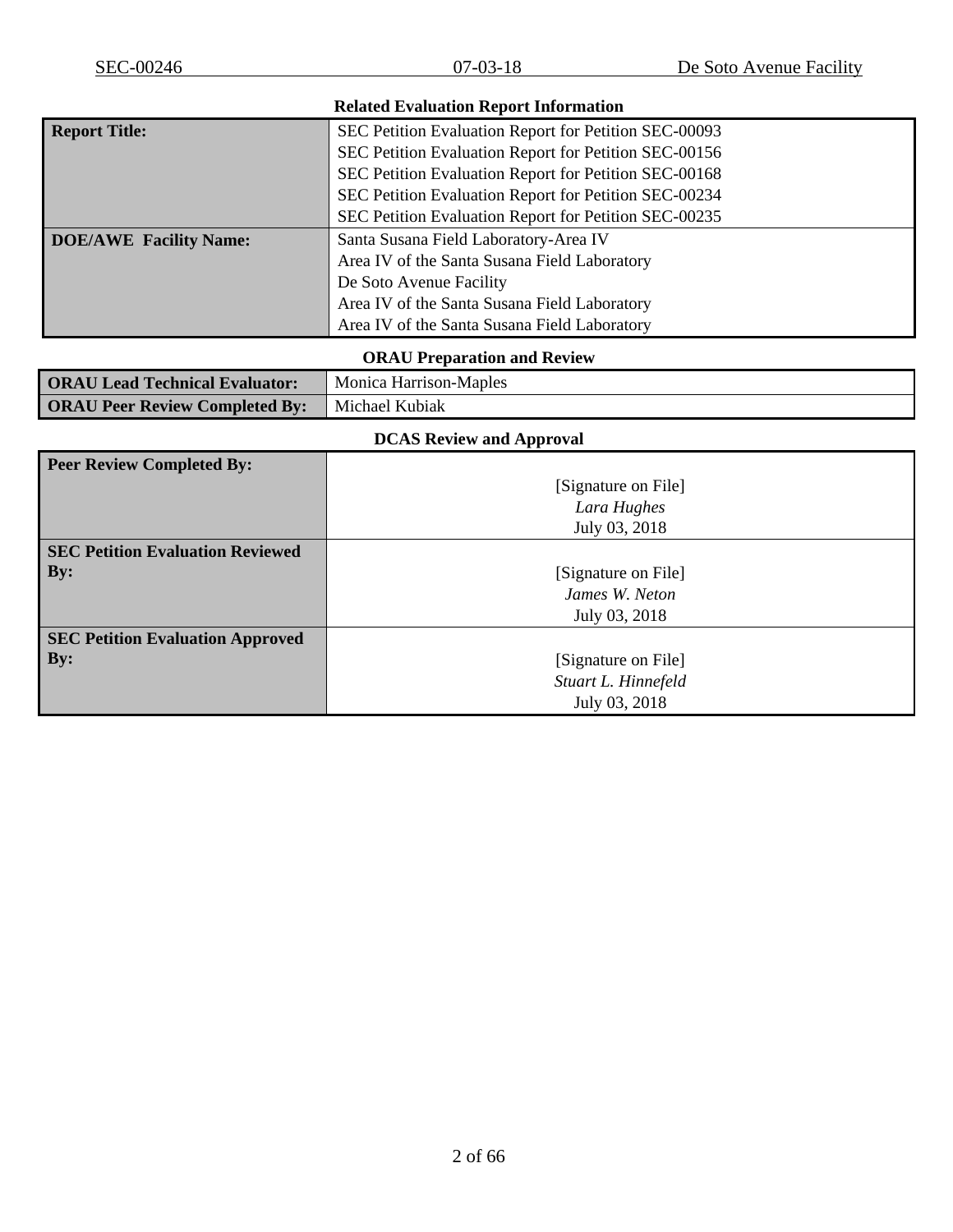## <span id="page-2-0"></span>**Evaluation Report Summary: SEC-00246, De Soto Avenue Facility**

The National Institute for Occupational Safety and Health (NIOSH) prepared this evaluation report in response to a petition to add a class of workers at the De Soto Avenue Facility to the Special Exposure Cohort (SEC). The *Energy Employees Occupational Illness Compensation Program Act of 2000*, as amended, (EEOICPA) and 42 C.F.R. pt. 83, *Procedures for Designating Classes of Employees as Members of the Special Exposure Cohort under the Energy Employees Occupational Illness Compensation Program Act of 2000,* describe the process for adding new classes to the SEC.

#### Petitioner-Requested Class Definition

NIOSH received petition SEC-00246 on December 13, 2017, and qualified it on March 1, 2018. The petitioner requested that NIOSH consider the following class: *All workers who worked at the De Soto Avenue Facility in Los Angeles County, CA during the period from January 1, 1965 through December 31, 1995.* 

#### Class Evaluated by NIOSH

Based on its preliminary research, NIOSH accepted the petitioner-requested class. NIOSH evaluated the following class: *All employees of the Department of Energy, its predecessor agencies, and their contractors and subcontractors who worked at the De Soto Avenue Facility in Los Angeles County, California, from January 1, 1965 through December 31, 1995.*

#### NIOSH Determination about the Proposed Class(es) to be Added to the SEC

NIOSH has obtained internal monitoring data, including urinalysis sample results for uranium, thorium, and gross alpha. NIOSH has *in vivo* measurements included with the scanned radiological exposure files of individual De Soto workers across the radiological operational history of the facility through 1995. NIOSH also has external dosimetry results for workers in radiological job assignments. NIOSH has developed both an internal dose co-worker model (ORAUT-OTIB-0080) and an external dose co-worker model (ORAUT-OTIB-0077) to assess doses to unmonitored De Soto workers. NIOSH has reviewed facility plans, procedures, and activity reports to gain an understanding of the scope of the potential exposure scenarios during the period under evaluation. Based on its analysis of these available resources, NIOSH found no part of the class under evaluation for which it cannot estimate radiation doses with sufficient accuracy.

#### Feasibility of Dose Reconstruction

Per EEOICPA and 42 C.F.R. § 83.13(c) (1), NIOSH has established that it has access to sufficient information to: (1) estimate the maximum radiation dose, for every type of cancer for which radiation doses are reconstructed, that could have been incurred in plausible circumstances by any member of the class; or (2) estimate radiation doses of members of the class more precisely than an estimate of the maximum dose. Information available from the site profile and additional resources is sufficient to estimate the maximum internal and external potential exposure to members of the evaluated class under plausible circumstances during the specified period.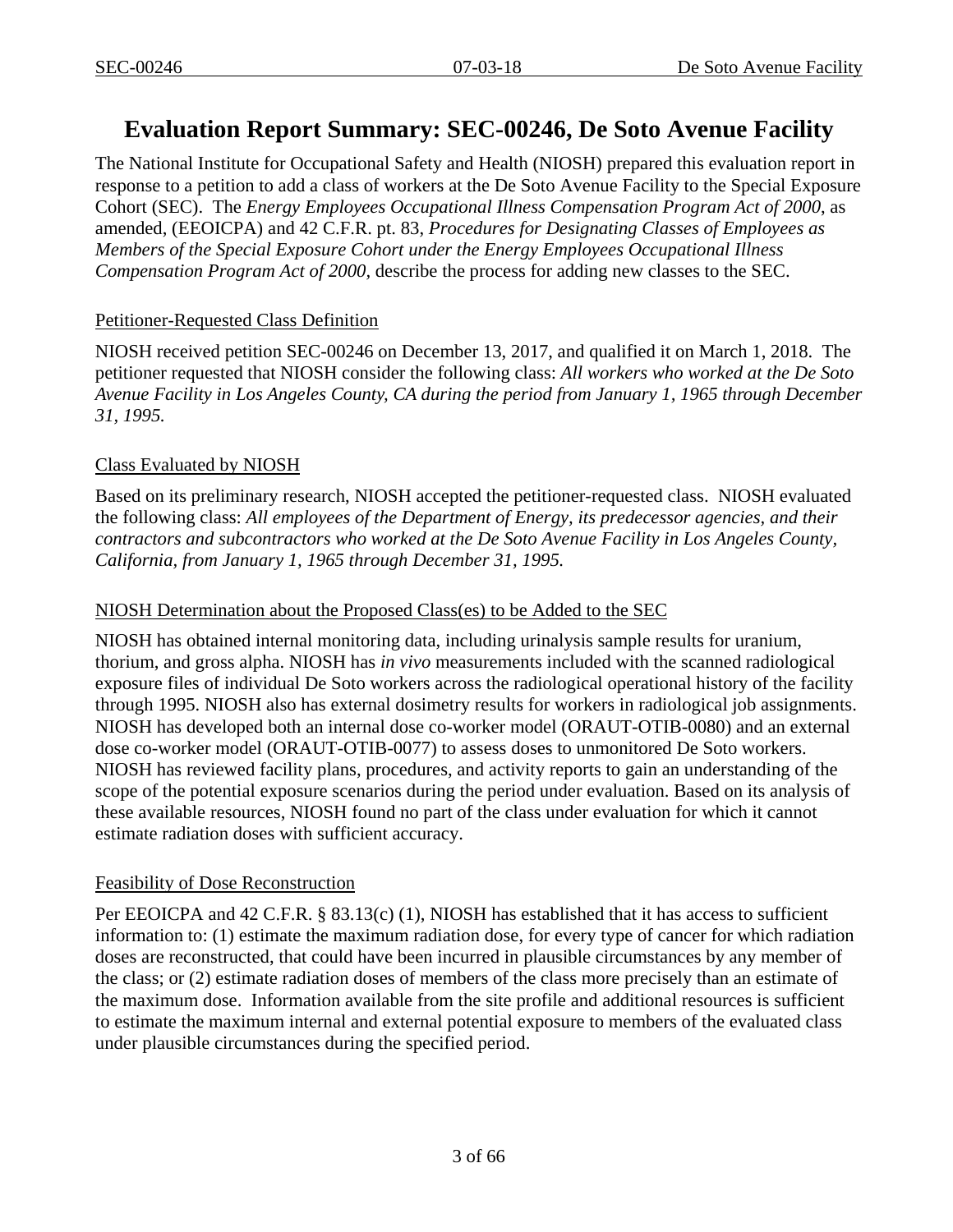The NIOSH dose reconstruction feasibility findings are based on the following:

- Consistent with previous evaluations, NIOSH finds that it is feasible to reconstruct occupational medical dose with sufficient accuracy for De Soto workers for the period from January 1, 1965 through December 31, 1995, using information and methods in *Dose Reconstruction from Occupationally Related Diagnostic X-Ray Procedures* (ORAUT-OTIB-0006) and the De Soto Avenue Facility site profile documents (ORAUT-TKBS-0038-1 through -6).
- Principal sources of internal radiation for members of the proposed class included exposures to radioactive contamination resulting from operations involving unsealed radioactive materials, such as nuclear fuel fabrication and radiochemistry operations. Exposures would have been from inhalation or ingestion of radionuclides, such as uranium and thorium (including associated progeny) during fuel fabrication or laboratory operations associated with research and development.
- NIOSH previously determined in its evaluations of Area IV and De Soto petitions that some workers could have received intakes of radioactive materials that went unmonitored. These unmonitored exposures are addressed through the internal co-worker intake rates assigned for the operation period.
- Although NIOSH has disqualified *in vitro* analysis results from vendor Controls for Environmental Pollution (CEP) during the period August 1991 through June 1993 for all Santa Susana Field Laboratory (SSFL) sites including the De Soto Avenue Facility, NIOSH has determined that the lack of CEP *in vitro* data does not affect NIOSH's ability to perform sufficiently accurate internal dose reconstructions for monitored or unmonitored workers at the site. The site performed supplemental whole-body counts that showed no measurable exposures, and initiated confirmatory *in vitro* re-samples analyzed by a new contractor. The *in vitro* re-samples confirmed that there were no measurable internal exposures.
- NIOSH has identified thorium campaigns in 1970 and 1979 for which thorium-specific personnel and workplace monitoring are available. NIOSH has determined there are sufficient source term, process, air monitoring, and pre-work and post-work internal dosimetry data available to bound intakes of thorium for the operational period from January 1, 1965 through December 31, 1995 at the De Soto Avenue Facility.
- NIOSH has not identified any data that suggest the possibility for operational americium exposures at the De Soto facilities.
- NIOSH has determined that it is feasible to reconstruct personnel internal exposures with sufficient accuracy for employees at the De Soto Avenue Facility for the period from January 1, 1965 through December 31, 1995.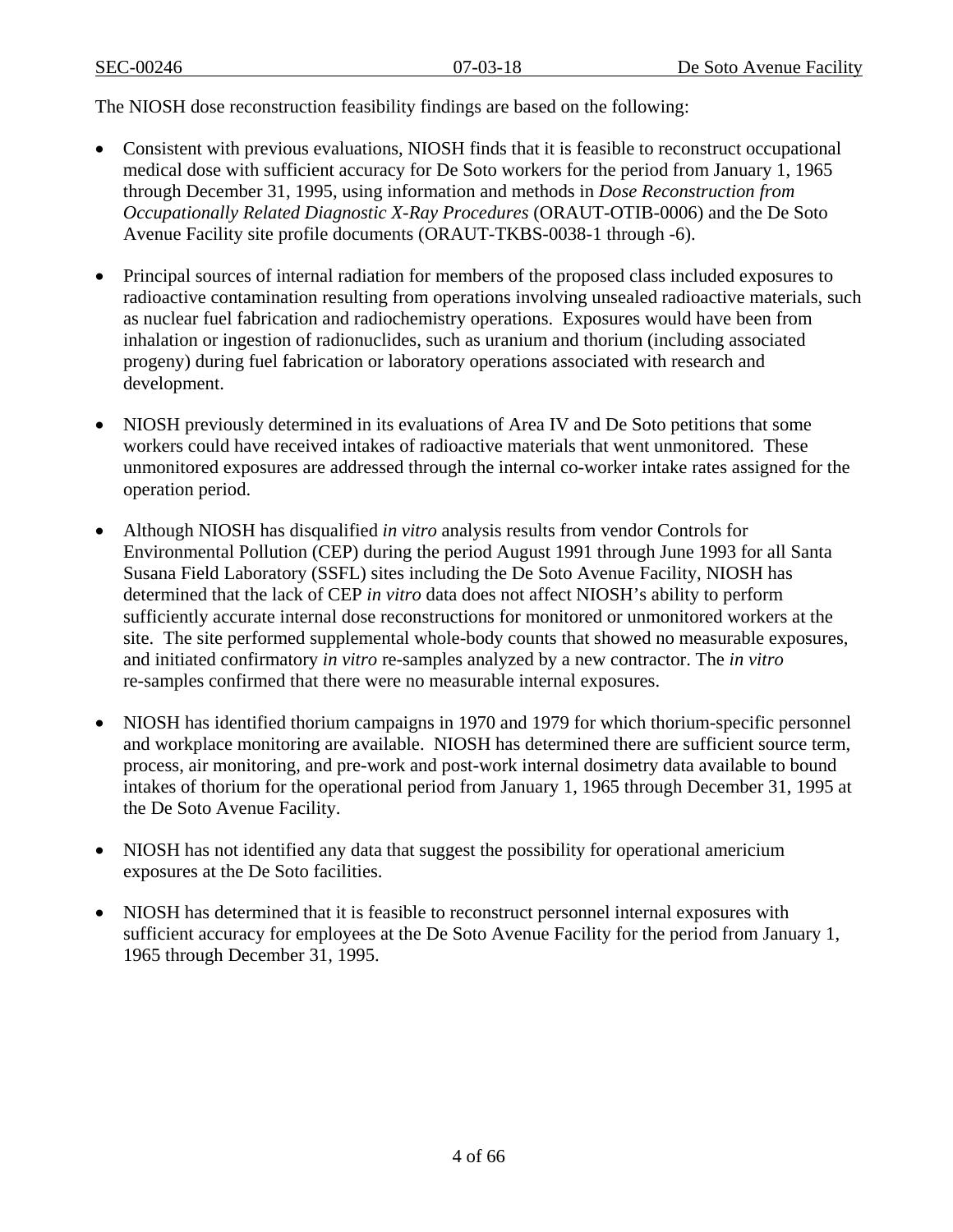| SEC-00246                                                                                                                                                                                                 | $07-03-18$ | De Soto Avenue Facility |
|-----------------------------------------------------------------------------------------------------------------------------------------------------------------------------------------------------------|------------|-------------------------|
| • Principal sources of external radiation for members of the proposed class included exposures to<br>photon and beta radiation emitted from research reactor operations, irradiation facility operations, |            |                         |
| and from the various radioactive materials used at the site. To a lesser extent, neutron exposures<br>could have resulted from operating the small research reactor and from operations involving         |            |                         |

• NIOSH has access to photon, beta, and neutron external dosimetry results, as well as other supporting data for the entire period under evaluation. NIOSH also has access to area monitoring radiation survey summary information.

- To assess potential external dose to unmonitored employees, NIOSH developed a co-worker dose distribution model (ORAUT-OTIB-0077).
- In its previous SEC evaluations, NIOSH has found, and DHHS has concurred, that it has access to sufficient employee monitoring and workplace monitoring data to bound potential external exposures for employees at the De Soto Avenue Facility for 1959 through December 31, 1964. This current evaluation has found no evidence to the contrary for the period from January 1, 1965 through December 31, 1995.
- NIOSH has determined that it is feasible to reconstruct personnel external exposures with sufficient accuracy for employees at the De Soto Avenue Facility for the period from January 1, 1965 through December 31, 1995.
- Pursuant to 42 C.F.R. § 83.13(c) (1), NIOSH determined that there is sufficient information to either: (1) estimate the maximum radiation dose, for every type of cancer for which radiation doses are reconstructed, that could have been incurred under plausible circumstances by any member of the class; or (2) estimate the radiation doses of members of the class more precisely than a maximum dose estimate.

#### Health Endangerment Determination

nuclear fuel.

Per EEOICPA and 42 C.F.R. § 83.13(c) (3), a health endangerment determination is not required because NIOSH has determined that it has sufficient information to estimate dose for the members of the evaluated class.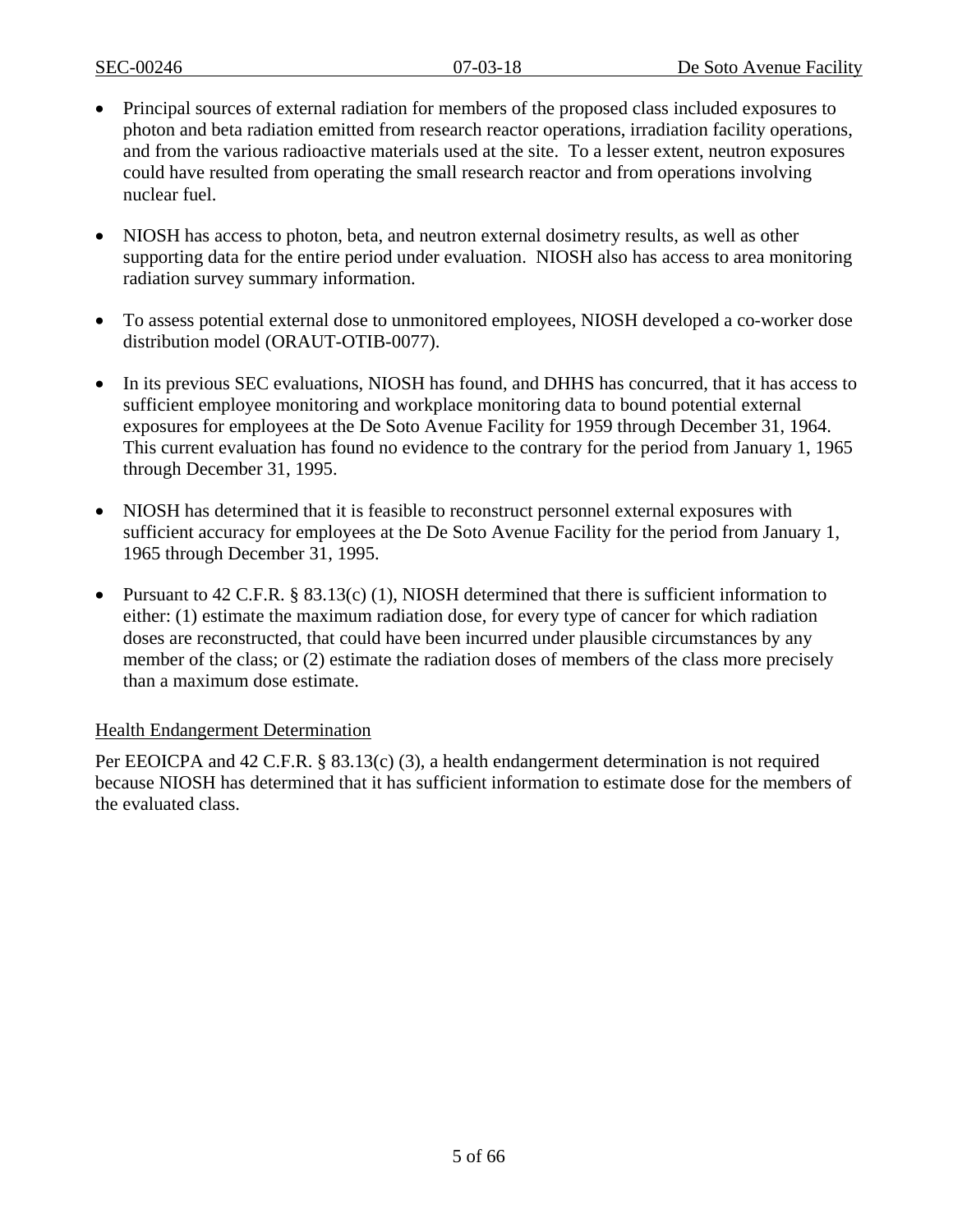This page intentionally left blank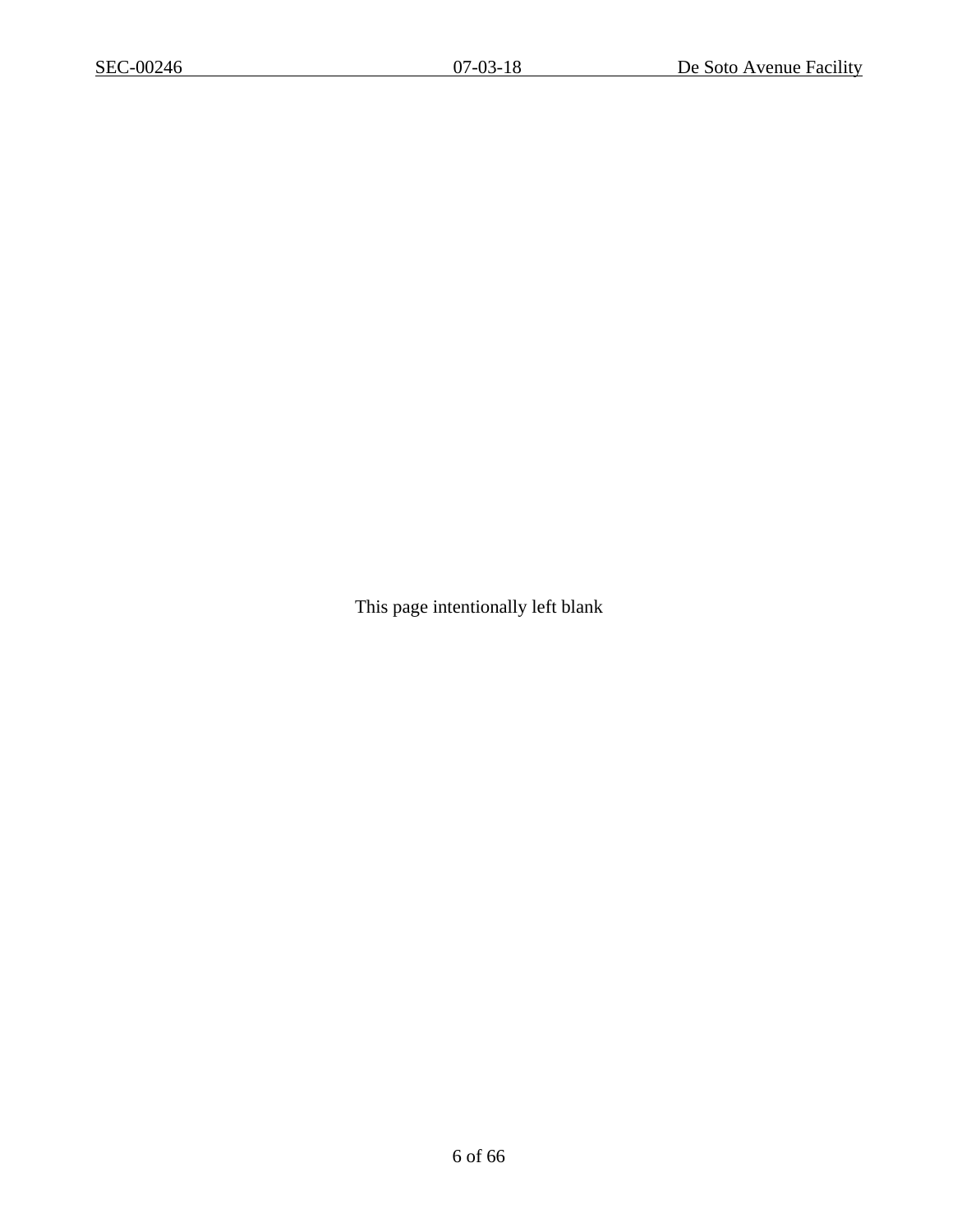# **Table of Contents**

<span id="page-6-0"></span>

| 1.0 |                                                                                                                                                                                                                                                                                                   |  |
|-----|---------------------------------------------------------------------------------------------------------------------------------------------------------------------------------------------------------------------------------------------------------------------------------------------------|--|
| 2.0 |                                                                                                                                                                                                                                                                                                   |  |
| 3.0 | 3.1<br>3.2<br>NIOSH Determination about the Proposed Class(es) to be Added to the SEC 13<br>3.3                                                                                                                                                                                                   |  |
| 4.0 | 4.1<br>4.2<br>4.3<br>4.4<br>4.5<br>4.6<br>4.7                                                                                                                                                                                                                                                     |  |
| 5.0 | 5.1<br>Radiological Exposure Sources from De Soto Avenue Facility Operations 21<br>5.2<br>Internal Radiological Exposure Sources from De Soto Avenue Operations 21<br>5.2.1<br>5.2.1.1<br>5.2.1.2<br>5.2.1.3<br>External Radiological Exposure Sources from De Soto Avenue Operations 24<br>5.2.2 |  |
| 6.0 | Summary of Available Monitoring Data for the Class Evaluated by NIOSH  25<br>6.1<br>6.1.1<br>6.1.2<br>6.2                                                                                                                                                                                         |  |
| 7.0 | 7.1<br>7.1.1<br>7.1.2<br>Evaluation of Bounding Internal Radiation Doses at the De Soto Avenue Facility  31<br>7.2<br>7.2.1<br>7.2.1.1<br>7.2.1.2<br>7.2.1.3                                                                                                                                      |  |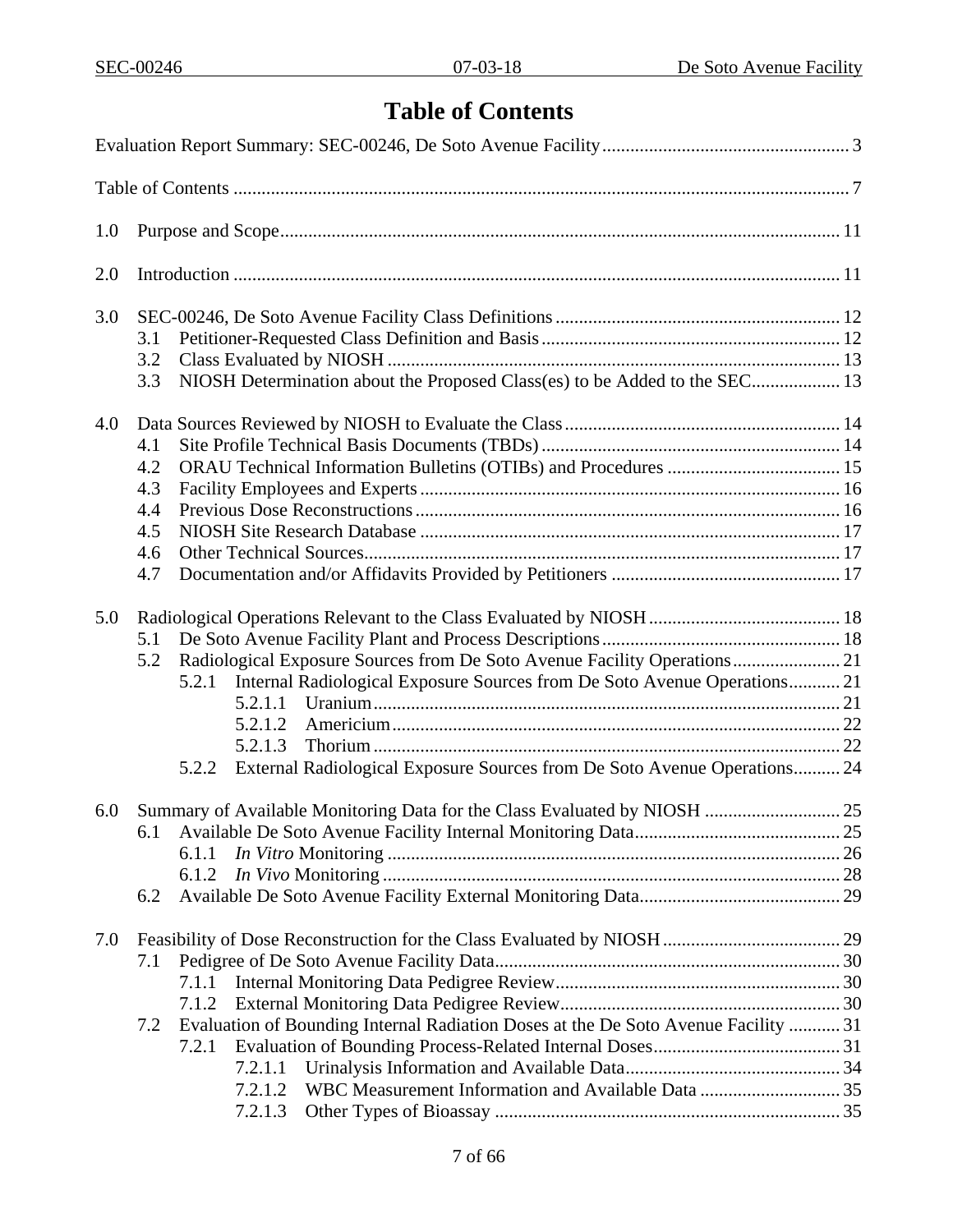|     |     | 7.2.2 |                                                                                    |  |
|-----|-----|-------|------------------------------------------------------------------------------------|--|
|     |     | 7.2.3 |                                                                                    |  |
|     |     |       | 7.2.3.1                                                                            |  |
|     |     |       | 7.2.3.2 Methods for Bounding Ambient Environmental Internal Dose  38               |  |
|     |     | 7.2.4 |                                                                                    |  |
|     | 7.3 |       | Evaluation of Bounding External Radiation Doses at the De Soto Avenue Facility  40 |  |
|     |     | 7.3.1 |                                                                                    |  |
|     |     |       | 7.3.1.1                                                                            |  |
|     |     |       | 7.3.1.2                                                                            |  |
|     |     |       | Alternative Data Sources for Bounding External Dose 41<br>7.3.1.3                  |  |
|     |     | 7.3.2 | Evaluation of Bounding Ambient Environmental External Doses 41                     |  |
|     |     | 7.3.3 |                                                                                    |  |
|     |     | 7.3.4 | Methods for Bounding External Dose at the De Soto Avenue Facility  42              |  |
|     |     |       | Methods for Bounding Operational Period External Dose 42<br>7.3.4.1                |  |
|     |     |       | Methods for Bounding Ambient Environmental External Doses 43<br>7.3.4.2            |  |
|     |     | 7.3.5 |                                                                                    |  |
|     | 7.4 |       |                                                                                    |  |
|     |     | 7.4.1 | Infeasibility of SEC-00234 Area IV Applies to SEC-00246 De Soto 44                 |  |
|     |     | 7.4.2 |                                                                                    |  |
|     |     | 7.4.3 |                                                                                    |  |
|     |     | 7.4.4 |                                                                                    |  |
|     |     | 7.4.5 |                                                                                    |  |
|     | 7.5 |       | Other Potential SEC Petition Issues Identified During the Evaluation  48           |  |
|     |     | 7.5.1 |                                                                                    |  |
|     |     | 7.5.2 |                                                                                    |  |
|     | 7.6 |       |                                                                                    |  |
| 8.0 |     |       |                                                                                    |  |
| 9.0 |     |       |                                                                                    |  |
|     |     |       |                                                                                    |  |
|     |     |       |                                                                                    |  |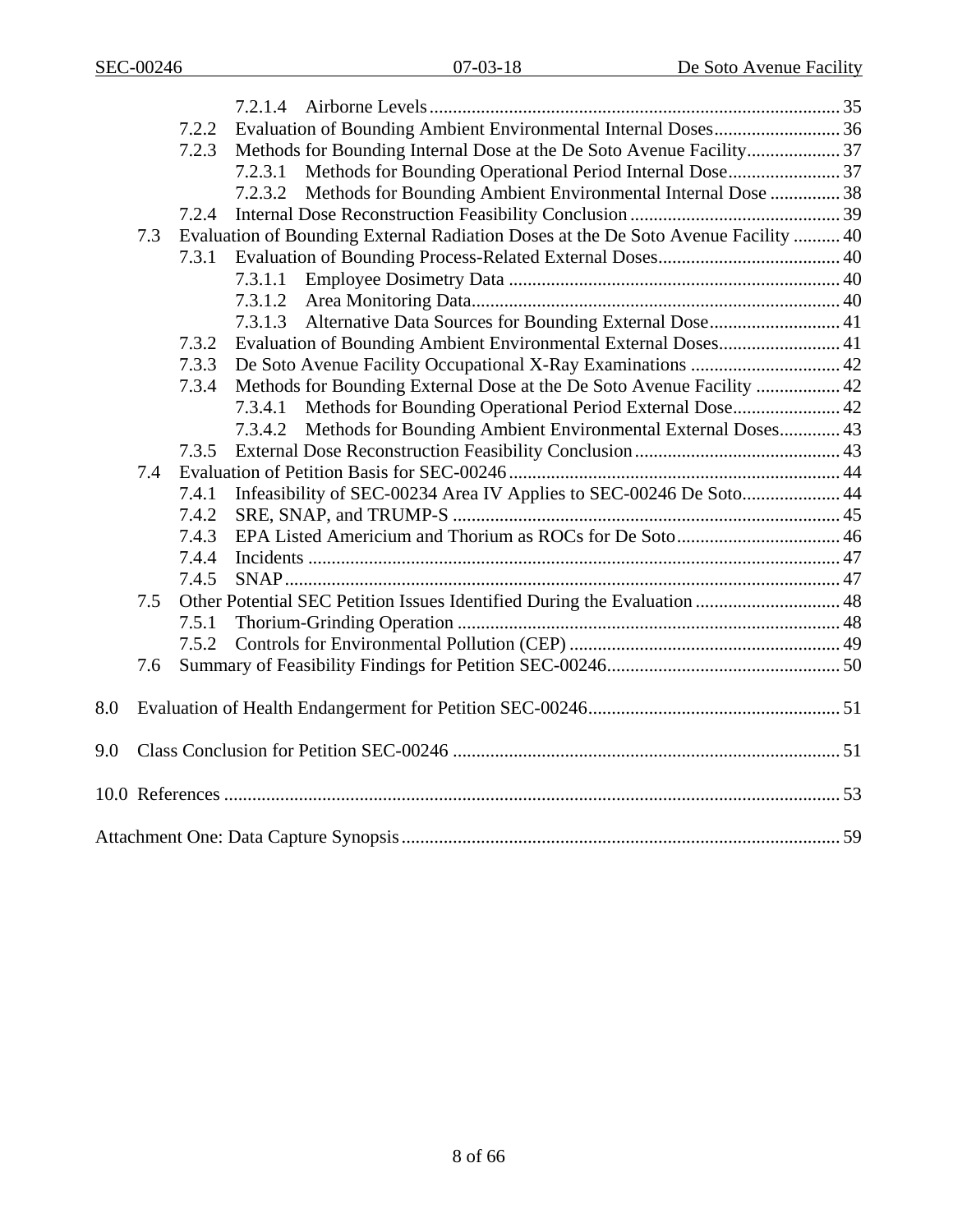# **Tables**

| Table 4-1: No. of De Soto Avenue Facility Claims Submitted Under the Dose Reconstruction Rule. 16 |  |
|---------------------------------------------------------------------------------------------------|--|
|                                                                                                   |  |
|                                                                                                   |  |

# **Figures**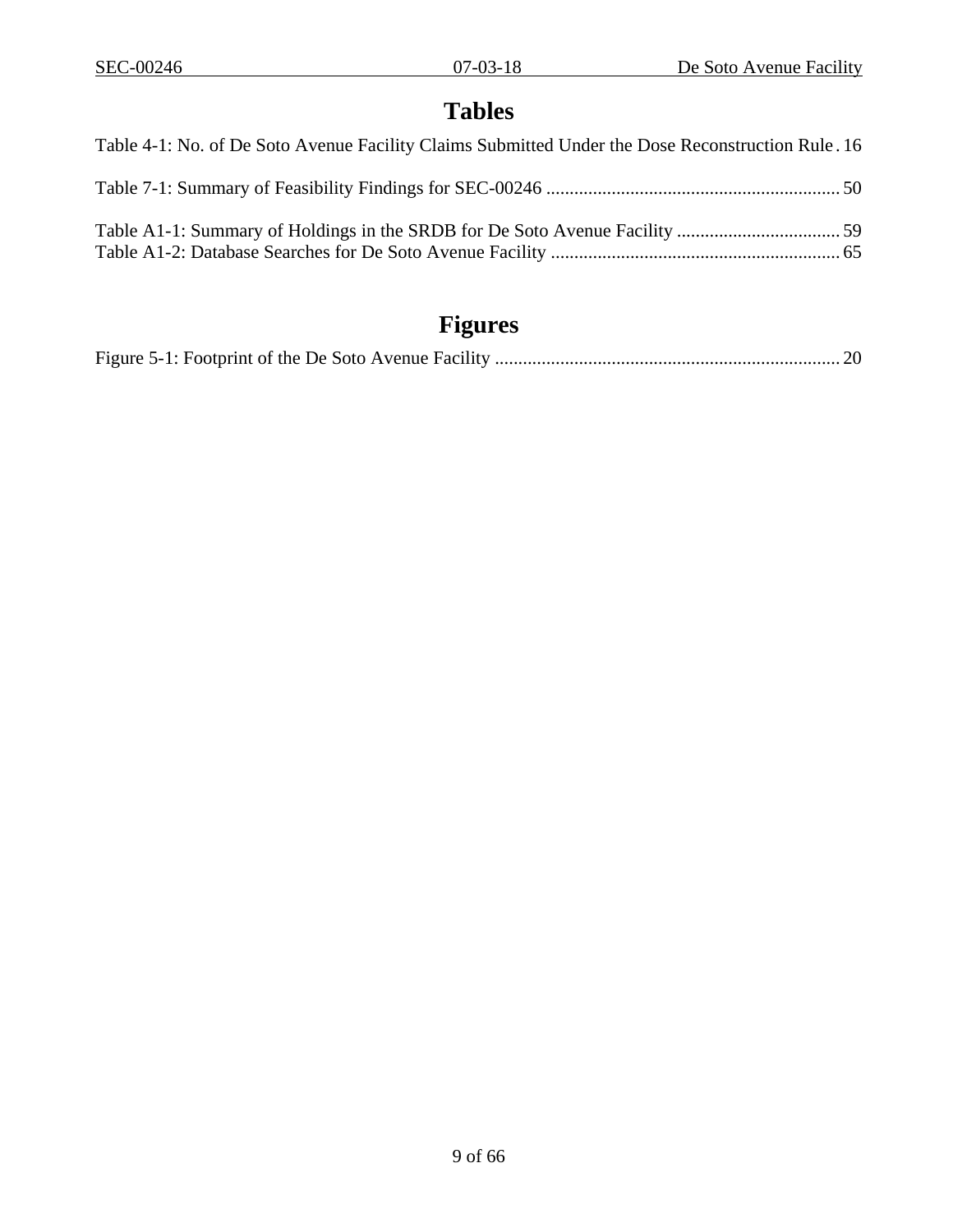This page intentionally left blank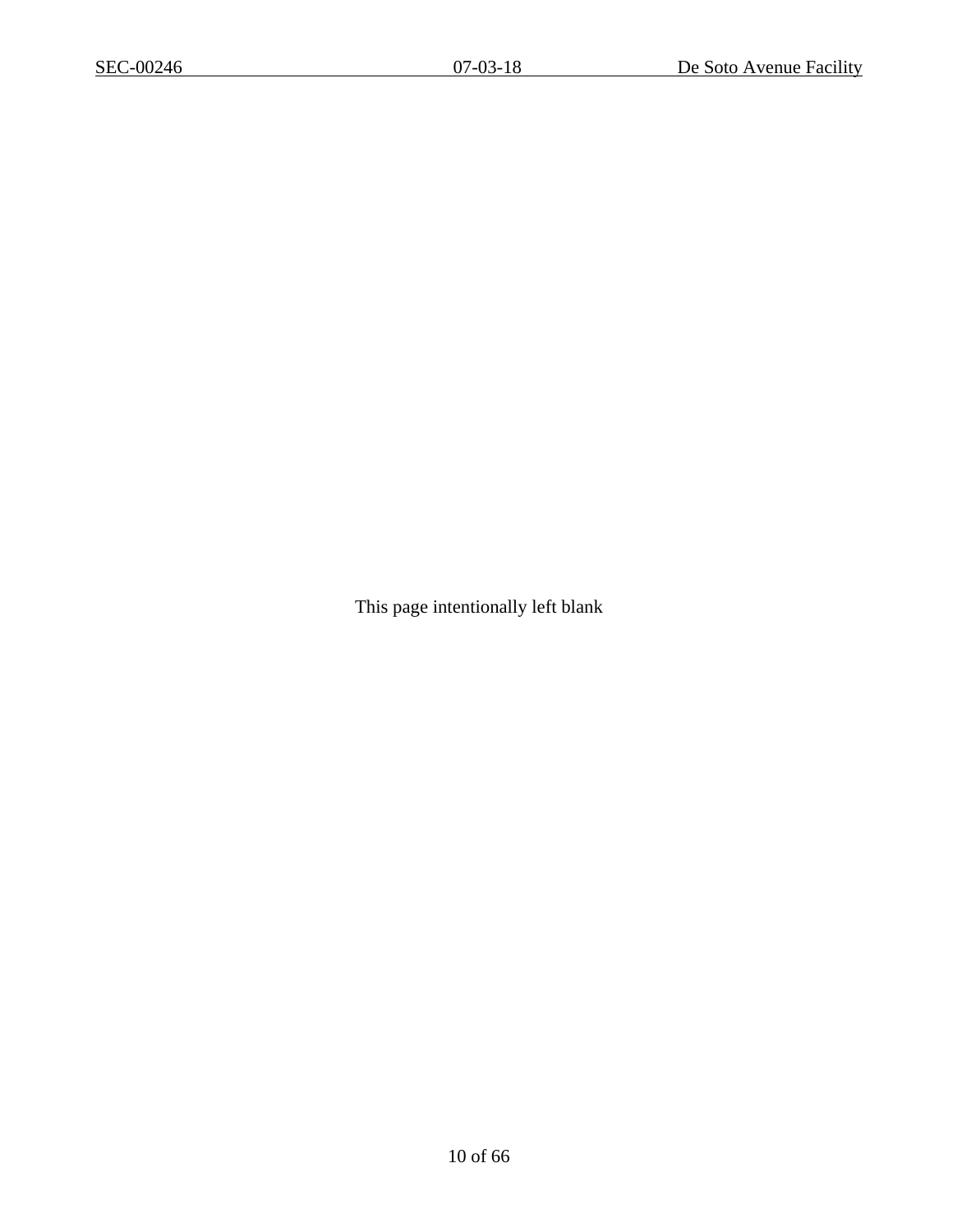## **SEC Petition Evaluation Report for SEC-00246**

*ATTRIBUTION AND ANNOTATION: This is a single-author document. All conclusions drawn from the data presented in this evaluation were made by the ORAU Team Lead Technical Evaluator: M. Harrison-Maples, Oak Ridge Associated Universities. The rationales for all conclusions in this document are explained in the associated text.*

## <span id="page-10-0"></span>**1.0 Purpose and Scope**

This report evaluates the feasibility of reconstructing radiation doses for all employees of the Department of Energy, its predecessor agencies, and their contractors and subcontractors who worked at the De Soto Avenue Facility in Los Angeles County, California, from January 1, 1965 through December 31, 1995. It provides information and analyses germane to considering a petition for adding a class of employees to the congressionally-created SEC.

This report does not make any determinations concerning the feasibility of dose reconstruction that necessarily apply to any individual energy employee who might require a dose reconstruction from NIOSH. This report also does not contain the final determination as to whether the proposed class will be added to the SEC (see Section 2.0).

This evaluation was conducted in accordance with the requirements of EEOICPA, 42 C.F.R. pt. 83, and the guidance contained in the Division of Compensation Analysis and Support's (DCAS) *Internal Procedures for the Evaluation of Special Exposure Cohort Petitions, DCAS-PR-004.*<sup>[1](#page-10-2)</sup>

## <span id="page-10-1"></span>**2.0 Introduction**

 $\overline{a}$ 

Both EEOICPA and 42 C.F.R. pt. 83 require NIOSH to evaluate qualified petitions requesting that the Department of Health and Human Services (DHHS) add a class of employees to the SEC. The evaluation is intended to provide a fair, science-based determination of whether it is feasible to estimate with sufficient accuracy the radiation doses of the class of employees through NIOSH dose reconstructions.[2](#page-10-3)

42 C.F.R. § 83.13(c)(1) states: *Radiation doses can be estimated with sufficient accuracy if NIOSH has established that it has access to sufficient information to estimate the maximum radiation dose, for every type of cancer for which radiation doses are reconstructed, that could have been incurred in plausible circumstances by any member of the class, or if NIOSH has established that it has access to sufficient information to estimate the radiation doses of members of the class more precisely than an estimate of the maximum radiation dose.*

Under 42 C.F.R. § 83.13(c)(3), if it is not feasible to estimate with sufficient accuracy radiation doses for members of the class, then NIOSH must determine that there is a reasonable likelihood that such

<span id="page-10-2"></span><sup>1</sup> DCAS was formerly known as the Office of Compensation Analysis and Support (OCAS).

<span id="page-10-3"></span><sup>2</sup> NIOSH dose reconstructions under EEOICPA are performed using the methods promulgated under 42 C.F.R. pt. 82 and the detailed implementation guidelines available on th[e NIOSH Radiation Dose Reconstruction Program](https://www.cdc.gov/niosh/ocas/) webpage.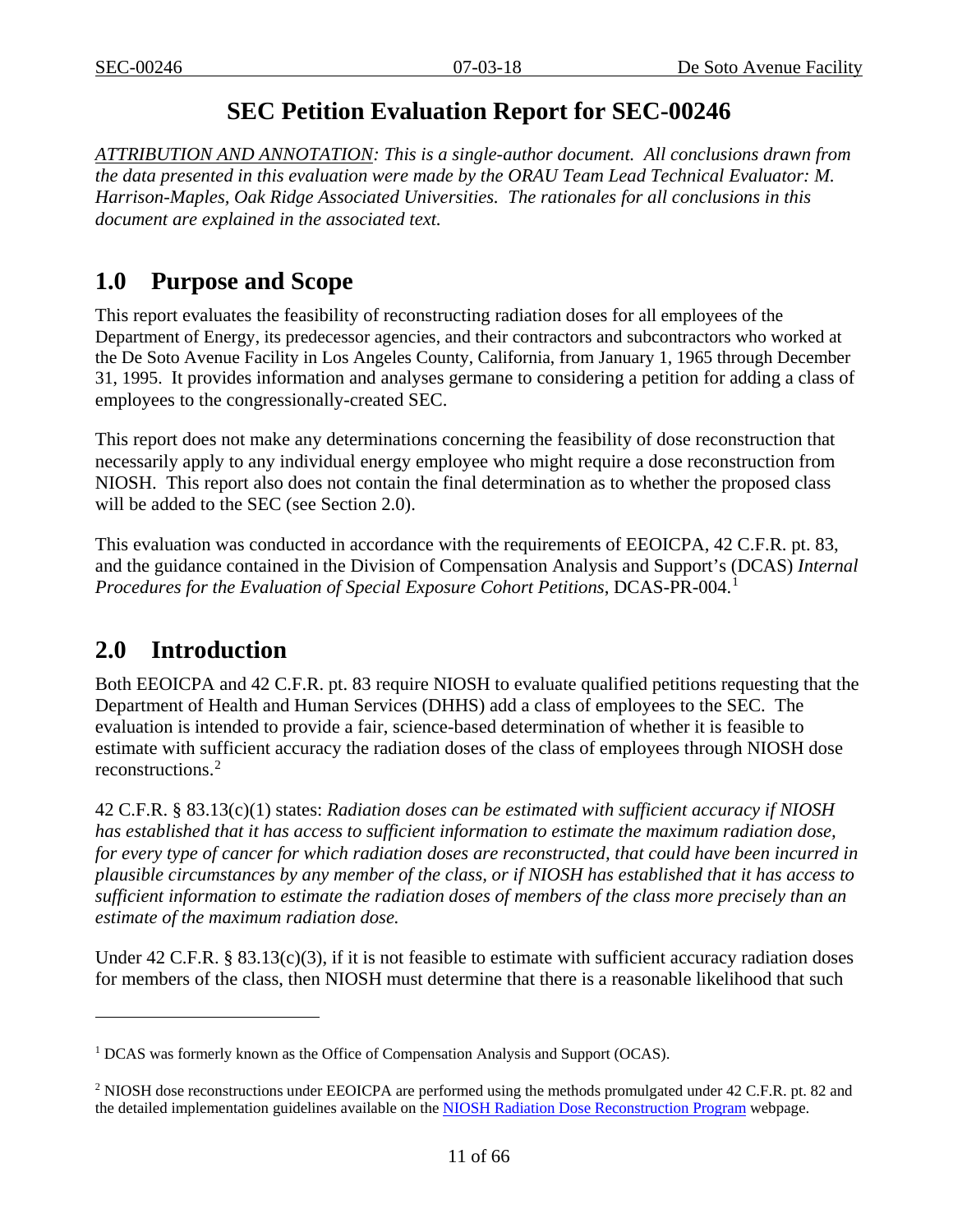$\overline{a}$ 

radiation doses may have endangered the health of members of the class. The regulation requires NIOSH to assume that any duration of unprotected exposure may have endangered the health of members of a class when it has been established that the class may have been exposed to radiation during a discrete incident likely to have involved levels of exposure similarly high to those occurring during nuclear criticality incidents. If the occurrence of such an exceptionally high-level exposure has not been established, then NIOSH is required to specify that health was endangered for those employees who were employed for at least 250 aggregated work days within the parameters established for the class or in combination with work days within the parameters established for one or more other SEC classes.

NIOSH is required to document its evaluation in a report, and to do so, relies upon both its own dose reconstruction expertise as well as technical support from its contractor, Oak Ridge Associated Universities (ORAU). Once completed, NIOSH provides the report to both the petitioner(s) and the Advisory Board on Radiation and Worker Health (Advisory Board). The Advisory Board will consider the NIOSH evaluation report, together with the petition, petitioner(s) comments, and other information the Advisory Board considers appropriate, in order to make recommendations to the Secretary of DHHS on whether or not to add one or more classes of employees to the SEC. Once NIOSH has received and considered the advice of the Advisory Board, the Director of NIOSH will propose a decision on behalf of DHHS. The Secretary of DHHS will make the final decision, taking into account the NIOSH evaluation, the advice of the Advisory Board, and the proposed decision issued by NIOSH. As part of this decision process, petitioners may seek a review of certain types of final decisions issued by the Secretary of DHHS.<sup>[3](#page-11-2)</sup>

## <span id="page-11-0"></span>**3.0 SEC-00246, De Soto Avenue Facility Class Definitions**

The following subsections address the evolution of the class definition for SEC-00246, De Soto Avenue Facility. When a petition is submitted, the requested-class definition is reviewed as submitted. Based on its review of the available site information and data, NIOSH will make a determination whether to qualify for full evaluation all, some, or no part of the petitioner-requested class. If some portion of the petitioner-requested class is qualified, NIOSH will specify that class along with a justification for any modification of the petitioner's class. After a full evaluation of the qualified class, NIOSH will determine whether to propose a class for addition to the SEC and will specify that proposed class definition.

## <span id="page-11-1"></span>**3.1 Petitioner-Requested Class Definition and Basis**

NIOSH received petition SEC-00246 on December 13, 2017. The petitioner requested that NIOSH consider the following class: *All workers who worked at the De Soto Avenue Facility in Los Angeles County, CA during the period from January 1, 1965 through December 31, 1995.* 

The petitioner provided information and affidavit statements in support of the petitioner's belief that accurate dose reconstruction over time is impossible for the De Soto employees in question. NIOSH deemed the following information and statements sufficient to qualify SEC-00246 for evaluation:

<span id="page-11-2"></span><sup>&</sup>lt;sup>3</sup> See 42 C.F.R. pt. 83 for a full description of the procedures summarized here. Additional internal procedures are available on the [NIOSH Radiation Dose Reconstruction Program](https://www.cdc.gov/niosh/ocas/) webpage.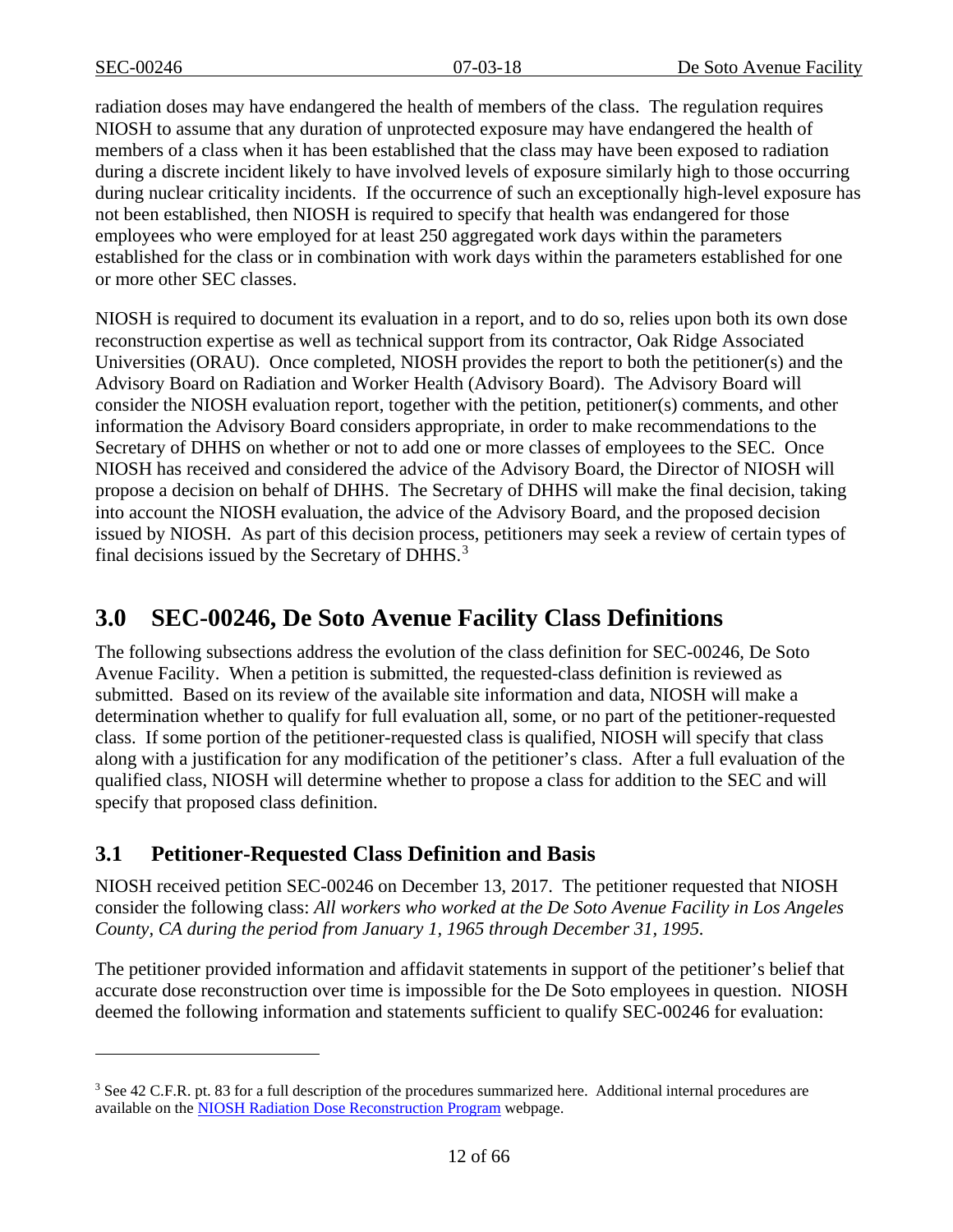- The petitioner provided statements asserting that the operations conducted at the De Soto Avenue Facility: (1) involved contractors and subcontractors shared with Area IV of the SSFL; and (2) involved the same hazards for which NIOSH determined it was unable to reconstruct radiation dose with sufficient accuracy for Area IV (i.e., occupational exposure to americium and thorium and its associated progeny) from January 1, 1965 through December 31, 1988.
- The petition included documentation describing thorium operations, including selections from log books and incident reports intended to document the use of americium and thorium "well into the Site Remediation period." The petition also provided citations of licensing documents authorizing the storage and use of special nuclear materials, including americium and thorium.

Based on its De Soto Avenue Facility research and data capture efforts, NIOSH determined that it has access to bioassay data, external monitoring records, radiological monitoring methods and procedures, environmental monitoring reports, and facility characterization records for De Soto Avenue Facility employees during the period under evaluation. However, NIOSH also determined that potential americium and thorium source term, monitoring data, and exposure scenarios at De Soto Avenue had not been fully evaluated. NIOSH concluded that there is sufficient documentation to support that thorium work was conducted at the De Soto Avenue Facility, for at least part of the petitionerrequested time period. While there is evidence that the facility did monitor for thorium in special circumstances; NIOSH determined the extent of that monitoring and the effectiveness of documenting worker exposure to thorium warranted further evaluation. The information and statements provided by the petitioner qualified the petition for further consideration by NIOSH, the Advisory Board, and DHHS. The petition qualified for full evaluation on March 1, 2018. The details of the petition basis are addressed in Section 7.4.

## <span id="page-12-0"></span>**3.2 Class Evaluated by NIOSH**

Based on its preliminary research, NIOSH accepted the petitioner-requested class because of the need to further evaluate the availability of dosimetry and related information for estimating radiation doses due to thorium and americium exposures at the facility. NIOSH also noted that Controls for Environmental Pollution (CEP) was the primary vendor for bioassay sample analyses from August 1991 through June 1993. Bioassay analyses performed by CEP are disqualified from consideration of dose by NIOSH due to concerns with the vendor's product quality. In 2016, the involvement of CEP qualified the Area IV petition SEC-00235 for evaluation, and NIOSH found that the exclusion of CEP data had no impact on dose reconstruction feasibility. Because the Area IV and De Soto facilities used the same dosimetry programs, NIOSH determined it was also appropriate to assess the disqualification of CEP-provided bioassay results on De Soto dose reconstruction feasibility. Therefore, NIOSH defined the following class for further evaluation: All employees of the Department of Energy, its predecessor agencies, and their contractors and subcontractors who worked at the De Soto Avenue Facility in Los Angeles County, California, from January 1, 1965 through December 31, 1995.

## <span id="page-12-1"></span>**3.3 NIOSH Determination about the Proposed Class(es) to be Added to the SEC**

NIOSH has obtained internal monitoring data, including urinalysis sample results for uranium, thorium, and gross alpha. NIOSH has *in vivo* measurements included with the scanned radiological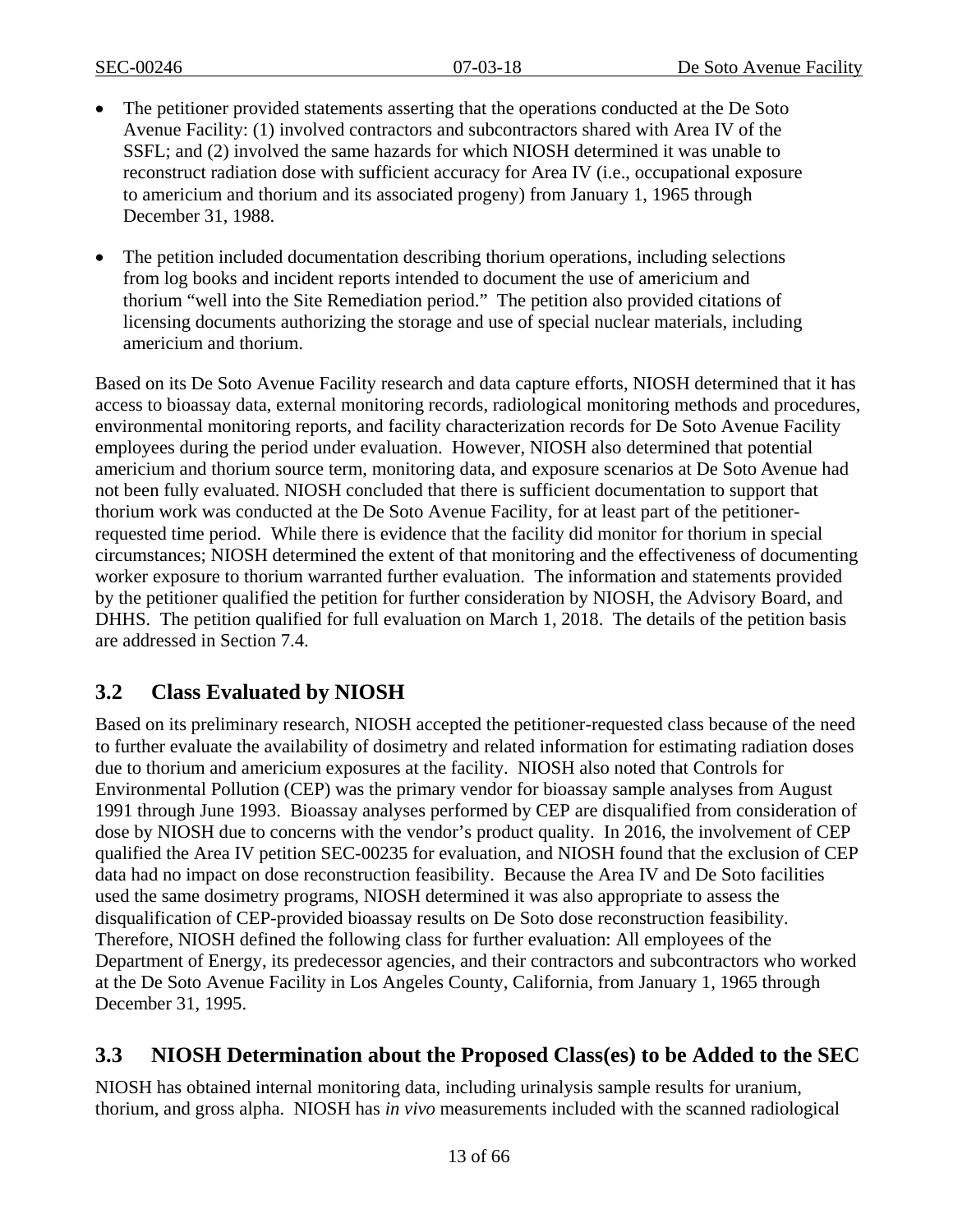| SEC-00246                                          | $07 - 03 - 18$                                                                                           | De Soto Avenue Facility |
|----------------------------------------------------|----------------------------------------------------------------------------------------------------------|-------------------------|
|                                                    | exposure files of individual De Soto workers across the radiological operational history of the facility |                         |
|                                                    | through 1995. NIOSH also has external dosimetry results for workers in radiological job assignments.     |                         |
|                                                    | NIOSH has developed both an internal dose co-worker model (ORAUT-OTIB-0080) and an external              |                         |
|                                                    | dose co-worker model (ORAUT-OTIB-0077) to assess doses to unmonitored De Soto workers.                   |                         |
|                                                    | NIOSH has reviewed facility plans, procedures, and activity reports to gain an understanding of the      |                         |
|                                                    | scope of the potential exposure scenarios during the period under evaluation. Based on its analysis of   |                         |
|                                                    | these available resources, NIOSH found no part of the class under evaluation for which it cannot         |                         |
| estimate radiation doses with sufficient accuracy. |                                                                                                          |                         |

## <span id="page-13-0"></span>**4.0 Data Sources Reviewed by NIOSH to Evaluate the Class**

As is standard practice, NIOSH completed an extensive database and Internet search for information regarding the De Soto Avenue Facility. The database search included the DOE Legacy Management Considered Sites database, the DOE Office of Scientific and Technical Information (OSTI) SciTech Connect database, and the Hanford Declassified Document Retrieval System. In addition to general Internet searches, the NIOSH Internet search included OSTI OpenNet Advanced searches, the Nuclear Regulatory Commission (NRC) Agency-wide Documents Access and Management (ADAMS) web searches, and the DOE-National Nuclear Security Administration-Nevada Site Office-search. Attachment One includes a summary of De Soto Avenue Facility-related documents. The summary specifically includes data capture details and general descriptions of the documents retrieved.

In addition to the database and Internet searches listed above, NIOSH identified and reviewed numerous data sources to determine information relevant to determining the feasibility of dose reconstruction for the class of employees under evaluation. This included determining the availability of information on personal monitoring, area monitoring, industrial processes, and radiation source materials. The following subsections summarize the data sources identified and reviewed by NIOSH.

## <span id="page-13-1"></span>**4.1 Site Profile Technical Basis Documents (TBDs)**

A Site Profile provides specific information concerning the documentation of historical practices documented at the specified site. Dose reconstructors can use the Site Profile to evaluate internal and external dosimetry data for monitored and unmonitored employees, and to supplement, or substitute for, individual monitoring data. A Site Profile consists of an Introduction and five Technical Basis Documents (TBDs) that provide process history information, information on personal and area monitoring, radiation source descriptions, and references to primary documents relevant to the radiological operations at the site. The Site Profile for a small site may consist of a single document. As part of NIOSH's evaluation detailed herein, it examined the following TBDs for insights into De Soto Avenue Facility operations or related topics/operations at other sites:

- *TBD for Atomics International Introduction*, ORAUT-TKBS-0038-1; Rev. 01; August 30, 2006; SRDB Ref ID: 30080
- *TBD for Energy Technology Engineering Center Site Description*, ORAUT-TKBS-0038-2; Rev. 00; February 2, 2006; SRDB Ref ID: 22140
- *TBD for the Area IV of the Santa Susana Field Laboratory, the Canoga Avenue Facility (Vanowen Building), the Downey Facility, and the De Soto Avenue Facility (Sometimes Referred to as*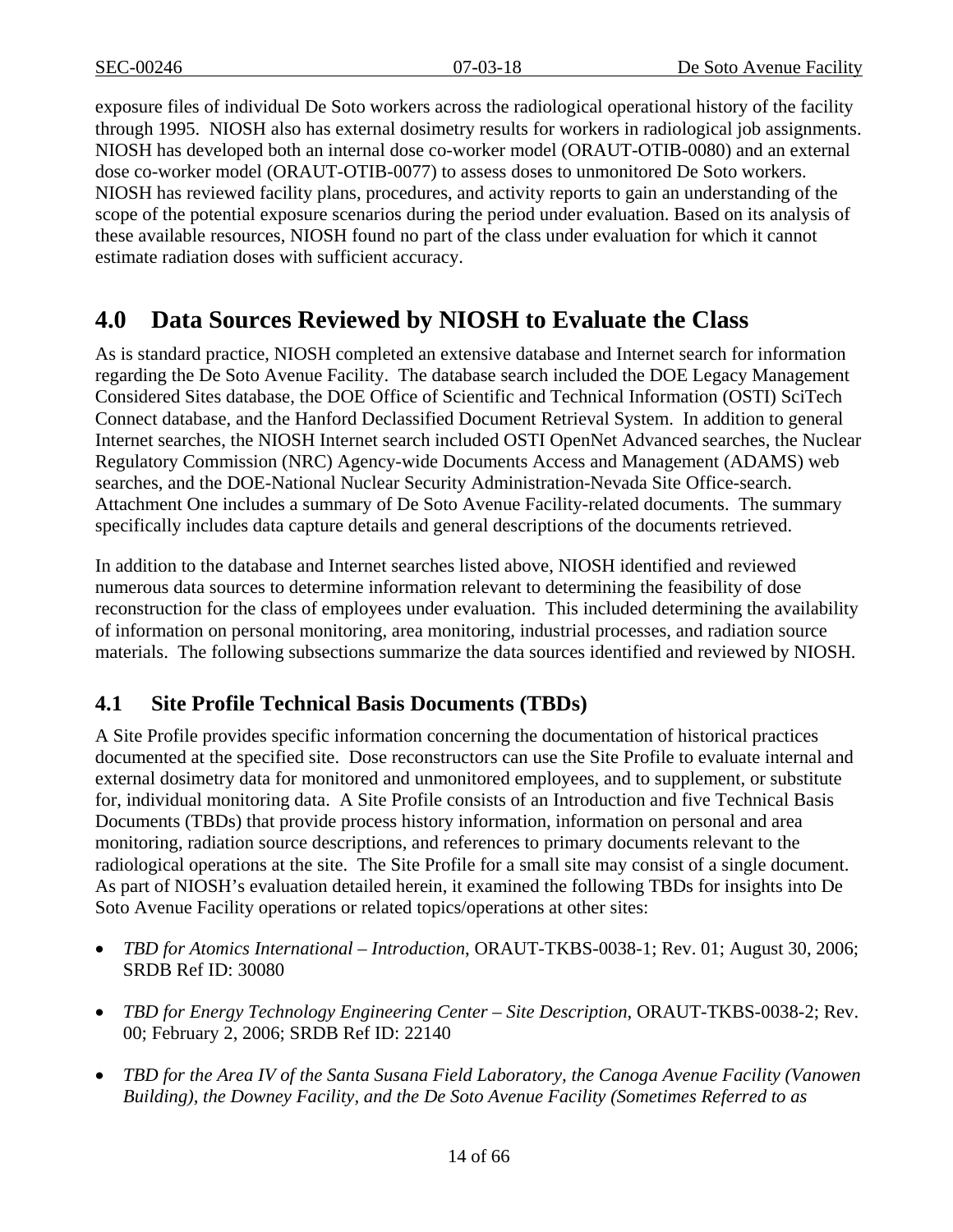*Energy Technology Engineering Ctr. [ETEC] or Atomics Int.) – Occupational Medical Dose*, ORAUT-TKBS-0038-3; Rev. 02; October 31, 2008; SRDB Ref ID: 53184

- *TBD for the Area IV of the Santa Susana Field Laboratory, the Canoga Avenue Facility (Vanowen Building), the Downey Facility, and the De Soto Avenue Facility (Sometimes Referred to as Energy Technology Engineering Ctr. [ETEC] or Atomics International) – Occupational Environmental Dose*, ORAUT-TKBS-0038-4; Rev. 02; April 26, 2010; SRDB Ref ID: 80536
- *TBD for the Area IV of the Santa Susana Field Laboratory, the Canoga Avenue Facility (Vanowen Building), the Downey Facility, and the De Soto Avenue Facility (Sometimes Referred to as Energy Technology Engineering Ctr. [ETEC] or Atomics International)– Occupational Internal Dose*, ORAUT-TKBS-0038-5; Rev. 01; April 26, 2010; SRDB Ref ID: 80541
- *TBD for the Area IV of the Santa Susana Field Laboratory, the Canoga Avenue Facility (Vanowen Building), the Downey Facility, and the De Soto Avenue Facility (Sometimes Referred to as Energy Technology Engineering Ctr. [ETEC] or Atomics International)– Occupational External Dose*, ORAUT-TKBS-0038-6; Rev. 02; April 26, 2010; SRDB Ref ID: 80538

### <span id="page-14-0"></span>**4.2 ORAU Technical Information Bulletins (OTIBs) and Procedures**

An ORAU Technical Information Bulletin (OTIB) is a general working document that provides guidance for preparing dose reconstructions at particular sites or categories of sites. An ORAU Procedure provides specific requirements and guidance regarding EEOICPA project-level activities, including preparation of dose reconstructions at particular sites or categories of sites. NIOSH reviewed the following OTIBs and procedure as part of its evaluation:

- *OTIB: Dose Reconstruction from Occupationally Related Diagnostic X-Ray Procedures*, ORAUT-OTIB-0006, Rev. 04; effective June 20, 2011; SRDB Ref ID: 98147
- *OTIB: Analysis of Coworker Bioassay Data for Internal Dose Assignment*, ORAUT-OTIB-0019, Rev. 01; effective October 7, 2005; SRDB Ref ID: 19438
- *OTIB: Dose Reconstruction During Residual Radioactivity Periods at Atomic Weapons Employer Facilities*, ORAUT-OTIB-0070; effective March 5, 2012; SRDB Ref ID: 108851
- *OTIB: External Coworker Dosimetry Data for Area IV of the Santa Susana Field Laboratory, the Canoga Avenue Facility (Vanowen Building), and the De Soto Avenue Facility (sometimes referred to as Energy Technology Engineering Center [ETEC] or Atomics International)*, ORAUT-OTIB-0077, Rev. 00; effective August 3, 2009; SRDB Ref ID: 72162
- *OTIB: Guidance on Assigning Occupational X-Ray Dose Under EEOICPA for X-Rays Administered Off Site*, ORAUT-OTIB-0079, Rev. 02; effective June 15, 2017; SRDB Ref ID: 166967
- *OTIB: Internal Coworker Dosimetry Data for Area IV of the Santa Susana Field Laboratory and the De Soto Avenue Facility*, ORAUT-OTIB-0080, Rev. 00; effective March 14, 2014; SRDB Ref ID: 131215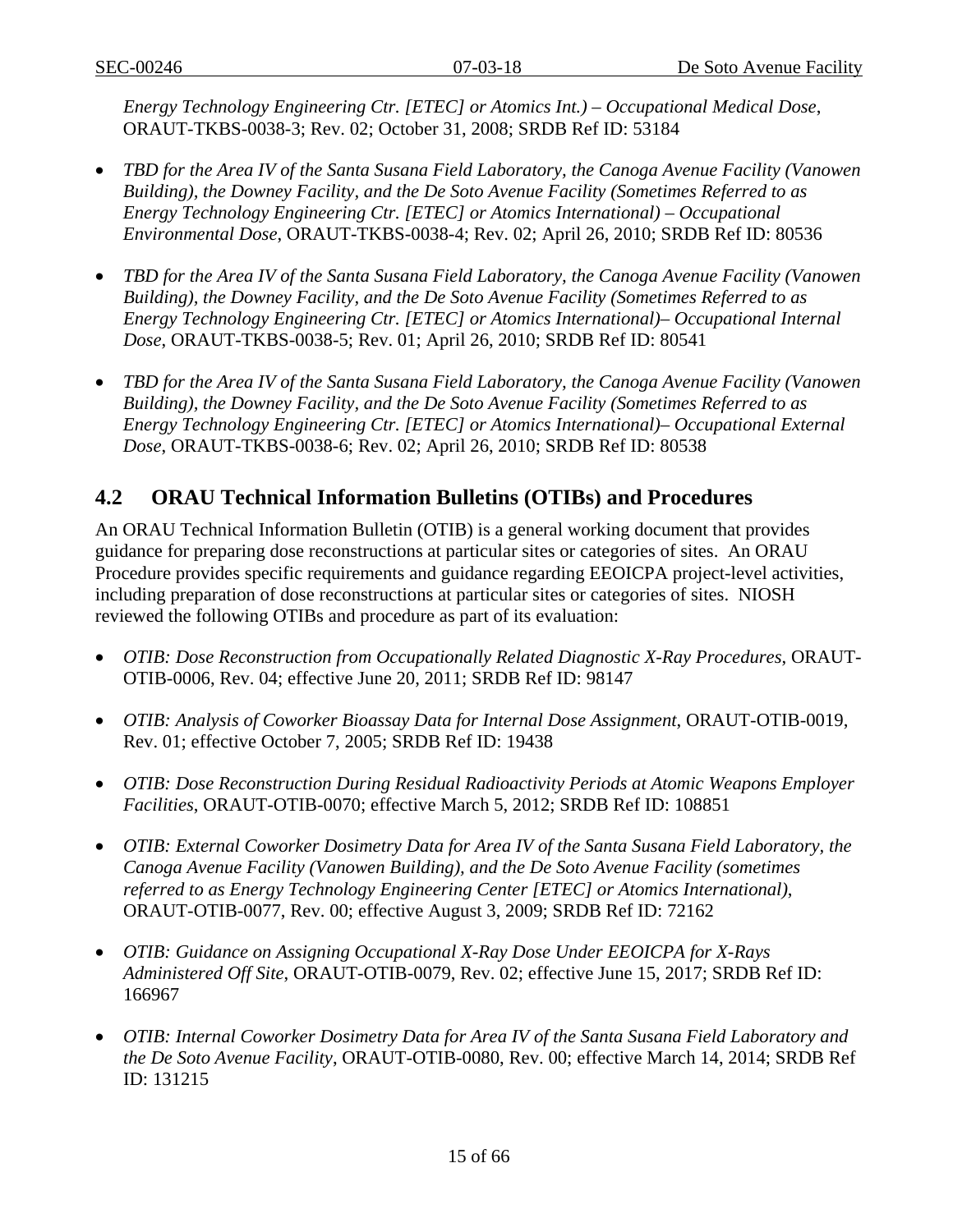• *Procedure: Generating Summary Statistics for Coworker Bioassay Data*, ORAUT-PROC-0095, Rev. 00; effective June 5, 2006; SRDB Ref ID: 73397

## <span id="page-15-0"></span>**4.3 Facility Employees and Experts**

To obtain additional information, NIOSH interviewed two former workers, one employed at both Area IV (2017) and De Soto Avenue (2018a), and the other employed at De Soto (2018b).

- Personal Communication, 2017, *Personal Communication with Area IV Santa Susana Field Laboratory Health and Safety Employee*; Telephone Interview by ORAU Team and NIOSH; April 18, 2017; SRDB Ref ID: 166532
- Personal Communication, 2018a, *Personal Communication with Former De Soto Avenue Facility Engineering Employee*; Telephone Interview by ORAU Team, NIOSH, and Boeing Company; May 1, 2018; SRDB Ref ID: 172299
- Personal Communication, 2018b, *Personal Communication with Former De Soto Avenue Facility Health and Safety Employee*; Telephone Interview by ORAU Team, NIOSH, and Boeing Company; May 16, 2018; SRDB Ref ID: 172300

## <span id="page-15-1"></span>**4.4 Previous Dose Reconstructions**

NIOSH reviewed its NIOSH DCAS Claims Tracking System (referred to as NOCTS) to locate EEOICPA-related dose reconstructions that might provide information relevant to the petition evaluation. Table 4-1 summarizes the results of this review. (NOCTS data available as of May 21, 2018)

<span id="page-15-2"></span>

| <b>Description</b>                                                                                                                                                                                                                 | <b>Totals</b> |
|------------------------------------------------------------------------------------------------------------------------------------------------------------------------------------------------------------------------------------|---------------|
| Total number of claims submitted for dose reconstruction                                                                                                                                                                           | 292           |
| Total number of claims submitted for energy employees who worked during the period under<br>evaluation (January 1, 1965 through December 31, 1995)                                                                                 | 255           |
| Total number of claims submitted for energy employees who started their employment during the<br>period under evaluation (January 1, 1965 through December 31, 1995)                                                               | 210           |
| Number of dose reconstructions completed for energy employees who worked during the period<br>under evaluation (i.e., the number of such claims completed by NIOSH and submitted to the<br>Department of Labor for final approval) | 215           |
| Number of claims for which internal dosimetry records were obtained for the time period in the<br>evaluated class definition                                                                                                       | 64            |
| Number of claims for which external dosimetry records were obtained for the time period in the<br>evaluated class definition                                                                                                       | 104           |

| Table 4-1: No. of De Soto Avenue Facility Claims Submitted Under the Dose Reconstruction Rule |  |  |
|-----------------------------------------------------------------------------------------------|--|--|
|                                                                                               |  |  |

NIOSH reviewed each claim to determine whether internal and/or external personal monitoring records could be obtained for the employee. In addition to exposure data received from DOE in response to requests for individual claimant history data, NIOSH has scans created in 2009 of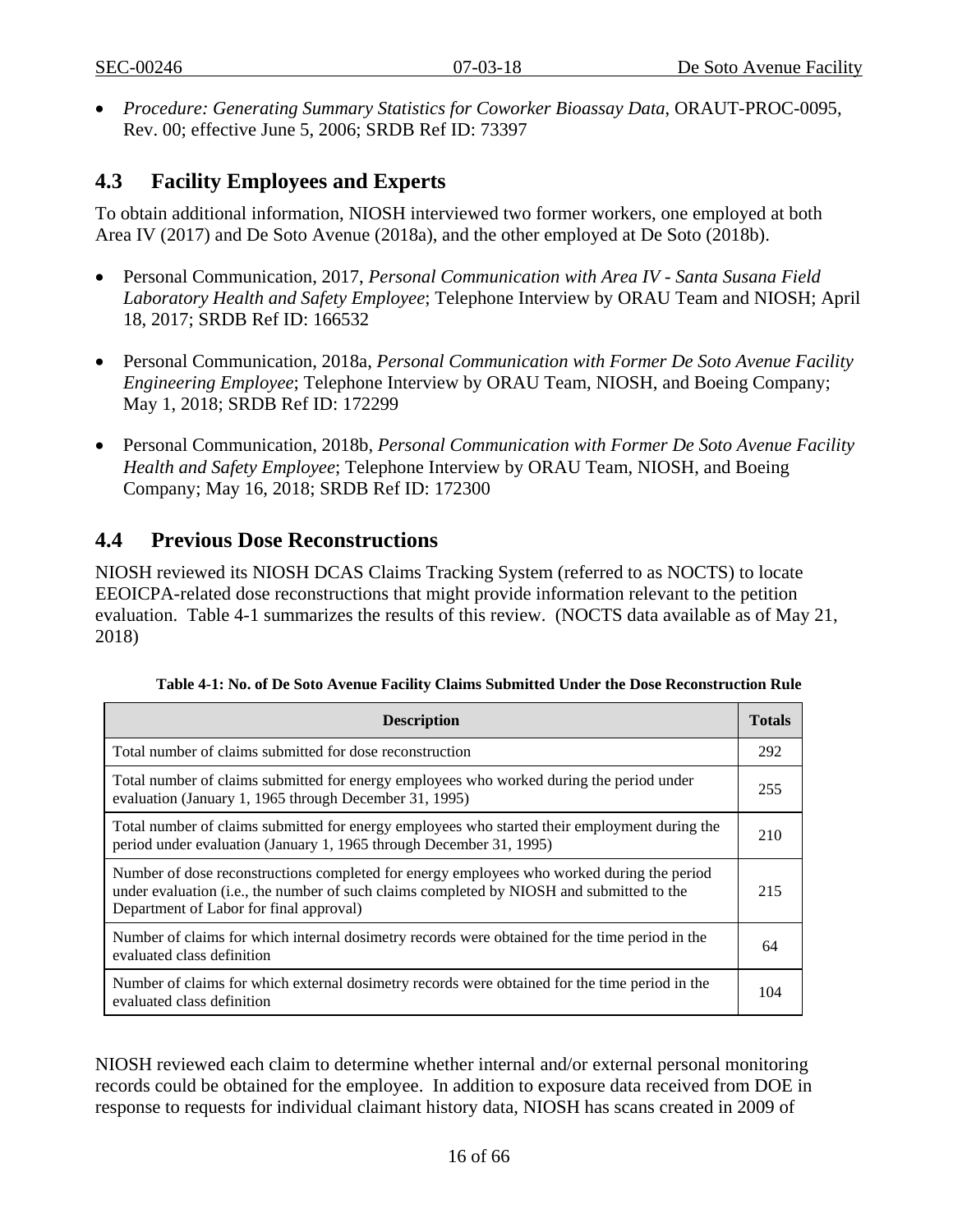| SEC-00246                                                                                               | $07-03-18$ | De Soto Avenue Facility                                                                                                                                                                                                           |
|---------------------------------------------------------------------------------------------------------|------------|-----------------------------------------------------------------------------------------------------------------------------------------------------------------------------------------------------------------------------------|
|                                                                                                         |            |                                                                                                                                                                                                                                   |
|                                                                                                         |            | employee radiological exposure files. The NIOSH scans included radiological exposure files through                                                                                                                                |
|                                                                                                         |            | 2001. A sampling of DOE-supplied claimant data found sample results matching those in the scanned                                                                                                                                 |
| employee radiological exposure files. Internal dosimetry results in both the DOE claimant-response      |            |                                                                                                                                                                                                                                   |
| files and the scans include urine bioassay, fecal bioassay, thyroid measurement, chest scan, total body |            |                                                                                                                                                                                                                                   |
|                                                                                                         |            | $\mathbf{r}$ , and the state of the state of the state of the state of the state of the state of the state of the state of the state of the state of the state of the state of the state of the state of the state of the state o |

count, and some post-incident wound and nasal swab counting results. Results used to assess external exposure, including deep, shallow, extremity, eye, and neutron results (indicated as thermal or fast), are found in both the 2009 scanned files and the DOE claimant-response files.

## <span id="page-16-0"></span>**4.5 NIOSH Site Research Database**

NIOSH also examined its Site Research Database (SRDB) to locate documents supporting the assessment of the evaluated class. Of the 3,143 documents in the SRDB that are related to the De Soto Avenue Facility, Atomics International, and Area IV of the SSFL, 588 pertain solely to the De Soto Avenue Facility. These documents were evaluated for their relevance to this petition. The documents include historical background on radiological work plans and procedures, occupational dosimetry information including bioassay data, exposure investigations, radiological incidents, radioactive material licenses and use authorizations, site environmental and work area radiation surveys, air monitoring data, documentation of radiological work permits, radiological restricted access area entry permits and decommissioning documentation.

## <span id="page-16-1"></span>**4.6 Other Technical Sources**

In qualifying and evaluating the petition, NIOSH reviewed the following report:

*REPORT: Analysis of Stratified Coworker Datasets*, ORAUT-RPRT-0053, Rev. 02; effective October 8, 2014; SRDB Ref ID: 136245

## <span id="page-16-2"></span>**4.7 Documentation and/or Affidavits Provided by Petitioners**

In qualifying and evaluating the petition, NIOSH reviewed the following documents submitted by the petitioners:

- *Special Exposure Cohort Petition—Form B*, with attachments; received December 13, 2017; DSA Ref ID: 128711
- *Petitioner Response & Clarifications to Summary of Telephone Conversation and Agreements SEC-00246 DeSoto Facility 1965-1995;* [name redacted], CORE Advocacy for Nuclear & Aerospace Workers; received February 12, 2018; DSA Ref ID: 128791
- *Information about Visitor Logs in the De Soto Facility Log Book, submitted as an email to NIOSH* staff; received February 27, 2018; DSA Ref ID: 128837
- *Missing In Vivo, Whole-Body Count Scans,* handwritten notes memo; received March 30, 2018; DSA Ref ID 128857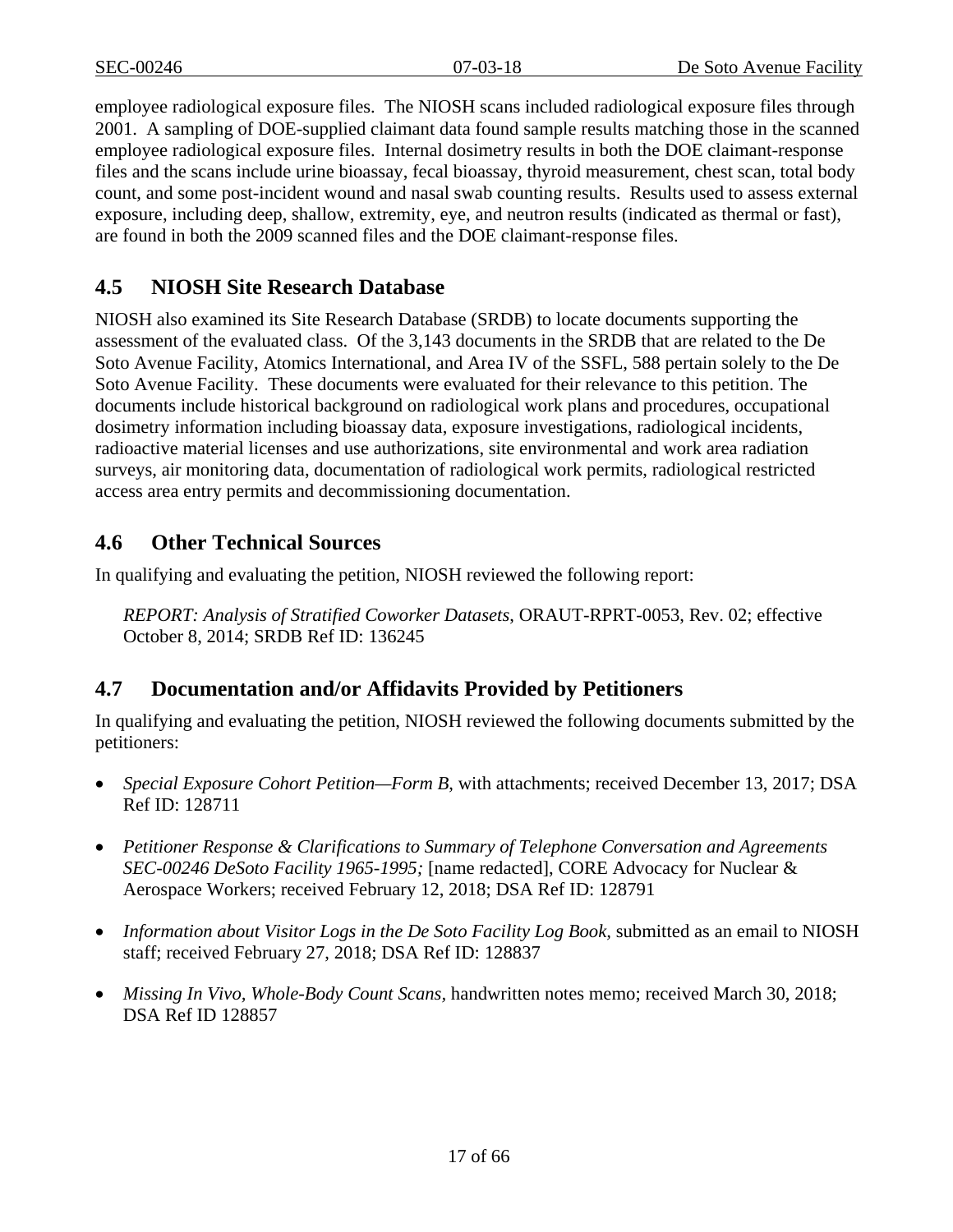$\overline{a}$ 

## <span id="page-17-0"></span>**5.0 Radiological Operations Relevant to the Class Evaluated by NIOSH**

The following subsections summarize both radiological operations at the De Soto Avenue Facility from January 1, 1965 through December 31, 1995 and the information available to NIOSH to characterize particular processes and radioactive source materials. From available sources NIOSH has gathered process and source descriptions, information regarding the identity and quantities of each radionuclide of concern, and information describing processes through which radiation exposures may have occurred and the physical environment in which they may have occurred. The information included within this evaluation report is intended only to be a summary of the available information.

### <span id="page-17-1"></span>**5.1 De Soto Avenue Facility Plant and Process Descriptions**

The De Soto Avenue Facility site is located in Canoga Park, CA, and performed light industrial work with some laboratory-scale research and development. The facility was constructed in 1959 and was originally the headquarters of Atomics International. The radiological activities from the Canoga Avenue Facility were transferred to the De Soto Avenue Facility. Atomic Energy Commission (AEC) or Department of Energy (DOE) work conducted at De Soto Avenue included engineering design, construction, and nuclear fuel fabrication. Radiological operations at the De Soto Avenue Facility included: fuel fabrication operations in Building 001, operation of the L-77 low-power research reactor, radiochemistry support, operation of the Gamma Irradiation Facility (GIF) (an above-ground vault using sealed Cs-137 and Co-60 sources for radiation-hardening tests of electronic components and for food-irradiation research), and operation of the Mass Spectroscopy Laboratory (Mass Spec Lab) (which analyzed radioactive samples for helium content) in Building 004. The Mass Spec Lab historically was also known as the Helium Laboratory.

Radiological operations were conducted using nuclear fuel material and other radioactive materials in Buildings 001 and 00[4](#page-17-2)<sup>4</sup> from 1959 through 1983 (see Figure 5-1). All nuclear activities except operation of the GIF and some applied physics studies were terminated in 1983. All the building radiological work areas, except the GIF and the small area devoted to the applied physics activities, were decontaminated and released for unrestricted use in 1984. From 1983 through 1995, radiological work continued in Building 004 at a reduced level. Irradiation operations in the GIF (Bldg. 104) were terminated in 1994, and radiation sources were shipped offsite. Research studies in applied physics and physical chemistry using activated materials in the Mass Spec Lab were terminated in May 1995 (De Soto Site, undated) and the lab was relocated to a DOE facility at Battelle-Pacific Northwest National Lab in early 1996.

The Mass Spec Lab included: Rooms 414-69, 416-72, 414-75, 416-76, 416-76A, 414-77, 416-80, 416-80A and 414-81 in the northeast section of the 1st floor of Building 004. It was operational for approximately 25 years and was one of the original facilities in the world that performed helium analyses on activated materials. The Mass Spec Lab analyzed low-level, activated test samples for universities and national laboratories. The laboratory housed a Helium Mass Spectroscopic Analyzer

<span id="page-17-2"></span><sup>4</sup> Buildings 001 and 004 were renumbered 101 and 104 in 1984. Much of the historical documentation refers to the original building numbers. For consistency, this report uses 001 and 004 throughout.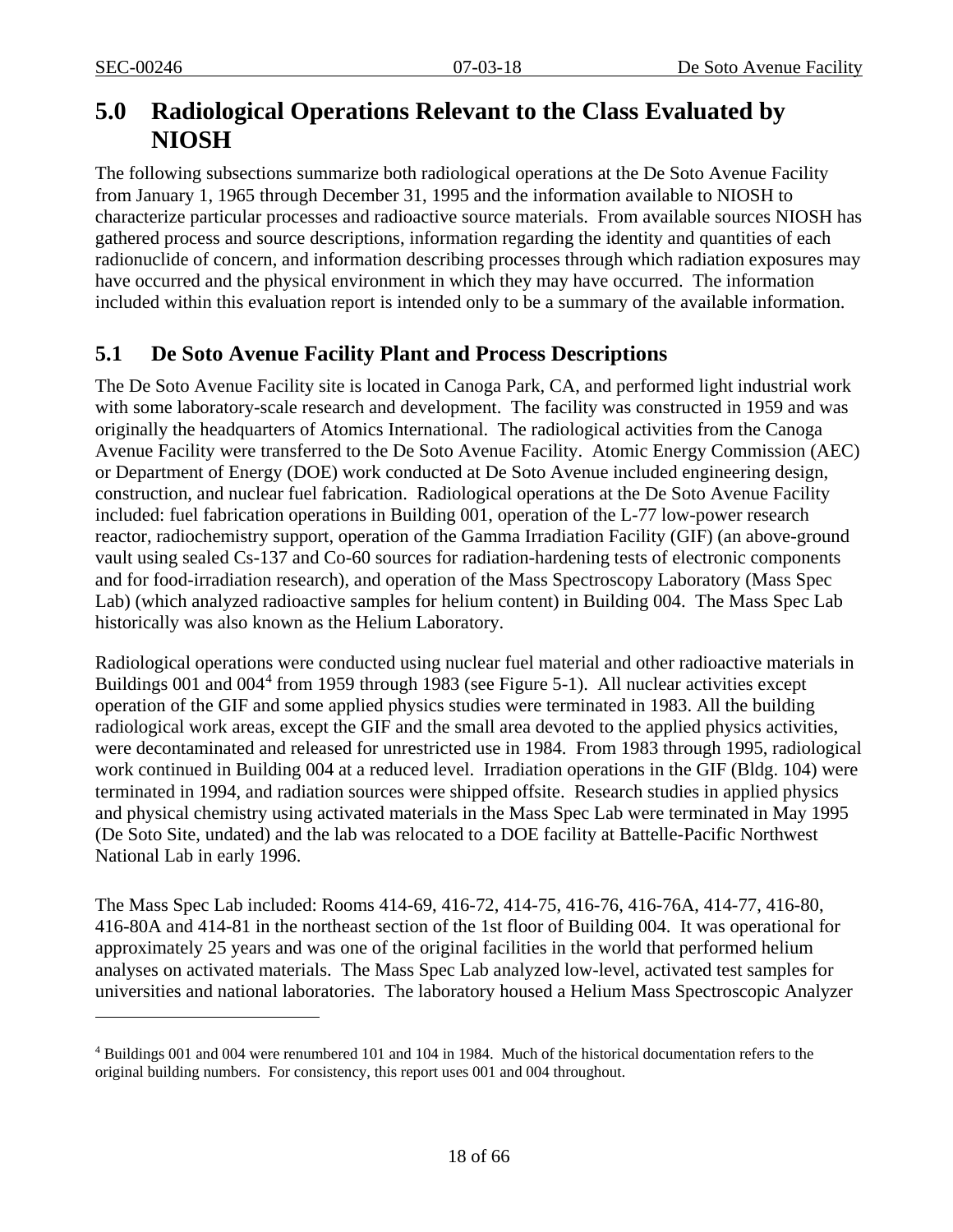capable of measuring irradiated metal samples for He-3/H-4 ratios useful in the evaluation of steels for use in reactor cores. Typical isotopes controlled by the laboratory were mainly activation products, such as Mn-54, Mn-56, Co-58, Co-60, Fe-59, and Nb-95. The laboratory also operated a mass spectrograph for the measurement of heavy elements, primarily isotopes of uranium, used in fuel fabrication. Low-level radioactive materials were also stored in the Mass Spec Lab until operations ceased (Lupo, 1999).

The Space Nuclear Auxiliary Power (SNAP) program was begun in 1955 and terminated in 1973 (see Table 5-1). Atomics International (AI) did development work for the U.S. government on a series of compact light-weight, reliable nuclear reactors capable of producing from 500 W up to 1000 kWe as part of the SNAP program. The SNAP-8 Experimental Reactor (S8ER) and SNAP-8 Developmental Reactor (S8DR) were designed and operated by Atomics International under contract with NASA, were tested and inspected during the 1960s, and used highly-enriched uranium-zirconium hydride fuel with Hastelloy N cladding, as did the SNAP-10A reactors (SNAP Reactor Overview, 1984). The S8ER, S8DR, and SNAP 10A reactors were designed, assembled, and tested during the period under evaluation. The program was very large; most of the fuel fabrication and assembly of individual new components was performed at the De Soto facility. All development, system assembly, checkout, and qualification was performed at Area IV (ETEC, 1991). After testing, the reactors underwent assessment of the stresses on reactor structures (e.g., fuel, cladding), also at Area IV. De Soto operations did not include handling or inspection of systems following reactor testing, or exposure to the irradiated fuel or SNAP reactor materials or structures.

| <b>Operational Details</b> | <b>S8ER</b>               | SNAP <sub>10</sub> A<br><b>Flight System 3</b> | SNAP <sub>10</sub> A<br><b>Flight System 4</b> | <b>S8DR</b>   |
|----------------------------|---------------------------|------------------------------------------------|------------------------------------------------|---------------|
| Critical                   | May 1963                  | January 1965                                   | April 1965                                     | June 1968     |
| Shutdown                   | April 1965                | March 1966                                     | May 1965                                       | December 1969 |
| Thermal power              | $600 \text{ kW}$ t        | 38 kWt                                         | $43$ kWt                                       | 600/1000 kWt  |
| Time at Power and          | year at $704 \text{ C}$ , | 417 days                                       | 43 days                                        | 7500 hours    |
| Temperature                | 400-600 kWt               |                                                |                                                |               |

Note: The above reactors were assembled and tested at Area IV.

Buildings 001 and 004 have been decommissioned and decontaminated (D&D). D&D included: removal of all fuel and radioactive materials and waste; removal of contaminated equipment, drain lines, tanks, and ventilation ducts; and cleaning of all surfaces, including floors, walls and ceilings.

For the period under evaluation, the De Soto Avenue Facility radiological workforce consisted of approximately 100 to 200 employees at any given time (Personal Communication, 2018b).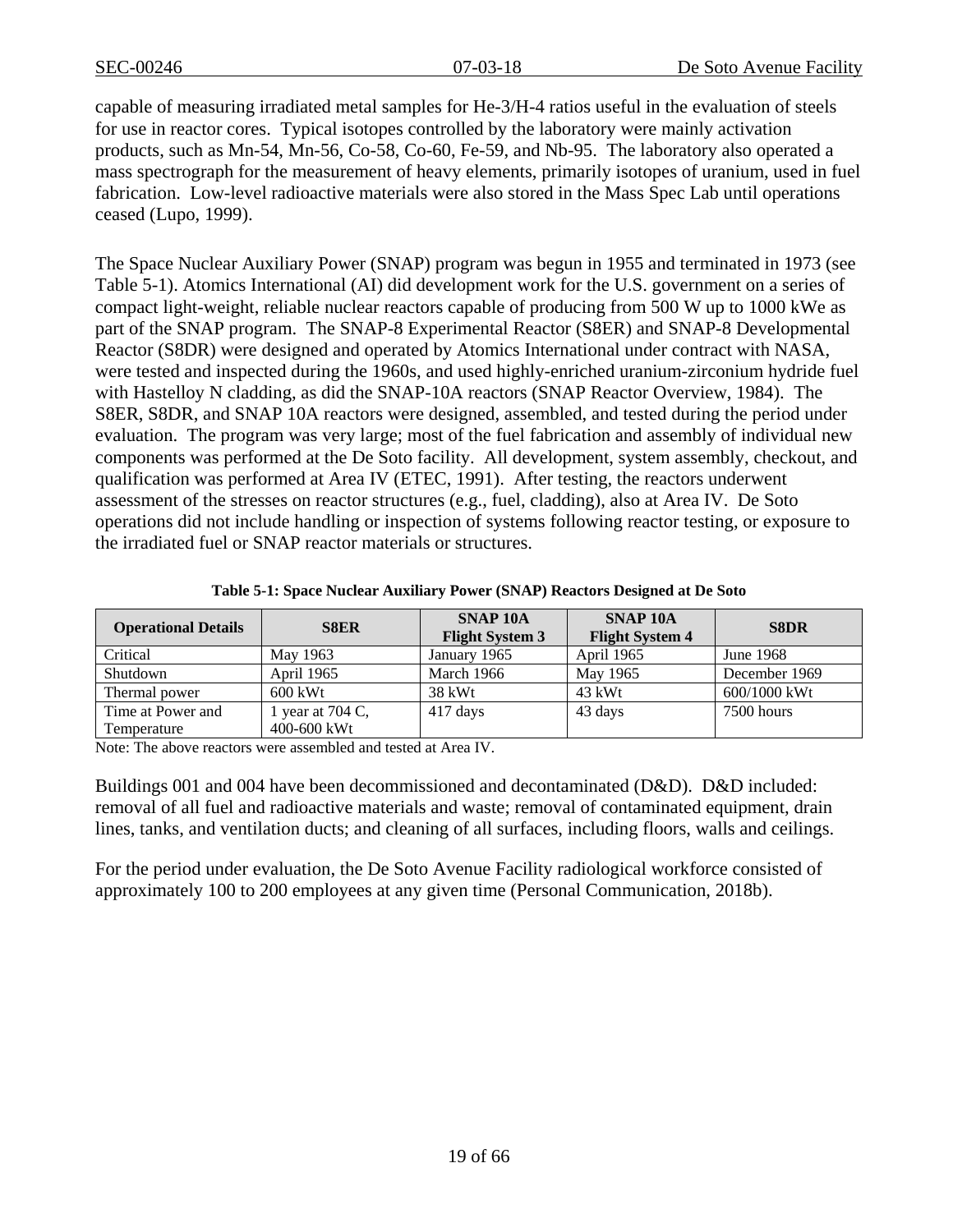

<span id="page-19-0"></span>Source: De Soto Survey, 1985

**Figure 5-1: Footprint of the De Soto Avenue Facility**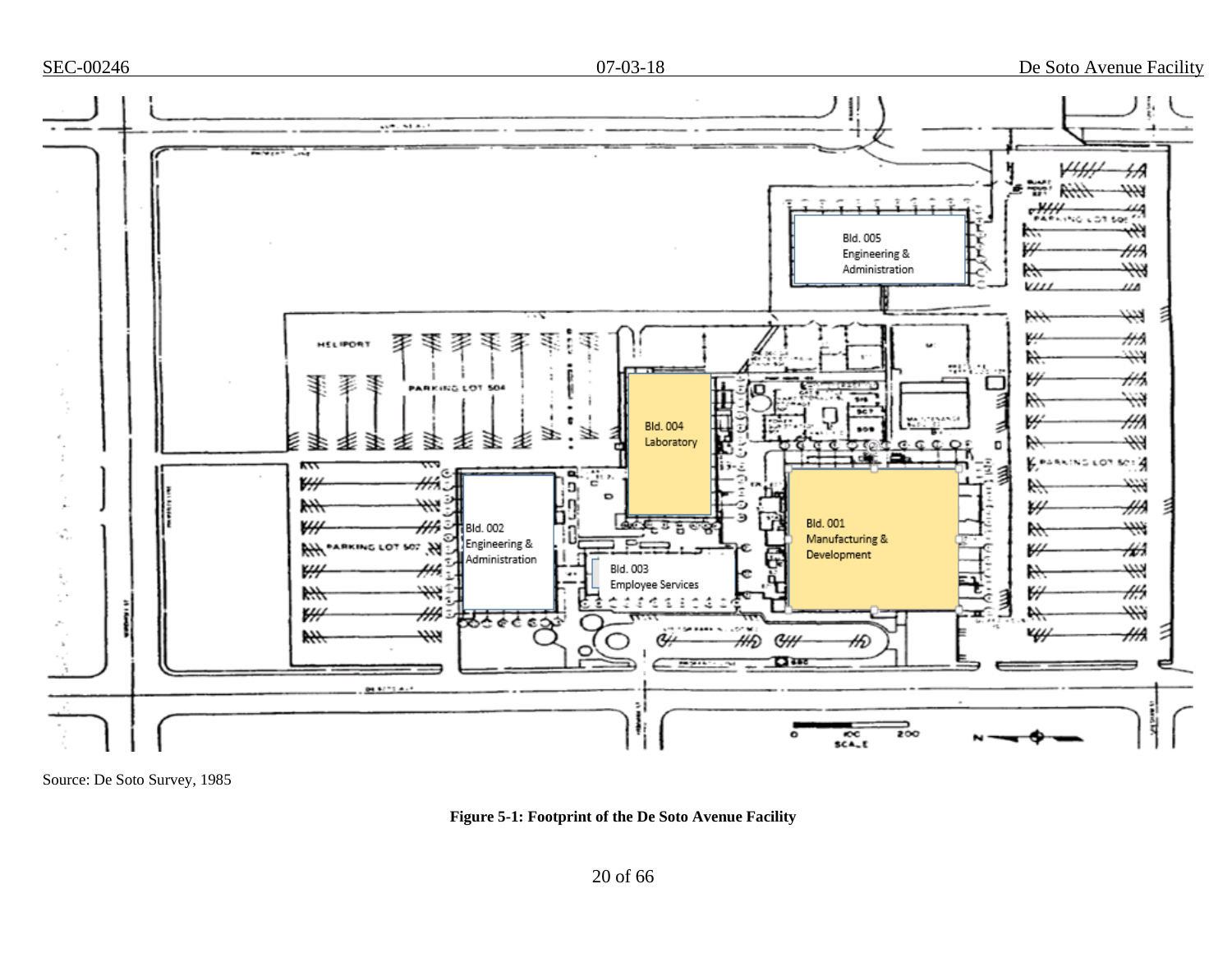## <span id="page-20-0"></span>**5.2 Radiological Exposure Sources from De Soto Avenue Facility Operations**

The following subsections provide an overview of the internal and external exposure sources for the De Soto Avenue Facility class under evaluation.

#### <span id="page-20-1"></span>**5.2.1 Internal Radiological Exposure Sources from De Soto Avenue Operations**

This section addresses potential internal exposures to radionuclides at the De Soto Avenue Facility during the period under evaluation (1965 through 1995). The primary potential sources of internal radiation exposure at the site were inhalation and ingestion of radioactive contamination that could have resulted from operations involving unsealed radioactive materials, such as nuclear fuel fabrication and radiochemistry operations.

The De Soto Avenue Facility, as part of the SSFL complex, was supported by a full-time technical staff of radiation and nuclear safety specialists. These staff were responsible for determining and implementing specific safety techniques, radiation monitoring, dosimetry, and environmental monitoring programs. This same staff supported the Area IV operations under the same procedures and administrative guidance. The centralized nature of the radiological monitoring program resulted in the data for the associated sites being combined in centralized record systems. These same data were used to develop NIOSH's internal co-worker dose reconstruction methodology. The monitoring data from these programs have been previously assessed to ascertain their value for determining dose reconstruction feasibility during the evaluations for SEC-00093 Area IV, SEC-00156 Area IV, SEC-00168 De Soto, SEC-00234 Area IV, and SEC-00235 Area IV.

The engineering and design work performed at De Soto Avenue was implemented and tested at SSFL Area IV. The two facilities collaborated on the same project goals; however, they had different contributions. Area IV was primarily a nuclear development and testing facility, conducting reactor and critical testing operations with support operations, including all the functions carried out at De Soto Avenue and more. Similar to De Soto Avenue, Area IV operations included nuclear fuel manufacturing, fuel storage, and source fabrication. Area IV fabricated reactor fuel that included uranium, plutonium and, in the cases of the Sodium Reactor Experiment (SRE) and Advanced Epithermal Thorium Reactor (AETR), thorium. Although plutonium fuel was manufactured at Area IV, according to operational descriptions, none of the reactors or criticality experiments operated at Area IV used plutonium as a fuel (Rucker, 2009). These fuel materials and their progeny created exposure potentials at Area IV that did not occur at De Soto Avenue. Unlike De Soto Avenue, Area IV performed disassembly and examination of reactors and used reactor fuel assemblies, and conducted research on reprocessing used reactor fuel, which could have involved exposures to transuranic (TRU) materials. NIOSH has found no indication of any TRU-material sources of exposure at De Soto Avenue.

This section of the report concentrates on the assessment of uranium exposures, and potential americium and thorium exposures (for which this petition qualified for evaluation).

#### <span id="page-20-2"></span>5.2.1.1 Uranium

De Soto Avenue focused on fuel-element fabrication (using uranium) and applied research. Uranium comprised the bulk of the radiological material on site. NRC-licensed fuel-fabrication operations for the Advanced Test Reactor (ATR) were conducted in Building 001 from 1966 to 1968. Briquettes of a 93% enriched uranium and aluminum alloy known as uranium aluminide (UAlx) were formed in an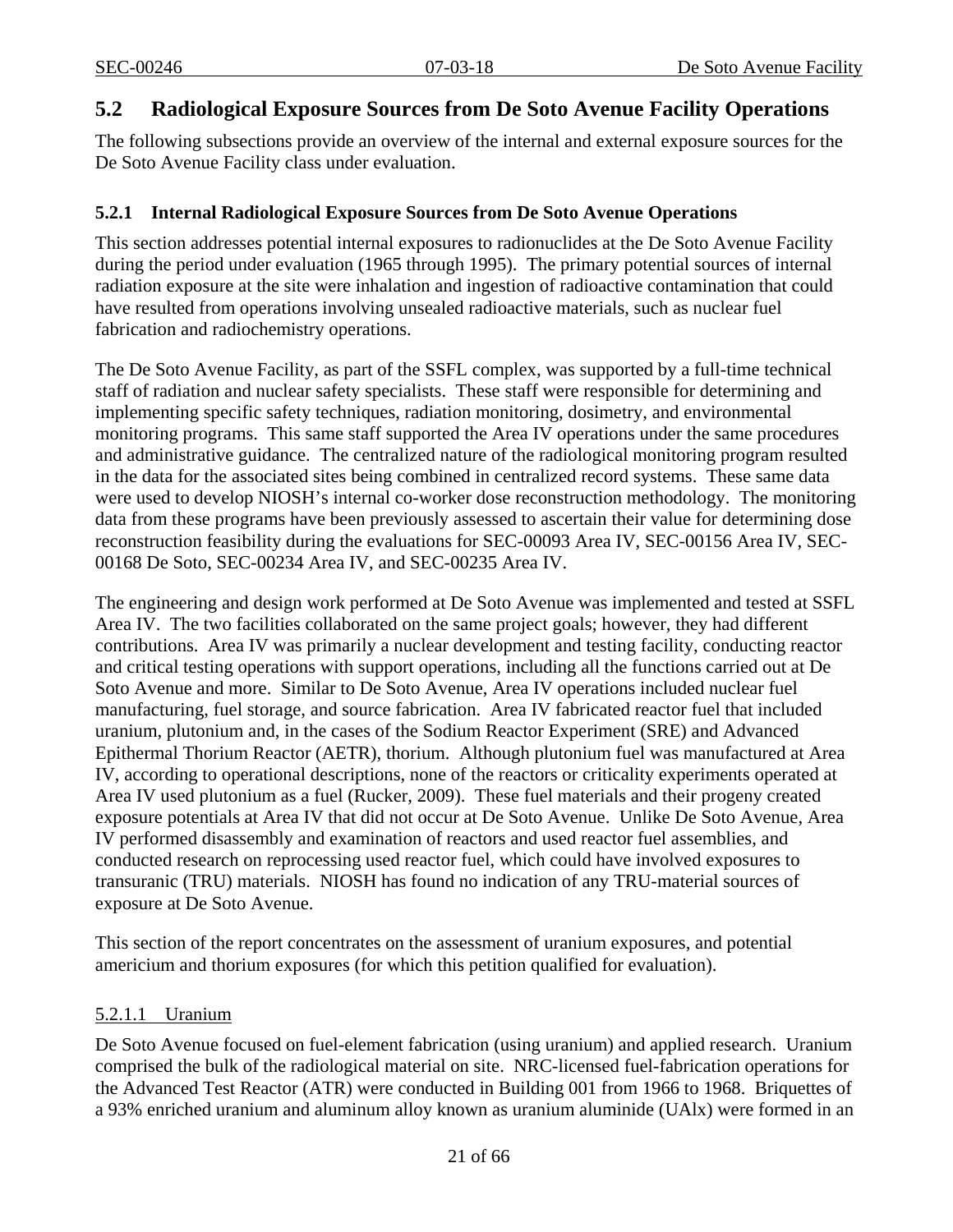electric arc-melting furnace. These briquettes were crushed to form a powder, which was cold-pressed into compacts that became the cores of the fabricated fuel plates. These operations were performed within containment and with air sampling. The room where these activities took place was known as the "powder room." Radiochemistry support operations involving hot chemistry laboratories, an emission spectroscopy laboratory, and an X-ray diffraction laboratory were conducted on the first and second floors of Building 004. Some of the uranium-aluminum alloy development work occurred in sealed gloveboxes. Fuel manufacturing of all types ended in 1983 (ORAUT-TKBS-0038-5, Attachment H).

#### <span id="page-21-0"></span>5.2.1.2 Americium

Research of facility records and interviews with former workers revealed limited storage of americium sealed sources and research material at the De Soto site (Personal Communication, 2018a; Personal Communication, 2018b). The site maintained discrete sources of americium, specifically for instrumentation/equipment (i.e., a 10 mCi sealed source of Am-241 for an IPL Model GFS or Amersham Model AMPC.2) and held NRC or State of California licenses for them (License, 1981- 1991). Americium sources were also on site in commercial items, such as smoke detectors and possibly in radiographic equipment (SSFL Operations, 1989). The De Soto site also conducted some research licensed by the State of California using radioactive materials containing approximately 30 kCi of Co-60 and 560 kCi of Cs-137. This research was conducted in Building 004, in the Applied Nuclear Technology Laboratories, and in the Gamma Irradiation Facility (Monitoring Report, 1989).

The Transuranic Management by Pyropartitioning-Separation (TRUMP-S) program used research amounts of plutonium, neptunium, and americium radioisotopes associated with the disposal of spent nuclear fuel in order to develop fundamental thermodynamic and electrochemical data on various transuranic materials so that processes could be developed for separating and destroying long-lived radioactive isotopes from spent nuclear fuel. These long-lived radioactive isotopes could then be destroyed by fissioning them in a nuclear reactor or accelerator, thereby eliminating the long-term hazard (Rucker, 2009). In 1989, TRUMP-S radiological materials, including 75 g of depleted uranium, 5 g of plutonium, 4 g of neptunium, and 4 g of americium were received at De Soto (Rucker, 2009). Review of the documentation referencing the TRUMP-S program indicates that the program never operated at the De Soto Avenue Facility. The materials were transferred to the Fuel Storage Facility at Area IV (Building 4064) for use in TRUMP-S testing that was planned for the Hot Lab (Area IV, Building 4020). The program was transferred from Area IV to the University of Missouri sometime after 1990; the materials were stored in Building 4064 until shipment. The program never operated at Area IV.

#### <span id="page-21-1"></span>5.2.1.3 Thorium

NIOSH has identified detailed documentation of thorium work episodes in 1970 and 1979, providing source term, operational procedures, radiological protection protocols, names of individual operators, and dates of work. The documentation of the work dates and individuals involved corresponds with the available thorium bioassay results for the site. No other thorium work campaigns were verified during the literature research or by interviews with former De Soto workers. NIOSH has determined that these operations in 1970 and 1979 represent the potential exposure scenarios associated with bounding thorium internal exposures during the De Soto operational period from January 1, 1965 through December 31, 1995.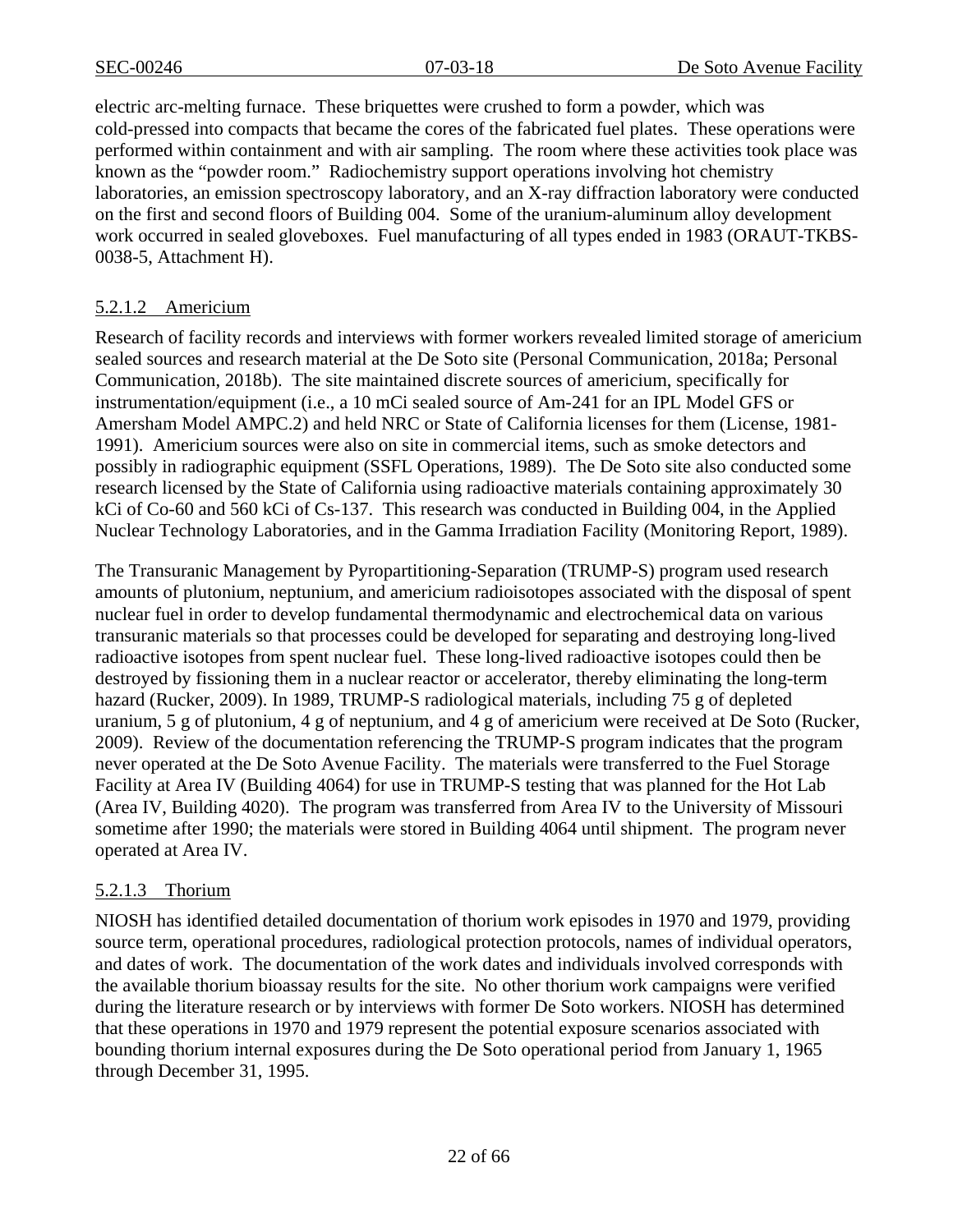A May 1970 document, *Authorization* [No. 13] *for Use of Radioactive Materials or Radiation Producing Devices* documents the approval of a fabrication operation involving ThO<sub>2</sub> powder containing 5 kg of natural thorium (Authorization, May1970). The purpose was to fabricate fuel-simulant discs to be used in space-flight-related transit capsule testing. Three different processes were investigated and documented to attain the required product quality: Cold Press and Sinter, Hot Press, and Explosive Forming. Most of the work was to be done in the SNAP area in Building 001. Powder work was to be done in a glove box under negative pressure.

A June 1970 document, *Authorization* [No. 21] *for Use of Radioactive Materials or Radiation Producing Devices*, documents the post-test analyses for the transit capsule testing (Authorization, Jun1970). The transit capsules underwent impact, fragmentation, overpressure, and fire testing at Sandia Laboratories and then were shipped to Atomics International for post-test evaluation. The process of receiving the capsules at De Soto, a description of the facilities used, and the detailed process of disassembling and assessing the capsules is documented. The post-test analyses were to be conducted in Building 001. An internal letter (Harris, 1970) describes the disassembly work in the De Soto Avenue Hot Shop (Building 004) as occurring during June-July 1970, with the following estimates of hours from June 15 through July 30, by department:

- Hot Shop (Dept. 789): 160 hours
- Health and Safety (Dept. 779): 36 hours
- Photographic Services (Dept. 055): 76 hours
- Inspection (Dept. 754): 100 hours
- $QA$  (Dept. 755): 20 hours
- Chemistry (Dept. 741): 150 hours
- Metallography (Dept. 737): 150 hours
- Vault (Dept. 785): 20 hours
- Radioisotope Materials Development (Dept. 737): 100 hours

NIOSH has identified a second major thorium operation at the De Soto Avenue facility. NIOSH has access to documentation regarding a Rockwell Isotopes Committee review of a proposal to machine thorium at De Soto in 1979 (Tuttle, 1979; Begley, 1979). The job was grinding corners off approximately 540 plates of thorium metal. The thorium material was 19 years post-fabrication, and thus, essentially in equilibrium. These documents specify the work procedures at a very detailed level (Health and Safety, 1979) to include: the amount of source term (approximately 200 kg of thorium metal); how much was expected to be removed (150 g); Health and Safety precautions; worker personal protective equipment (PPE); work location (Room 115-37 of Building 001); air sampling data, including a log of personal lapel air sampling and results for an air sampler attached to the grinding wheel; restricted access area entry permit, and identities of the workers. The daily log maintained for this operation documents activity from February 28, 1979 through March 12, 1979 (Grinding Log, 1979).

Information available to NIOSH indicates that the De Soto thorium work, both in oxide and metallic form, was limited, distinct, and well-documented. The same individuals are associated with both the oxide and metallic work. The site took appropriate precautions and worked to limit exposure during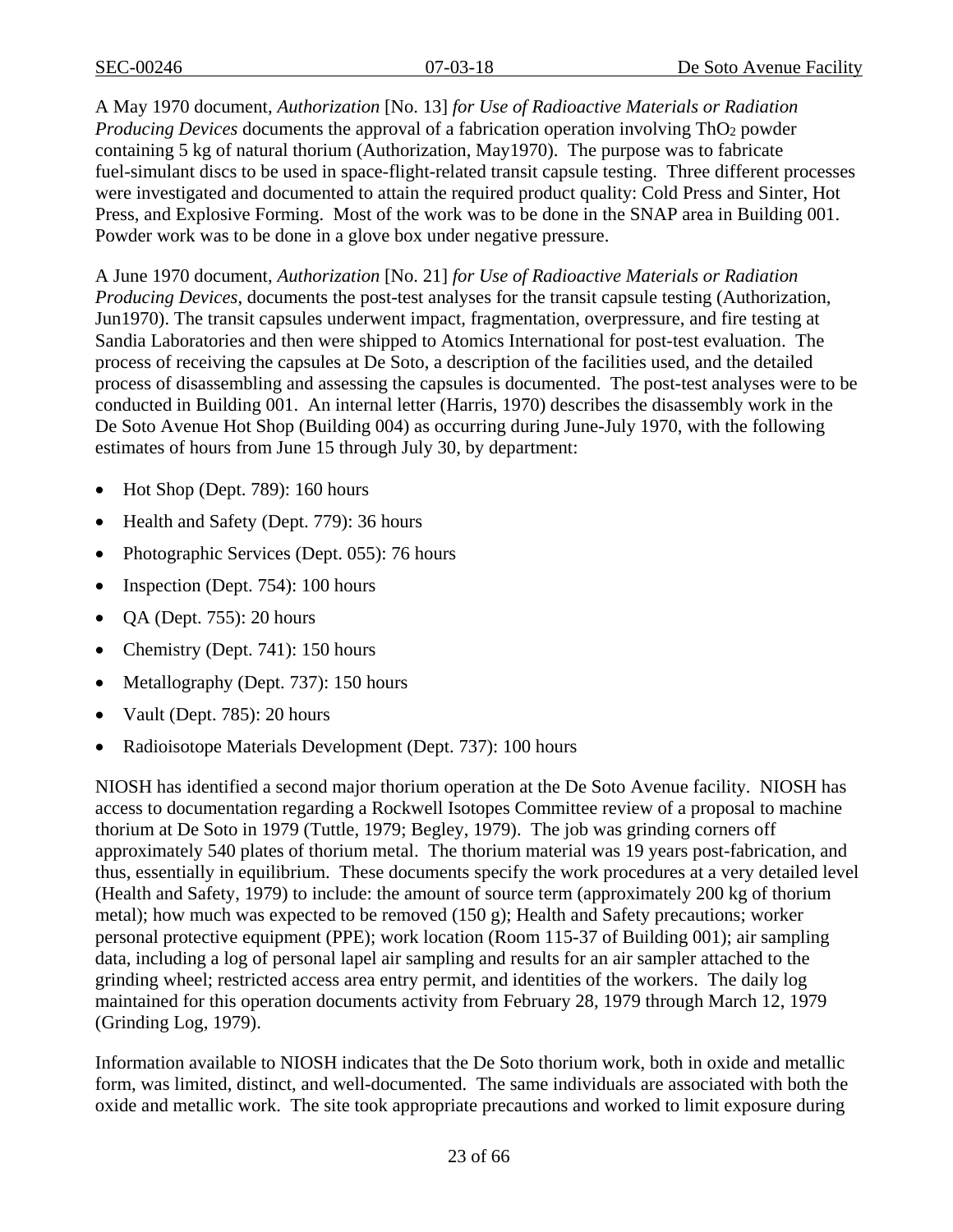thorium operations. NIOSH has access to bioassay data, breathing zone air data, and source-term information contained in detailed work documentation for thorium operations at De Soto Avenue. These data are available for developing bounding thorium intake rates.

#### <span id="page-23-0"></span>**5.2.2 External Radiological Exposure Sources from De Soto Avenue Operations**

The potential for external radiation dose existed at the De Soto Avenue Facility in all areas where radioactive materials were handled or stored. Based on the site operations, sources of exposure included photon and beta radiation emitted from the various radioactive materials used at the site. To a lesser extent, neutron exposures could have resulted from operating the small research reactor and from operations involving nuclear fuel.

The primary potential sources of external dose for De Soto Avenue Facility employees during the period under evaluation (1965 through 1995) were surface contamination in the nuclear fuel fabrication areas of Building 001, and in the radiochemistry support operations areas of Building 004, as well as direct exposure to irradiation sources in use in the facility.

Only uranium-bearing fuels with enrichments in U-235 ranging from normal uranium to highly-enriched were processed in Building 001. Typical fuel forms included uranium metal, alloys of uranium-molybdenum, uranium-aluminum, uranium-zirconium, and uranium with rare earths. All materials were solids except for the uranyl sulphate fuel for the L-77 reactor; no processing activities were conducted on any liquid fuels (Nuclear Activities, 1991). The uranium inventory depended directly on production schedules and varied over time, from a few kilograms up to several thousand kilograms with various enrichments. Nuclear fuel manufacturing ended in 1983.

Operations in Building 004 included research studies in applied physics and physical chemistry, analytical chemistry laboratories that supported nuclear fuel fabrication, operation of the L-77 reactor, and operation of the Gamma Irradiation Facility, an above-ground vault in Building 004 that used sealed Cs-137 and Co-60 sources for radiation-hardening tests of electronic components and food irradiation research. GIF activities ceased in the late 1980s; the sources were shipped off-site for recycling in the early 1990s. Bi-annual leak checks of GIF sources had determined that none of these sealed sources ever leaked (GIF, 2003). In 1995, a Rocketdyne survey of the GIF verified that it was not contaminated. The GIF was comprised of Rooms 41M-11 and 41M-11A attached to the northeast comer of Building 004 (GIF, 2003).

The L-77 was a small, enriched uranyl sulphate solution research reactor operated in Room 416-61 of Building 004. The uranyl sulphate was uranium-enriched to just less than 20% U-235 (Nuclear Activities, 1991). The L-77 reactor ceased operation in October 1974. The fuel solution was removed in March 1976, and the reactor was decommissioned and disposed of as low-level radioactive waste. The operating license was terminated in February 1982 (Nuclear Activities, 1991).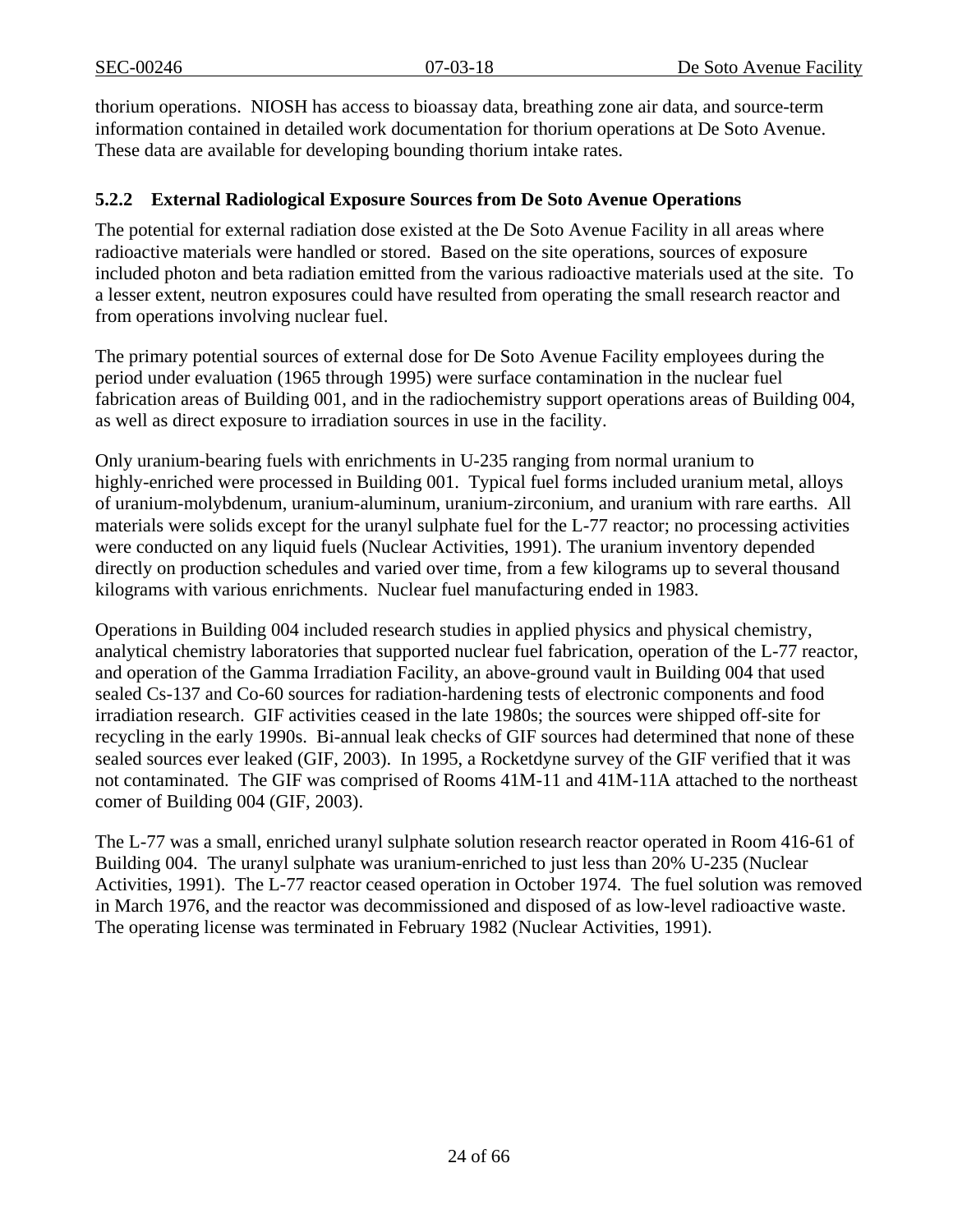## <span id="page-24-0"></span>**6.0 Summary of Available Monitoring Data for the Class Evaluated by NIOSH**

Internal and external radiological monitoring data are available for individual workers at the De Soto Avenue Facility. The monitoring was performed and collected by the staff of radiation and nuclear safety specialists supporting both De Soto Avenue and Area IV. The centralized record-keeping organization maintained records of the monitoring results for the purpose of tracking worker exposures for both De Soto Avenue and Area IV workers during the years under evaluation. These records do not differentiate monitoring results by facility; therefore, NIOSH can identify an individual's monitoring results but cannot consistently distinguish the results by site since De Soto Avenue and Area IV operated contemporaneously.

The following subsections provide an overview of the state of the available internal and external monitoring data for the De Soto Avenue Facility class under evaluation.

## <span id="page-24-1"></span>**6.1 Available De Soto Avenue Facility Internal Monitoring Data**

The primary data used for determining internal exposures are derived from personal monitoring data, such as urinalyses, fecal samples, and whole-body count (WBC) results. In addition, air monitoring data from breathing zone and general area monitoring may be useful to estimate the potential internal exposure. Original personal monitoring and breathing zone area monitoring records for De Soto Avenue are available to NIOSH, as is source term information in the form of Use Authorization documentation created as part of Rockwell's Isotopes Committee process for controlling radionuclide operations.

As described in Section 5.2.1, the radiological monitoring programs for Area IV and De Soto were centralized. Monitoring records do not generally include location indications for the specific site (De Soto Avenue or Area IV) where a worker was assigned at the time of sampling.

Available *in vitro* bioassay data for De Soto Avenue employees include uranium bioassays and sample analyses for gross alpha and gross beta. Available *in vivo* bioassay data for De Soto employees include semi-annual whole-body counts performed by a contracted mobile counting lab brought on site.

Details regarding the various analyses used and the associated minimum detectable activities are presented in the Technical Basis Document *Area IV of the Santa Susana Field Laboratory, the Canoga Avenue Facility (Vanowen Building), the Downey Facility, and thee De Soto Avenue Facility (sometimes referred to as Energy Technology Engineering Center [ETEC] or Atomics International)- Occupational Internal Dose* (ORAUT-TKBS-0038-5).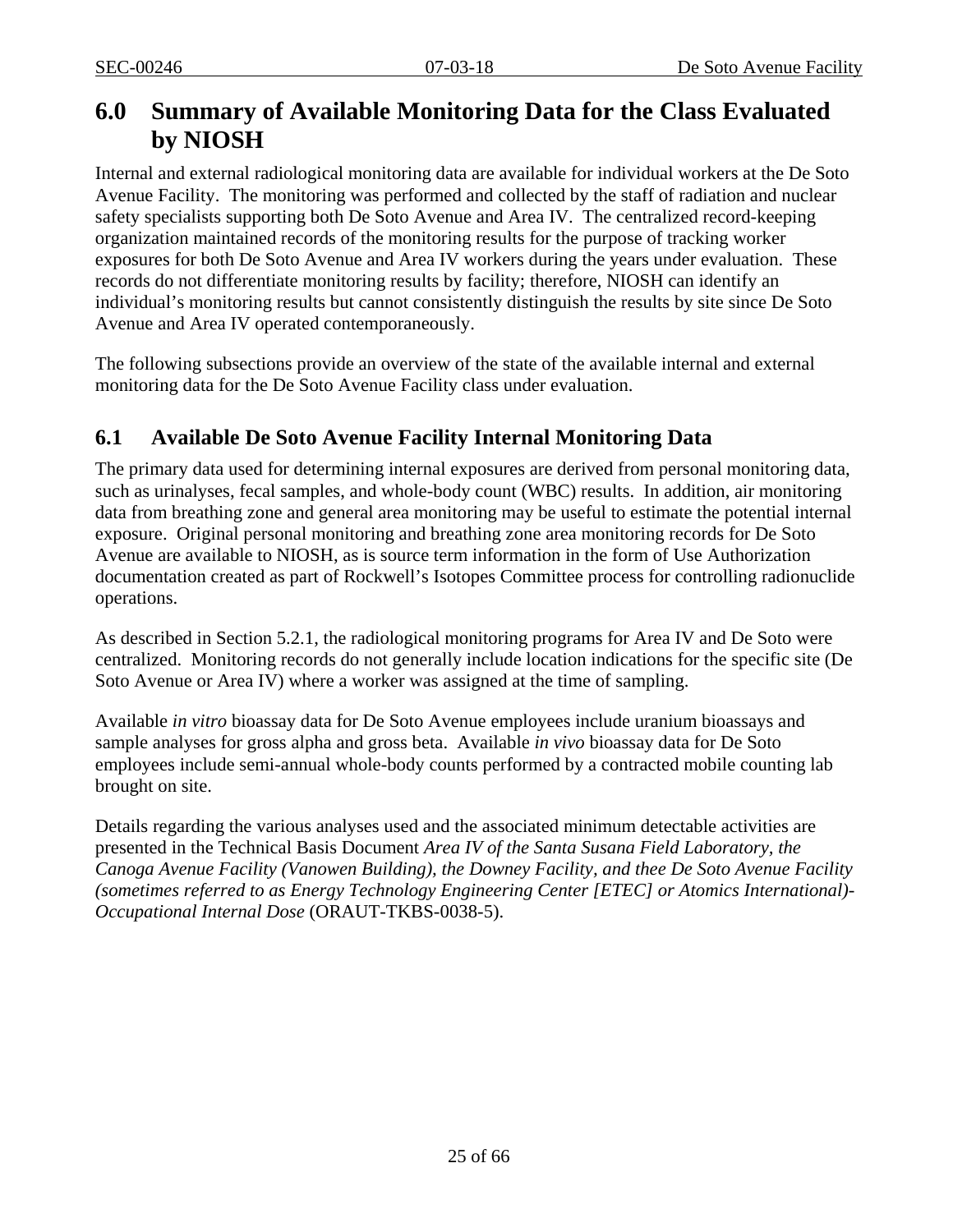#### <span id="page-25-0"></span>**6.1.1** *In Vitro* **Monitoring**

NIOSH has *in vitro* radiation dosimetry records: (1) for workers assigned to areas of high surface contamination; (2) as requested for specific operations; and (3) for special samples that may have been triggered by general workplace air and breathing-zone air samples exceeding site-prescribed thresholds. The *in vitro* bioassay records in the individual radiological exposure files generally consist of:

- individual personnel McBee key-sort cards, which were used to track the type, frequency, and week of sample collection (the card summarized individual results);
- individual analysis result sheets containing all the information on analyses conducted. This form might show the calculated result (even if it was below the limit of detection), the sensitivity of the analysis, and the uncertainty;
- wound monitoring reports; and
- individual, hand-drawn or computer-generated plots of bioassay data, apparently done as follow-up to high results.

Uranium urinalyses were performed for fuel-fabrication workers. Gross beta or mixed fission product urinalyses were available for workers in jobs having the potential for such exposures. Commercial laboratories performed analysis of urine samples. Special samples were requested when an intake was suspected, or if a routine sample exceeded 10% of the urinary excretion expected from 1 maximum permissible body burden (MPBB). Information on the vendors used by the program and when they were employed is available to NIOSH in a bioassay database. The vendors offered the following sample analysis services: fluorometric and radiometric uranium bioassay, gross alpha, and gross beta. (ORAUT-TKBS-0038-5) The bioassay database contains over 37,300 *in vitro* results from 1949 through 2008. These 37,300+ results include results from De Soto Avenue workers. The radiation safety program supporting the radiological work at De Soto Avenue and Area IV of the SSFL was centralized and focused on controlling workplace exposures. The records do not clearly differentiate samples for workers at De Soto Avenue from those at Area IV. Developing a count of De Soto Avenue-specific results would be labor-intensive, and unless the results were reported as radionuclide-specific, the effort would provide little additional information about De Soto-specific exposures.

The bioassay vendor laboratories did offer nuclide-specific analyses. The bioassay database includes results of samples analyzed for isotopes of cobalt, cesium, polonium, plutonium, strontium, tritium, thorium, and mixed fission products.

Specific, limited operations involving work with thorium occurred at De Soto Avenue. These operations are described in some detail in Section 7.2.1.1 of this report.

From June through July, 1970, De Soto conducted operations involving Transit Capsule testing in two rooms of Building 001. A total of 17 or 18 capsules were to be disassembled in the Hot Shop area. One machinist and an engineer were assigned to the task. NIOSH has dosimetry records from 1970 for both individuals, including two thorium urine results for the engineer, and three urine samples and one fecal sample for the machinist; all samples were analyzed for thorium mass  $(\mu g m)$ .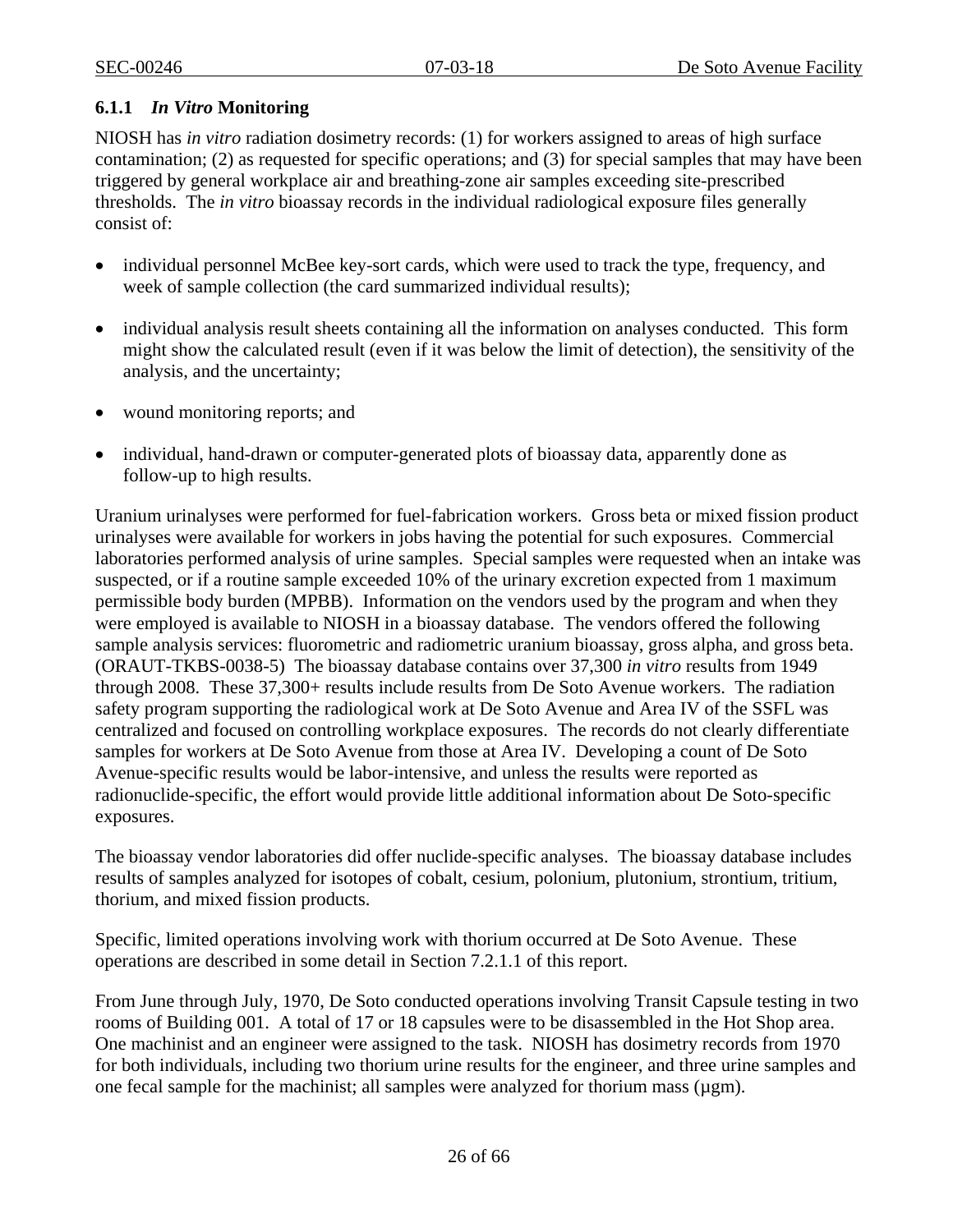Also during June 1970, De Soto conducted the fabrication of 5 to 10 pieces of thoria-molybdenum cermet fuel simulant in two rooms of Building 001 (Meyer, 1970). Analysis of the simulant was to be done in a different room in Building 001. Two operators were assigned to the simulant work. NIOSH has dosimetry records for those two operators, including two urine samples for each sent to U.S. Testing for thorium analysis. One sample was lost by the vendor, so NIOSH has three results related to this work. These samples were analyzed for thorium mass (µgm).

The 1979 operation called for grinding the corners off of approximately 540 plates of thorium metal. This operation was to be performed in one room in Building 001. One operator was assigned to perform the work, with one assistant and a supervisor. NIOSH has dosimetry records for all three individuals assigned to the operation, including two thorium urinalysis sample results for the operator, one before the job began, and one following job completion. These samples were analyzed for thorium mass (µgm). NIOSH also has copies of the Restricted Access Area Entry permit, general air sampling data, personal lapel air sampling data for the operator, and contamination survey reports for the operations (Grinding Safety, 1979).

During the period from August 1991 through June 1993, the vendor Controls for Environmental Pollution provided *in vitro* bioassay sample analysis services to SSFL, including De Soto Avenue. NIOSH does not use CEP sample analysis results to assign dose because CEP was suspected of producing unreliable results. In 1991, the site had self-identified concerns with the work products from CEP and subsequently was made aware of DOE concerns regarding potential falsification by CEP of Sandia National Laboratory bioassay processing. In December 1994 letters to SSFL monitored employees (Rockwell, 1994), Rockwell International stated the following:

- The CEP-related bioassays were all routine and/or baseline samples and none were the result of incidents;
- During the period when samples were analyzed by CEP (1991–1993), air sample data were routinely taken in work areas to confirm that airborne activity remained below regulatory limits;
- During that same time, the same workers underwent whole-body measurements performed by a different contractor (Helgeson), instituted as a separate and independent measure of internal exposure;
- The whole-body measurements showed no measurable exposures; and
- Follow-on samples analyzed by the new *in vitro* contractor, Teledyne-Brown Engineering, confirmed no measurable internal exposure.

Rockwell concluded their letter with: "In summary, although CEP bioassay results have been questioned, independent Helgeson WBS, Teledyne bioassays, and air sampling have confirmed that Rocketdyne workers have experienced no measurable internal exposure."

As part of its 2017 evaluation of SEC-00235 (NIOSH, 2017), NIOSH determined that the lack of CEP *in vitro* data has not affected NIOSH's ability to perform sufficiently accurate internal dose reconstructions for monitored or unmonitored workers. The data evaluated included monitoring for both SSFL Area IV and the De Soto Avenue facilities. NIOSH's findings for SEC-00235 were based on the following: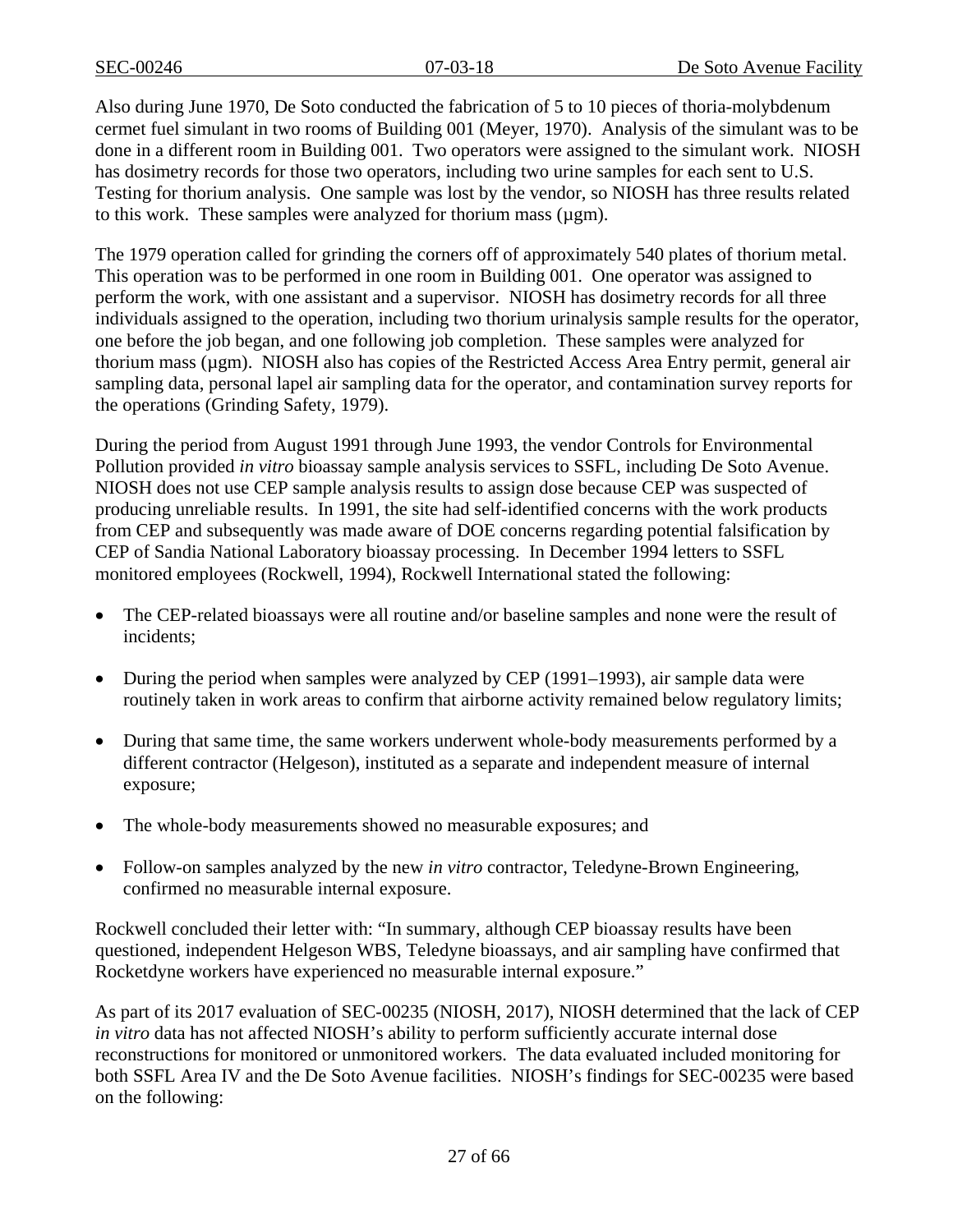| SEC-00246 | $07-03-18$                                                                                               | De Soto Avenue Facility |
|-----------|----------------------------------------------------------------------------------------------------------|-------------------------|
|           |                                                                                                          |                         |
|           | $\bullet$ NIOSH compared remediation period bioassay data to operational period data (through 1988) that |                         |

- compared remediation period bioassay data to operational period data (through 1988) that were used to develop NIOSH's internal co-worker intake rates. NIOSH saw no indication that the co-worker intake rates assigned for the end of the Area IV operation period (circa 1988) do not bound the potential remediation period exposures for unmonitored workers.
- NIOSH examined operations throughout the remediation period (1989–present) to evaluate the exposure conditions before, during, and after the CEP period of concern. NIOSH found that work remained consistent through the remediation period, and that all major radiological work in the CEP period 1991–1993 would have had workplace and/or personnel monitoring also performed outside the CEP-related period.
- During the August 1991 through June 1993 period with disqualified CEP bioassay results, the site was performing routine *in vivo* whole-body measurements with a different contractor. The site reported that the whole-body measurements showed no measurable exposures. In response to concerns with CEP data, the SSFL site also initiated confirmatory resamples analyzed by a new contractor, and reported that these follow-up *in vitro* results confirmed no measurable internal exposures.

#### <span id="page-27-0"></span>**6.1.2** *In Vivo* **Monitoring**

Helgeson Scientific Services was contracted by the Rocketdyne Division to provide onsite *in vivo*  bioassay evaluations of workers every six months. Suspected intakes would have triggered follow-up *in vitro* bioassay sampling, or if the *in vivo* bioassay vendor was scheduled to be available, a wholebody or other count. Under the routine bioassay program, an *in vivo* analysis typically would be scheduled once every six months for workers with duties in high-contamination areas or airborneradiation areas. In addition to whole-body count results, NIOSH has a limited number of other *in vivo*  bioassay results, such as lung, thyroid, and wound counts. The *in vivo* bioassay reports provided by Helgeson Scientific identify the measurements as organ-specific or total-body, and include a table of minimum sensitivities for the counter, calibration information, and descriptions of the counting equipment in terms of the detector and electronics (Helgeson, 1993). The *in vivo* monitoring results reported by Helgeson for the Rockwell sites included results for radionuclides of uranium, cesium, potassium, zinc, and americium for plutonium. Thyroid measurements for radioactive iodine were also reported.

As presented in Section 6.1.1, during the August 1991 through June 1993 period with disqualified CEP bioassay results, the site was performing routine *in vivo* whole-body measurements. The monitoring information in employee radiological exposure files included *in vivo* whole-body measurement results. In the 1994 letter to SSFL workers potentially affected by the CEP bioassay issue, Rockwell International stated that the scans done during the time of the CEP contract were "instituted as a separate, independent measure of internal exposure." This letter also stated that there was "no measurable internal exposure" to the Rocketdyne workers (Rockwell, 1994). This statement is supported in the results examined by NIOSH for its 2017 evaluation of SEC-00235, which consisted predominantly of non-detectable WBC results (NIOSH, 2017).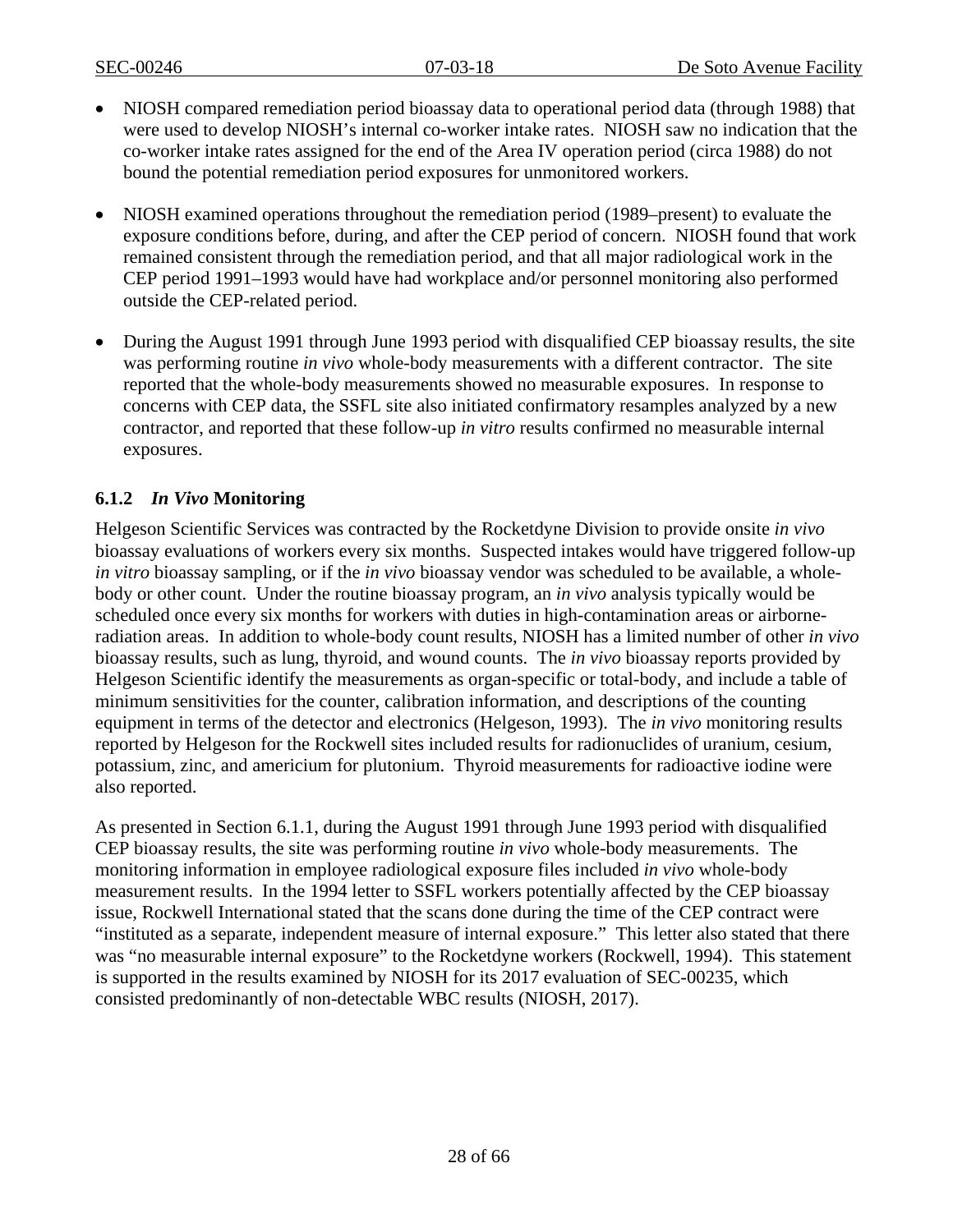## <span id="page-28-0"></span>**6.2 Available De Soto Avenue Facility External Monitoring Data**

The primary data used for determining external exposures are personal monitoring data from film badges or thermoluminescent dosimeters (TLDs). In 1963, the De Soto Avenue Facility began using the commercial vendor Landauer's multi-element film dosimeters with a monthly or quarterly exchange frequency. All personnel assigned to operations with potential radiation exposure were required to wear personnel monitoring devices, as dictated by the Atomics International radiological safety program. Film badges were also available for visitors to controlled areas. Pocket dosimeters and finger film rings were issued based on work assignments (Lang, 1960).

External dosimetry data were manually entered into a database for an epidemiological study of workers at Rocketdyne (Atomics International) covering the period 1948 to 1999. These data were applied for the development of a co-worker analysis. A total of 6,675 workers were monitored for radiation exposure and, of those, 5,801 were included in the database. Three hundred-fifty (350) workers who were employed for less than six months and 524 workers with insufficient identifying information were excluded from the study (ORAUT-OTIB-0077, PDF p. 5).

Details regarding the various analyses used and the associated minimum detectable activities are presented in the Technical Basis Document *Area IV of the Santa Susana Field Laboratory, the Canoga Avenue Facility (Vanowen Building), the Downey Facility, and thee De Soto Avenue Facility (sometimes referred to as Energy Technology Engineering Center [ETEC] or Atomics International)*- Occupational External Dose (ORAUT-TKBS-0038-6).

## <span id="page-28-1"></span>**7.0 Feasibility of Dose Reconstruction for the Class Evaluated by NIOSH**

The feasibility determination for the class of employees under evaluation in this report is governed by both EEOICPA and 42 C.F.R. § 83.13(c)(1). Under that Act and rule, NIOSH must establish whether or not it has access to sufficient information either to estimate the maximum radiation dose for every type of cancer for which radiation doses are reconstructed that could have been incurred under plausible circumstances by any member of the class, or to estimate the radiation doses to members of the class more precisely than a maximum dose estimate. If NIOSH has access to sufficient information for either case, NIOSH would then determine that it would be feasible to conduct dose reconstructions.

In determining feasibility, NIOSH begins by evaluating whether current or completed NIOSH dose reconstructions demonstrate the feasibility of estimating with sufficient accuracy the potential radiation exposures of the class. If the conclusion is one of infeasibility, NIOSH systematically evaluates the sufficiency of different types of monitoring data, process and source or source term data, which together or individually might assure that NIOSH can estimate either the maximum doses that members of the class might have incurred, or more precise quantities that reflect the variability of exposures experienced by groups or individual members of the class as summarized in Section 7.6. This approach is discussed in NIOSH's SEC Petition Evaluation Internal Procedures, which are available on the [NIOSH Radiation Dose Reconstruction Program](https://www.cdc.gov/niosh/ocas/) webpage.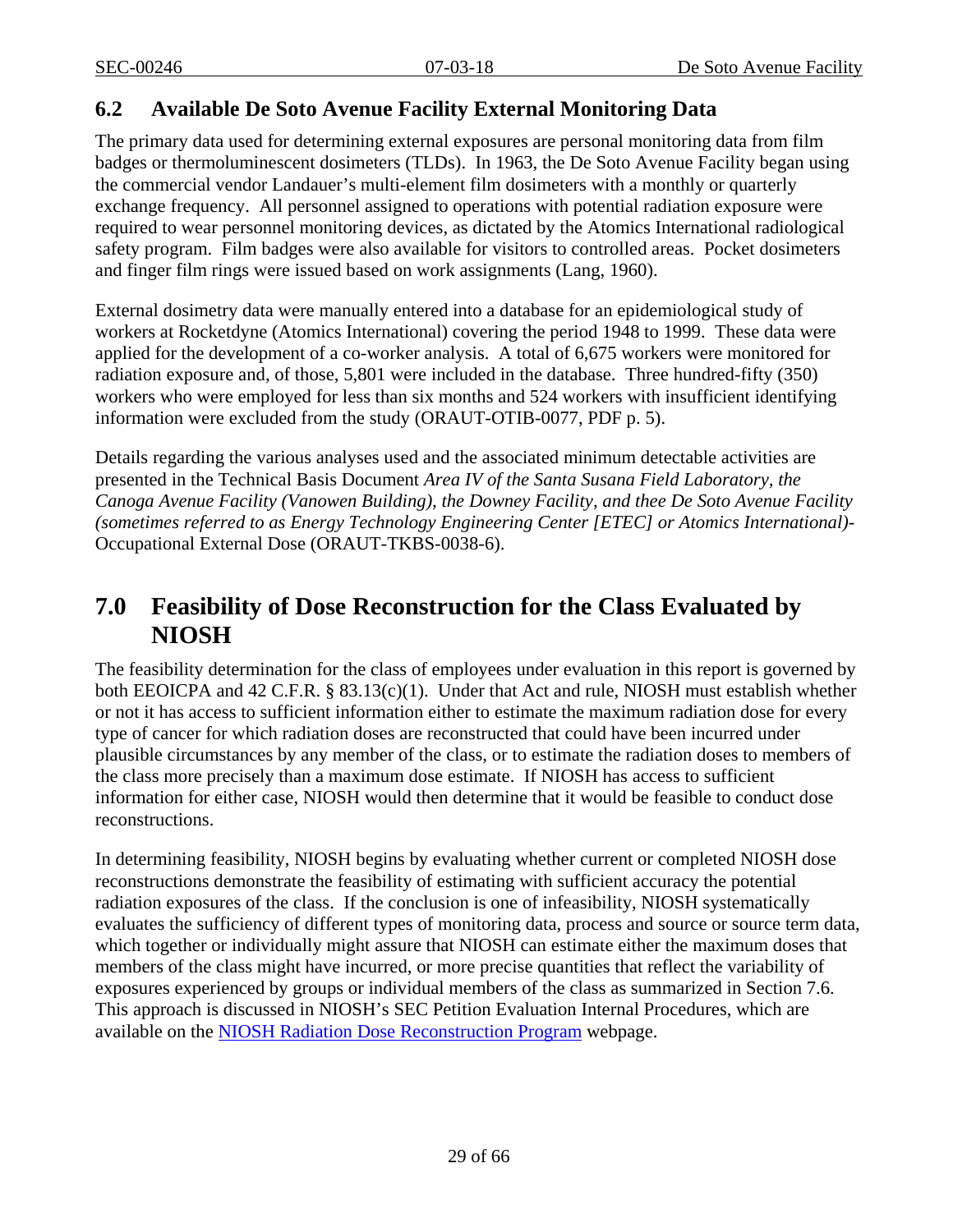The next four major subsections of this evaluation report examine:

- The sufficiency and reliability of the available data. (Section 7.1)
- The feasibility of reconstructing internal radiation doses. (Section 7.2)
- The feasibility of reconstructing external radiation doses. (Section 7.3)
- The bases for petition SEC-00246 as submitted by the petitioner. (Section 7.4)

## <span id="page-29-0"></span>**7.1 Pedigree of De Soto Avenue Facility Data**

This subsection answers questions that need to be asked before performing a feasibility evaluation. Data Pedigree addresses the background, history, and origin of the data. It requires looking at site methodologies that may have changed over time; primary versus secondary data sources and whether they match; and whether data are internally consistent. All these issues form the bedrock of the researcher's confidence and later conclusions about the data's quality, credibility, reliability, representativeness, and sufficiency for determining the feasibility of dose reconstruction. The feasibility evaluation presupposes that data pedigree issues have been settled.

Upon request, the facility provides original hardcopy records, including internal and external dosimetry records for individual claimants; these records are used by NIOSH to support dose reconstruction.

#### <span id="page-29-1"></span>**7.1.1 Internal Monitoring Data Pedigree Review**

As described in detail in the co-worker document *Internal Coworker Dosimetry Data for Area IV of the Santa Susana Field Laboratory and the De Soto Avenue Facility* (ORAUT-OTIB-0080, PDF pp. 8–10), urinalysis bioassay data were obtained directly by NIOSH from SSFL (including De Soto records) in the form of electronic scans of hardcopy bioassay data records. These records contain De Soto internal monitoring records and records from the analytical laboratories that performed the urinalyses. The dosimetry program received urinalysis results data from the vendor laboratories and transcribed that data onto internal forms, which were referred to as "8X11" and "McBee cards." These data (digital copies of the original site data) were used to perform the NIOSH co-worker analysis that includes the De Soto Avenue Facility. These original data records are considered primary data sources; therefore, further consistency checks of the internal data for the period from 1965 through 1995 are not required. Any bioassay results from the vendor laboratory CEP are excluded by NIOSH from final consideration due to concerns with vendor product quality.

NIOSH has determined that the internal radiological monitoring data obtained from the De Soto Avenue Facility are of sufficient quantity, and are supported by sufficient information on the internal dosimetry program practices, to assure that the data adequately represent the evaluated class.

#### <span id="page-29-2"></span>**7.1.2 External Monitoring Data Pedigree Review**

Atomics International started using commercial vendors for its dosimetry needs in the early 1960s and continued that practice throughout the period under evaluation. Original, individual external dosimetry records are available for all workers assigned to jobs that were deemed to have a potential for radiation exposure. Those employees were monitored over the period under evaluation in this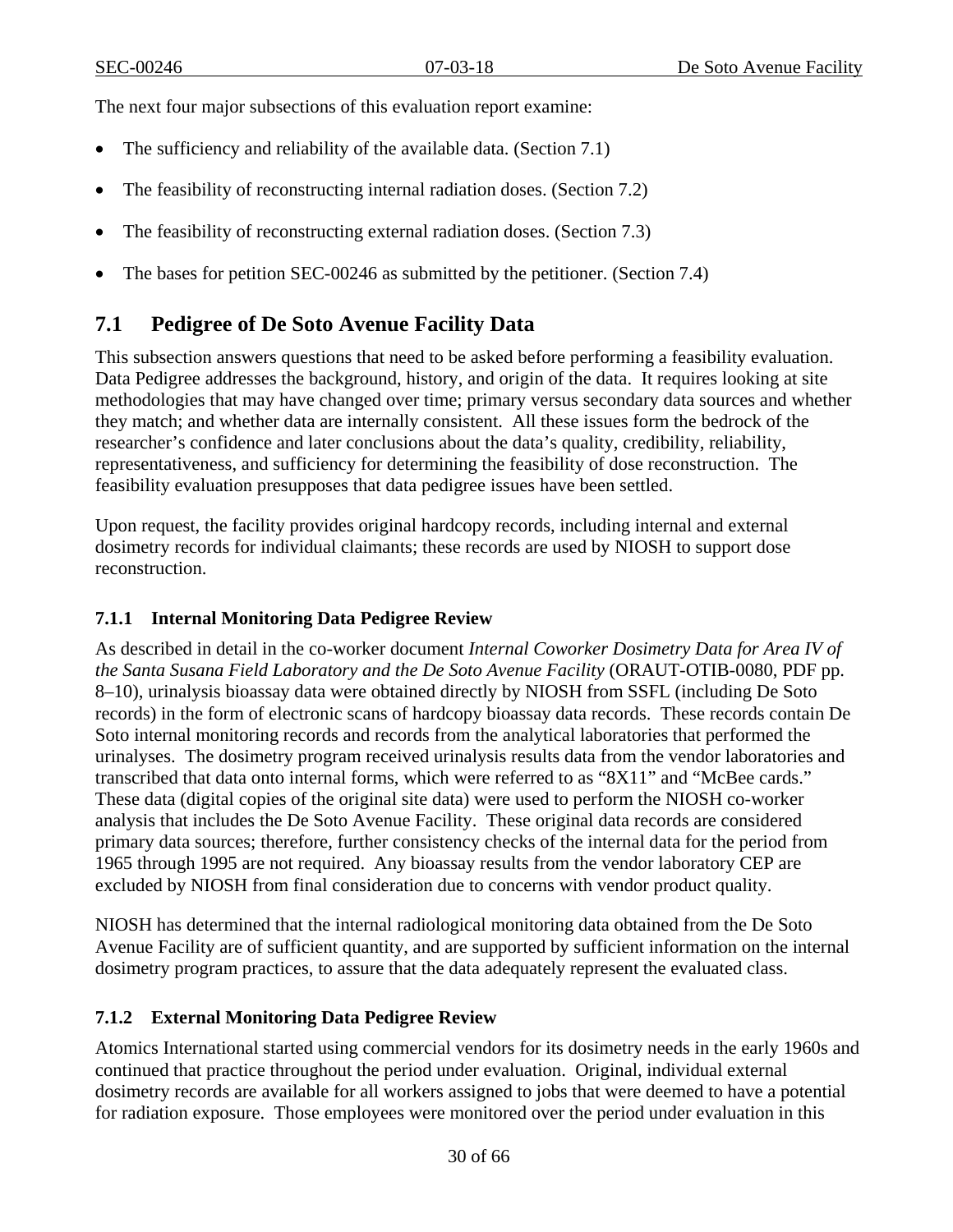report. The exchange frequencies for site employees were based on the potential to exceed the administrative exposure limits (ORAUT-TKBS-0038-6). The original De Soto personnel records and the associated radiological program information are considered primary data sources; therefore, further consistency checks of the external data for the period from 1965 through 1995 are not required.

Dosimetry data, including external exposure data, was entered into a database and used to develop the external co-worker dosimetry model*,* ORAUT-OTIB-0077, for assigning doses for gaps in dosimetry records. The dosimetry database contains data for penetrating dose, which is a combination of gamma and fast neutron dose. Because it was difficult to separate statistically significant neutron dose from the penetrating dose, and because shallow dose data are not available, the neutron dose component (which represented less than 5% of the total data points available) was left embedded with gamma dose, resulting in penetrating dose values that are biased high, especially so for De Soto employees, given the lack of neutron exposure potential associated with De Soto work. Exposure information was compiled from the following sources: Rocketdyne radiation safety folders, NRC-REIRS, DOE-REMS, Landauer dosimetry, individual facilities, the U.S. Army, and the U.S. Air Force. These data include results from workers who had duties at the Area IV, Canoga, De Soto Avenue, and Downey sites.

NIOSH has determined that the external radiological monitoring data obtained from the De Soto Avenue Facility are of sufficient quantity, and are supported by sufficient information on the external dosimetry program practices, to assure that the data adequately represent the evaluated class.

### <span id="page-30-0"></span>**7.2 Evaluation of Bounding Internal Radiation Doses at the De Soto Avenue Facility**

The principal source of internal radiation doses for members of the class under evaluation was inhalation or ingestion of uranium associated with nuclear fuel element fabrication. Inhalation or ingestion of contamination resulting from operations involving unsealed radioactive material during radiochemistry operations was also possible. The following subsections address the ability to bound internal doses, methods for bounding doses, and the feasibility of internal dose reconstruction.

#### <span id="page-30-1"></span>**7.2.1 Evaluation of Bounding Process-Related Internal Doses**

The petition bases for SEC-00246 requested that NIOSH consider for inclusion into the SEC all workers who worked at the De Soto Avenue Facility from January 1, 1965 through December 31, 1995. The basis for SEC inclusion was partially based on the assertion that operations conducted at the De Soto site: (1) involved contractors and subcontractors shared with Area IV of the SSFL; and (2) involved the same hazards for which NIOSH determined it was unable to reconstruct radiation dose with sufficient accuracy for Area IV (i.e., occupational exposure to americium and thorium and its associated progeny) from January 1, 1965 through December 31, 1988.

SSFL established and maintained a centralized radiological records program that contains the records and data for De Soto Avenue, Area IV, Canoga Avenue, and Downey. The health physics records and source term and process information, including types and quantities of specific radionuclides and sources present, their chemical and physical form, and the types and frequency of operations (including controls) in which these sources were used are available to NIOSH as original records.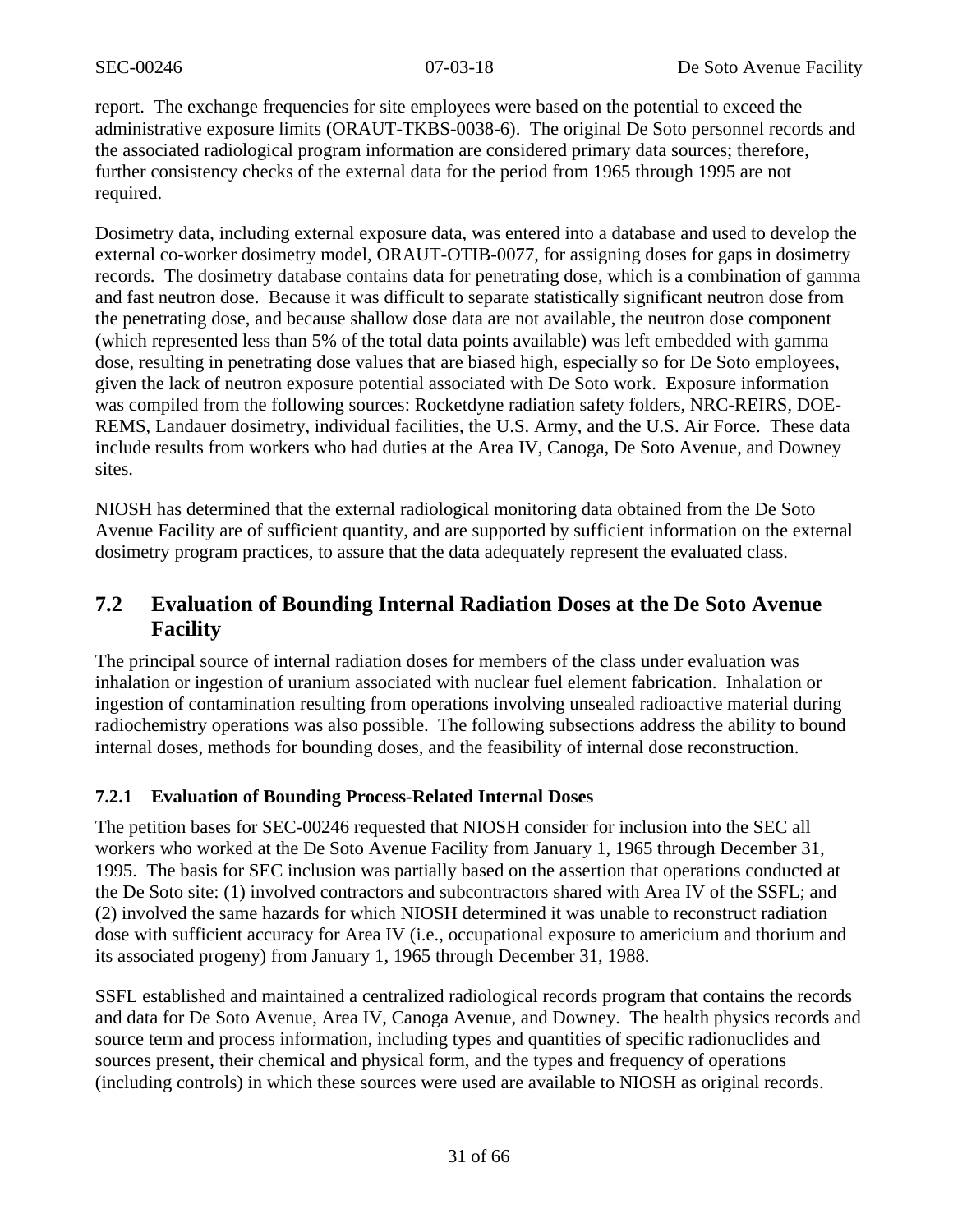The following have been identified as radionuclides of concern for internal dose for the De Soto Avenue during the period under evaluation (see also Section 5.2):

• Uranium: Through the course of ongoing dose reconstruction efforts and investigations, NIOSH determined that although internal monitoring data are available for most radiological workers at De Soto, some employees could have received internal radiation exposures that went unmonitored. To assess potential internal uranium dose to unmonitored employees, NIOSH developed a coworker dose distribution model, *Internal Coworker Dosimetry Data for Area IV of the Santa Susana Field Laboratory and the De Soto Avenue Facility* (ORAUT-OTIB-0080).

As presented in Section 5.2.1, briquettes of a 93% enriched uranium and aluminum alloy known as uranium aluminide were handled at De Soto in association with ATR fuel-fabrication operations from 1966 to 1968. These De Soto  $UAI<sub>x</sub>$  exposures are potentially more limiting than uranium exposures evaluated with standard uranium metabolic models. NIOSH considers these potential uranium aluminide exposures to be the bounding uranium exposures at the De Soto Avenue Facility.

Attachment H of ORAUT-TKBS-0038-5 presents modifications to the International Commission on Radiological Protection (ICRP) Publication 66 human-respiratory-tract model (HRTM), originally proposed in 2005 (Leggett, 2005), that specifically addresses the biokinetics of uranium aluminide (ICRP, 1994). This modification, referred to as *Type K* (versus Type F, M, or S) material, was based on occupational bioassay data collected at the Rocketdyne/Atomics International Facility in California and fits the site-specific excretion data. The alternate methods described in Attachment H of ORAUT-TKBS-0038-5 are available to NIOSH to ensure that bounding uranium dose calculations are applied to De Soto Avenue work for the period under evaluation.

- Americium: During its document review, NIOSH found that Atomics International held a State of California Department of Public Health Radioactive Material License (0015-59) authorizing the De Soto site to have up to 10 Ci of Am-241 in any form for the purpose of sealed-source fabrication and transfer to authorized recipients (License, 1978); however, neither the document review nor interviews with former workers revealed any history of actual fabrication of americium sources (Personal Communication, 2018a; Personal Communication, 2018b). When NIOSH evaluated SEC-00234 for Area IV, it determined that a significant factor causing uncertainty regarding the accuracy of dose reconstruction was the lack of well-defined source term information for americium produced during Area IV reactor operations over time. NIOSH has found that no similar source term existed at the De Soto Avenue Facility. De Soto did not use americium sources in any work processes. On the other hand, De Soto had well-defined sources of the radionuclide thorium. Much of the source term information for De Soto is available through site records and licensing documentation.
- Thorium: As referred to in Section 5.2.1.2, three specific, limited operations involving work with thorium occurred at De Soto Avenue. These operations are detailed in use-authorization documentation and procedures maintained by the site and are available to NIOSH.

The first of these tasks, documented as Authorization 13 (Authorization, May1970), occurred in June 1970 and entailed the fabrication of simulated fuel discs made from molybdenum and natural thorium. The work was limited to 5 kg of ThO<sub>2</sub> powder in granular form, and the powder underwent particle-sizing, blending, and preparation for cold-pressing. All of this powder work,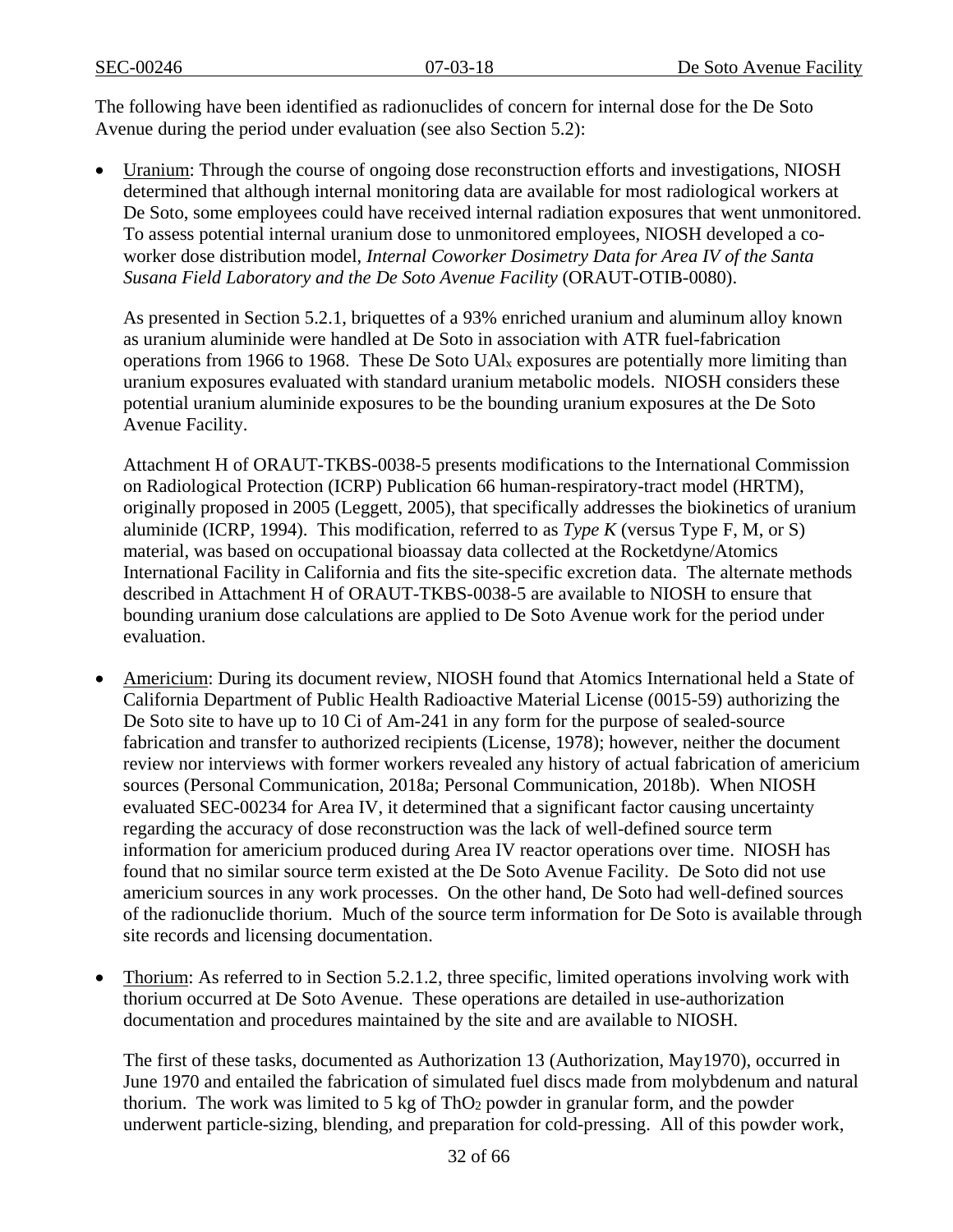the particle-sizing work, and the packaging and removal of the powder was conducted in glove boxes under negative pressure in Room 119-62 of Building 001. The ThO<sub>2</sub> powder was ballmilled with molybdenum metal powder in Room 119-62 to coat the powder grains. The coldpress occurred in an enclosure with radioactive exhaust, also in Room 119-62. The cold-pressed discs would then undergo sintering and either hot pressing or explosive forming. Hot-pressing occurred in Room 524-59 of Building 005. The discs were never to leave the outer transport containers, were to be removed from the building every night and were not to be in the building over two hours. Explosive-forming occurred off-site at a facility known as El Toro. The procedures for sizing, blending, cold-press, and sintering are available for review (Authorization, May1970).

The second of these tasks, documented as Authorization 21 (Authorization, Jun1970) involved analysis following design verification testing done at Sandia National Laboratories (SNL), for which the simulated fuel discs were created. This work occurred in June and July 1970. These 2.5" x 6" transit capsules were tested at Sandia for impact, fragmentation, over-pressure, and fire durability. Following this testing at Sandia, the transit capsules were delivered to De Soto Avenue for post-test analysis. This De Soto analysis entailed non-destructive testing, then disassembly of the transit capsules and removal of the ThO<sub>2</sub> cermet simulated fuel discs. The simulated fuel discs were removed in a plexiglass box enclosure, packaged, and shipped to the Los Alamos Scientific Laboratory (LASL). The post-test examination procedures are available (Authorization, Jun1970, PDF pp. 33-35).

The last of these tasks associated with thorium was the machining of thorium metal discs. This operation is documented as Authorization 120 (Tuttle, 1979; Begley, 1979). The machining work involved grinding off the corners of approximately 540 plates (~ 200 kg) of natural-thorium metal. The plates were to be stacked 10-20 at a time, and each corner ground by multiple passes on a surface grinder. The work was performed in one room, Room 115-37 of Building 001. As documented in the internal memo, *Review of Proposal to Machine Thorium* (Tuttle, 1979), an enclosure and chip catcher were to be attached to the grinding head and a HEPA-filtered vacuum cleaner was to be attached to the enclosure to remove dust, fumes, and gas released by the grinding. The filtered vacuum cleaner failed to maintain adequate air flow (Begley, 1979) and a change authorization was granted to modify the procedure to "wet" grinding. A recirculating water tank was installed, along with a Plexiglas shield between the grinding operation and the operator. The HEPA-filtered vacuum continued to be used.

Fabrication of the simulated fuel discs was assigned to two individuals; operations involving loose material were to be contained within a glove box. The Transit Capsule Post-test analysis involved disassembly in the Hot Shop area of approximately 17 or 18 capsules containing simulated fuel discs. One machinist and an engineer were assigned to the task. Disrupting the solid nature of the fuel discs was a hazard to be mitigated rather than an expected part of the operation. Efforts were undertaken to contain the fuel discs and prevent breaching them.

The work of grinding thorium-metal plates was necessarily performed in the open with a devised enclosure and chip catcher. One operator with an assistant and a supervisor were assigned to this task, which occurred in one room of Building 001.

This last operation in 1979, the grinding of the plates, appears to have the highest potential of the three for thorium intake by inhalation because it was not performed in a glove box or similarlyconfined space and involved mechanical operations likely to dislodge respirable particles of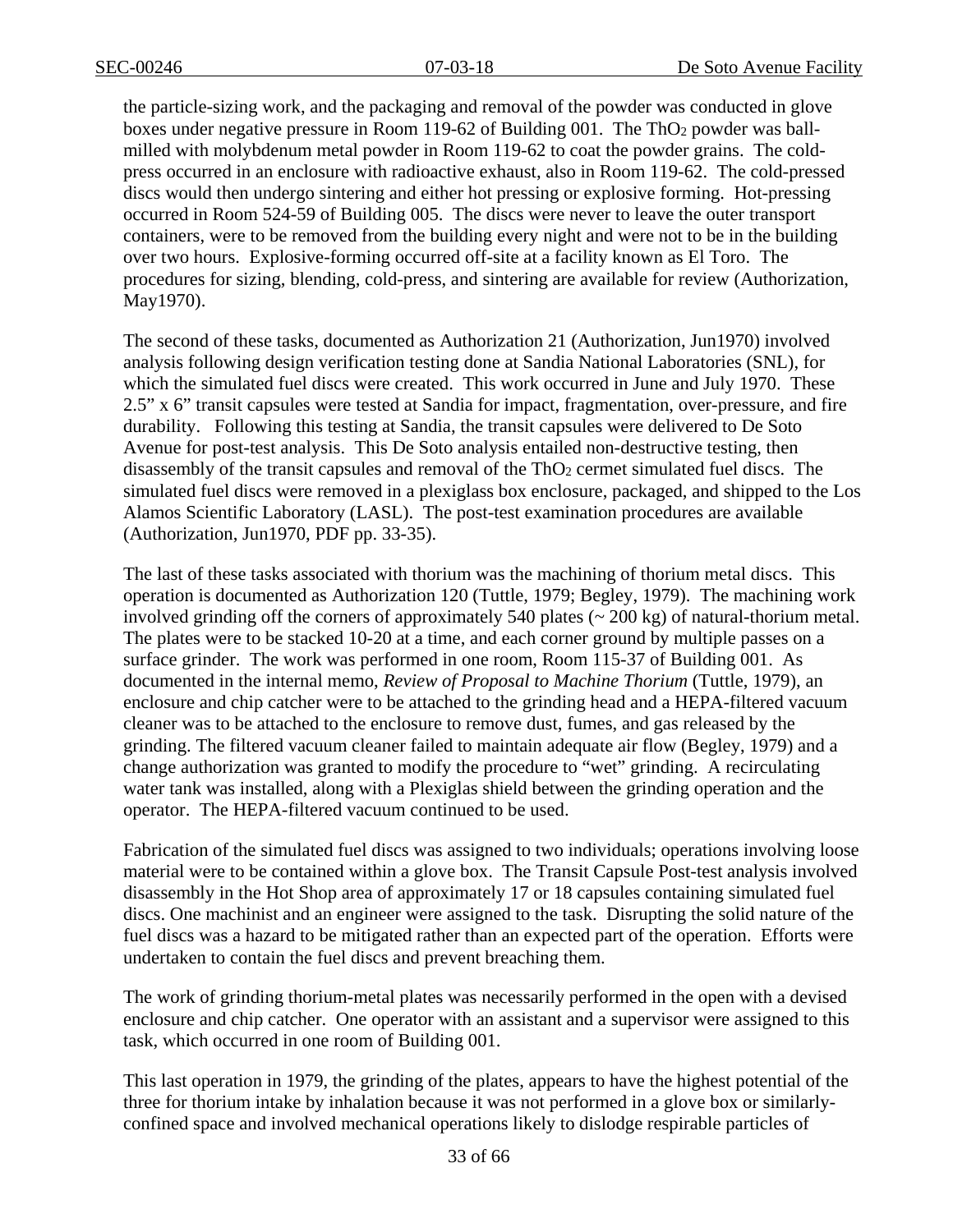thorium into the work space. This operation is considered by NIOSH to have the highest exposure potential of the three thorium operations at De Soto. The dosimetry records for the workers assigned to all three of these operations are available to NIOSH and summarized in Section 6.1.1. Methods for assigning bounding thorium doses are described further in Section 7.2.3.

The following subsections summarize the extent and limitations of information available for reconstructing the process-related internal doses of members of the class under evaluation.

#### <span id="page-33-0"></span>7.2.1.1 Urinalysis Information and Available Data

Uranium bioassay results for De Soto Avenue are presented in the records as fluorometric (mass) and radiometric (activity) results. Samples analyzed fluorometrically were also analyzed radiometrically. The site used both zeros and "less-than" values to indicate non-detectable results. In addition to analyzing bioassay samples for uranium, the site performed some gross-alpha sample analysis. Sufficient urine bioassay data were available to perform a statistical analysis for 1965 through 1988 as part of the internal dose co-worker analysis (ORAUT-OTIB-0080). Uranium bioassay data are available through the end of fuel fabrication work (1983) for monitored workers.

Pre-work and post-work thorium urine bioassay was performed for workers conducting the 1979 thorium-grinding operations, as identified in the authorization paperwork approved by the De Soto Isotopes Committee (Tuttle, 1979; Begley, 1979). The samples were sent off site to a commercial vendor for analysis. The thorium bioassay results correspond directly to the names and dates of the operation as specified in the authorization documentation, which also specifies the task scope and natural thorium materials for these limited thorium operations. Those records are available to NIOSH.

NIOSH found no records of any urine bioassay analysis for americium associated with the De Soto Avenue Facility, nor any evidence of americium exposure conditions, as presented above.

As presented in Section 6.1.1, NIOSH does not use CEP sample analysis results to assign dose because CEP was suspected of producing unreliable results. Although NIOSH has disqualified *in vitro* data analyzed by CEP during the period August 1991 through June 1993, in its 2017 evaluation of SEC-00235 (NIOSH, 2017), NIOSH determined that the lack of CEP *in vitro* data has not affected NIOSH's ability to perform sufficiently accurate internal dose reconstructions for monitored or unmonitored workers. The current NIOSH findings for the De Soto Avenue Facility are consistent with its 2017 evaluation for Area IV of SSFL and are based on the following:

- NIOSH examined the radiological operations throughout the period under evaluation (1965-1995) to ascertain the exposure conditions before, during, and after the CEP period being evaluated in this report (1991–1993). NIOSH's review indicates that work remained consistent as to procedures, personnel protection equipment, and exposure risks from 1984 (when most radiological activities had ceased) through 1995 (when all radiological activities ceased). NIOSH has found no major radiological project that occurred in the CEP period 1991–1993, that would not have had workplace and/or personnel monitoring performed outside the CEP-related period.
- During the August 1991 through June 1993 period with disqualified CEP bioassay results, the site was performing routine *in vivo* whole-body measurements with the contractor Helgeson. The site reported that the whole-body measurements showed no measurable exposures.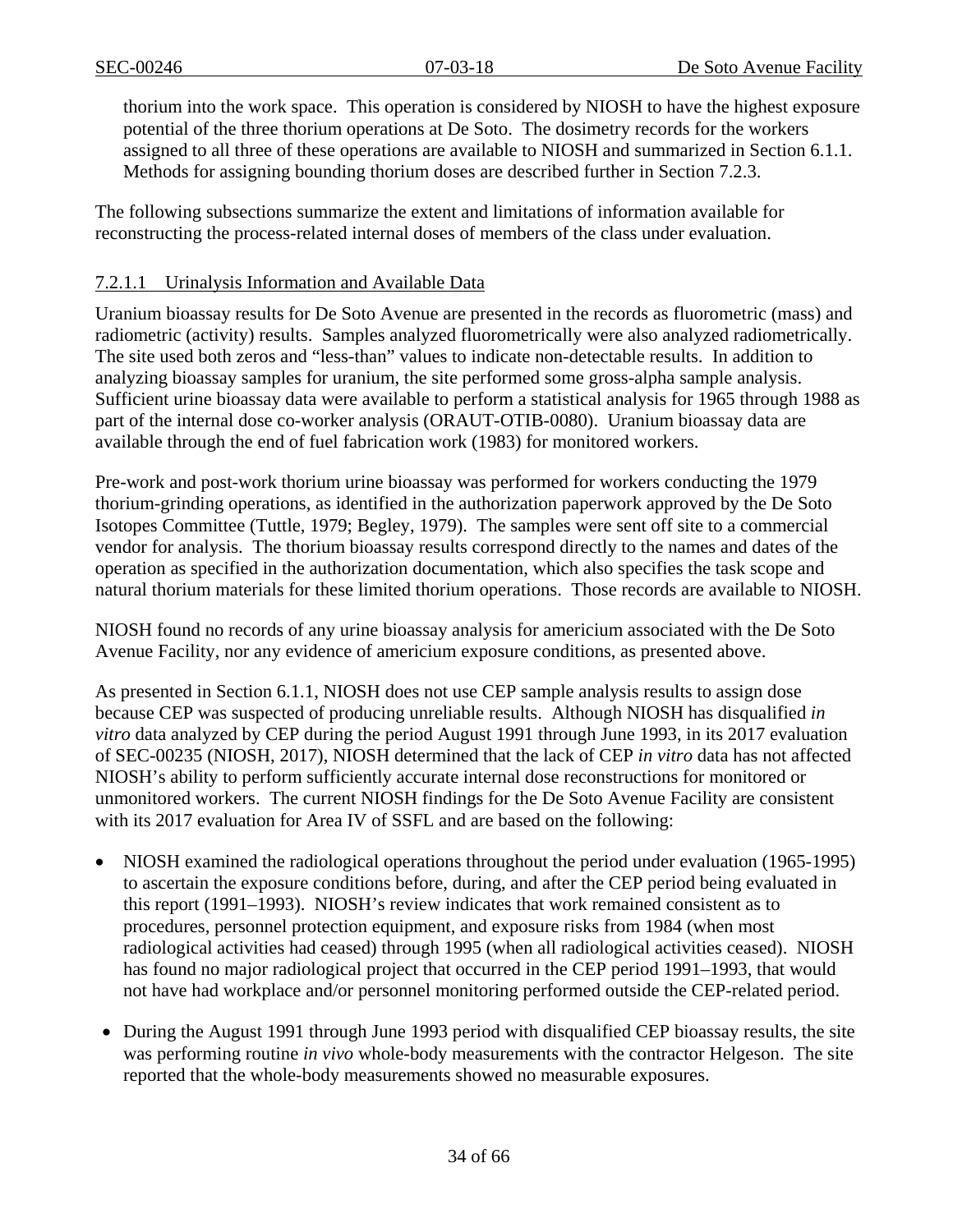• In response to concerns with CEP data, the site health and safety program initiated confirmatory resamples analyzed by a new contractor. These follow-up *in vitro* results confirmed no measurable internal exposures.

The site's investigation was summarized in December 1993 as, "… although CEP bioassay results have been questioned, independent Helgeson WBS, Teledyne bioassays, and air sampling have confirmed that Rocketdyne workers have experienced no measurable internal exposure." (Rockwell, 1994).

NIOSH researched the operations at De Soto Avenue to determine if any significant factors affecting potential exposures or monitoring might have changed during the 1991 through 1993 period when the CEP *in vitro* bioassay analyses were deemed unreliable. No changes in operations were identified; radiological operations were limited to Building 004 during this time and at a reduced level. The other aspects of the radiation monitoring program at De Soto Avenue, the *in vivo* monitoring with the contractor Helgeson, the air sampling, and the area monitoring continued unchanged.

#### <span id="page-34-0"></span>7.2.1.2 WBC Measurement Information and Available Data

The monitoring information in the employee radiological exposure files described in this report also included WBC monitoring information and results. The WBC measurements for both De Soto and Area IV workers were performed by Helgeson, using mobile scanner facilities brought on site by the contractor. The results provided were entered in the worker's radiological exposure files. The *in vivo* monitoring results reported by Helgeson for the Rockwell sites included results for radionuclides of uranium, cesium, potassium, zinc, and americium for plutonium. Thyroid measurements for radioactive iodine were also reported. There is no indication that the site made an attempt to quantify thorium through *in vivo* measurements of thorium progeny radionuclides.

In the 1994 letter to workers potentially affected by a lack of confidence in CEP data (discussed in Section 7.2.1.1), Rockwell International stated that the WBC monitoring done during the time of the CEP contract were "instituted as a separate, independent measure of internal exposure." This letter also stated that there was "no measurable internal exposure" to the Rocketdyne workers (Rockwell, 1994). This statement is supported in the results, which consisted predominantly of WBC results with no detectable activity.

#### <span id="page-34-1"></span>7.2.1.3 Other Types of Bioassay

Some results presented with volume or mass units of grams are assumed to be fecal samples. At least one instance of a thorium bioassay sample is noted to be a fecal sample.

#### <span id="page-34-2"></span>7.2.1.4 Airborne Levels

NIOSH has access to workplace air monitoring data including, in limited cases, lapel air monitoring results (including lapel results for thorium work in 1970 and 1979). Generally, jobs that necessitated an Authorization for Use of Radioactive Materials or Radiation Producing Devices were monitored, and if there was a potential for inhalation by workers, personal lapel air monitoring was required. Other work required air monitoring. A random sampling of the employee folders obtained for the co-worker calculations found no indications of those air sample results being included in the employee files. A targeted review of employee files for workers specifically assigned to thorium-machining work did reveal job-specific air sample worksheet results. Operations such as the thorium grinding,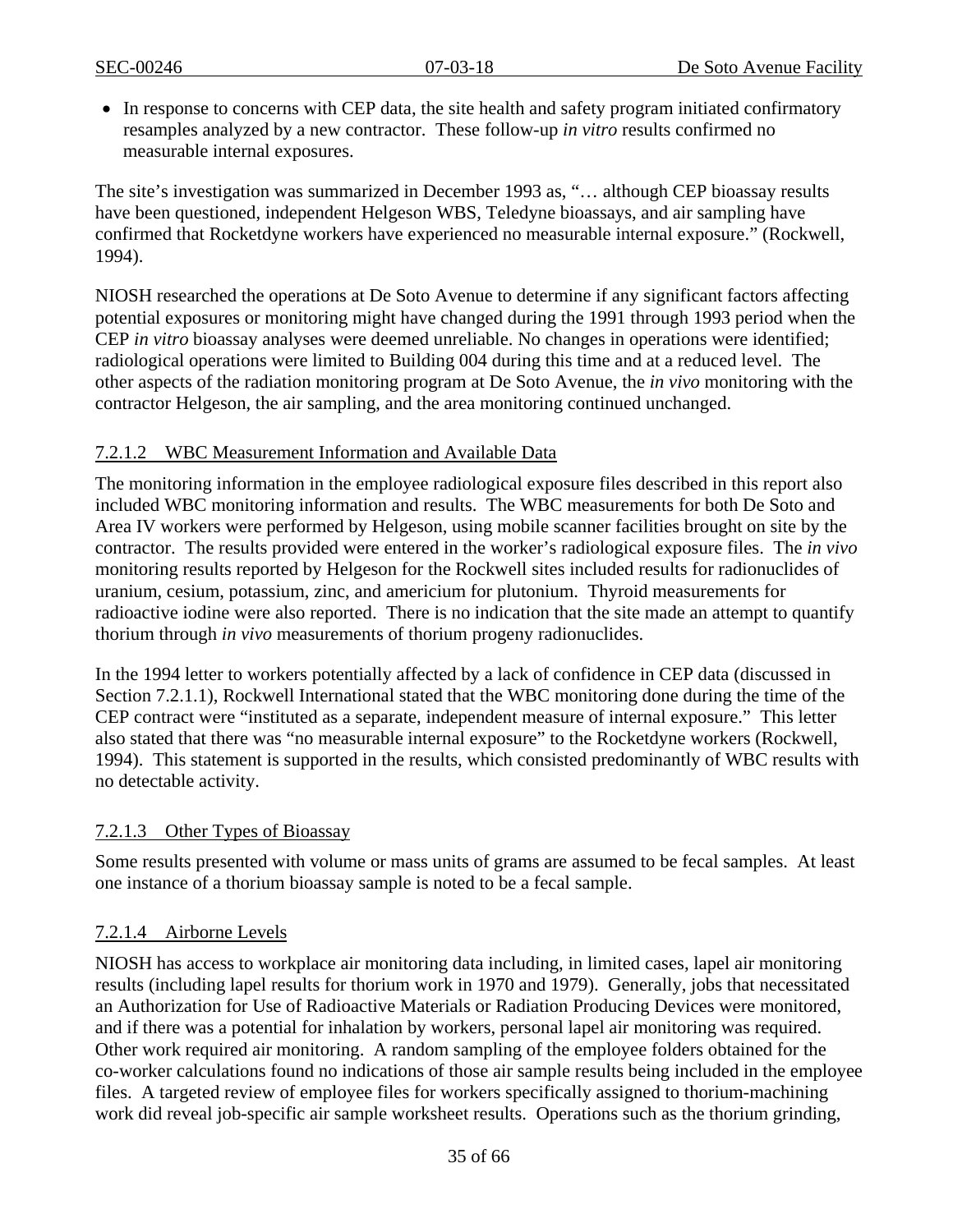and work with thoria materials in powder form, are likely to be bounding exposure scenarios. Air sample results, collected in proximity to thorium-grinding operations, support the ability to develop a bounding dose estimate for potential thorium intakes.

#### <span id="page-35-0"></span>**7.2.2 Evaluation of Bounding Ambient Environmental Internal Doses**

NIOSH has access to environmental monitoring data, including air emissions and ambient air monitoring data. An environmental monitoring program was established in May 1954 (SSFL Site, 2005). The program initially placed an emphasis on soil, vegetation, and water sampling in the environment (SRDB TKBS-0038-4); but beginning in 1959, ambient gross beta activity in air was measured continuously in five locations. De Soto Avenue ambient air monitoring data are reported in *Annual Review of Radiological Controls* reports, available to NIOSH (Annual Review, 1975; Annual Review, 1976; Annual Review, 1977; Annual Review, 1978; Annual Review, 1979; Annual Review, 1980; Annual Review, 1981; Annual Review, 1982; Annual Review, 1983; Annual Review, 1984; Annual Review, 1985; Annual Review, 1986; Annual Review, 1987; Annual Review, 1988).

Ambient air sampling for long-lived particulate alpha and beta radioactivity was performed continuously by automatic sequential samplers located at De Soto and SSFL. Air was drawn through glass-fiber filters, which were analyzed for retained long-lived radioactivity after a minimum 120-h decay period, which eliminated naturally-occurring short-lived particulate radioactivity (most radon daughters).

The guide value of  $3 \times 10^{-12}$   $\mu$ Ci/ml for De Soto Avenue ambient air alpha activity was due to prior work with unencapsulated depleted uranium. The guide value of  $3 \times 10^{-10}$   $\mu$ Ci/ml was for Co-60. This was chosen as an appropriate ambient air beta activity guide since it was the most restrictive limit for any beta-emitting radionuclides in use at De Soto Avenue.

Air sampling was performed continuously at De Soto and SSFL with air samplers operating on 24-hr sampling cycles. Airborne particulate radioactivity was collected on glass-fiber filters which were automatically changed daily at the end of each sampling period (midnight). The samples were counted for alpha and beta radiation following a minimum 120-hr decay period. The volume of a typical daily ambient air sample was about  $25 \text{ m}^3$  (Monitoring Report, 1989).

The ambient air monitoring data through 1999 are reported in the environmental monitoring reports as gross alpha and gross beta without identification of specific radionuclides (ORAUT-TKBS-0038-4, PDF p. 10). In all cases, the gross alpha and gross beta concentrations are a small fraction of the applicable limits and are indistinguishable from background. Because of this, NIOSH uses stack emission data as the primary basis for inhalation intake estimates from onsite atmospheric radionuclide concentrations. Stack-emission data are available for Building 004/104 (Hot Analytical Chemistry at the De Soto Avenue Facility). TBD Table 4-3, *Annual Occupational Environmental Radionuclide Inhalation at De Soto Avenue, Canoga Avenue, and Downey Facilities* (ORAUT-TKBS-0038-4, PDF p. 13), lists the estimated environmental inhalation intakes at De Soto Avenue, Canoga, and Downey by year and radionuclide. All data in the table for the period under evaluation (1965 through 1995) would be De Soto Avenue data given that only De Soto Avenue had radiological work by that time.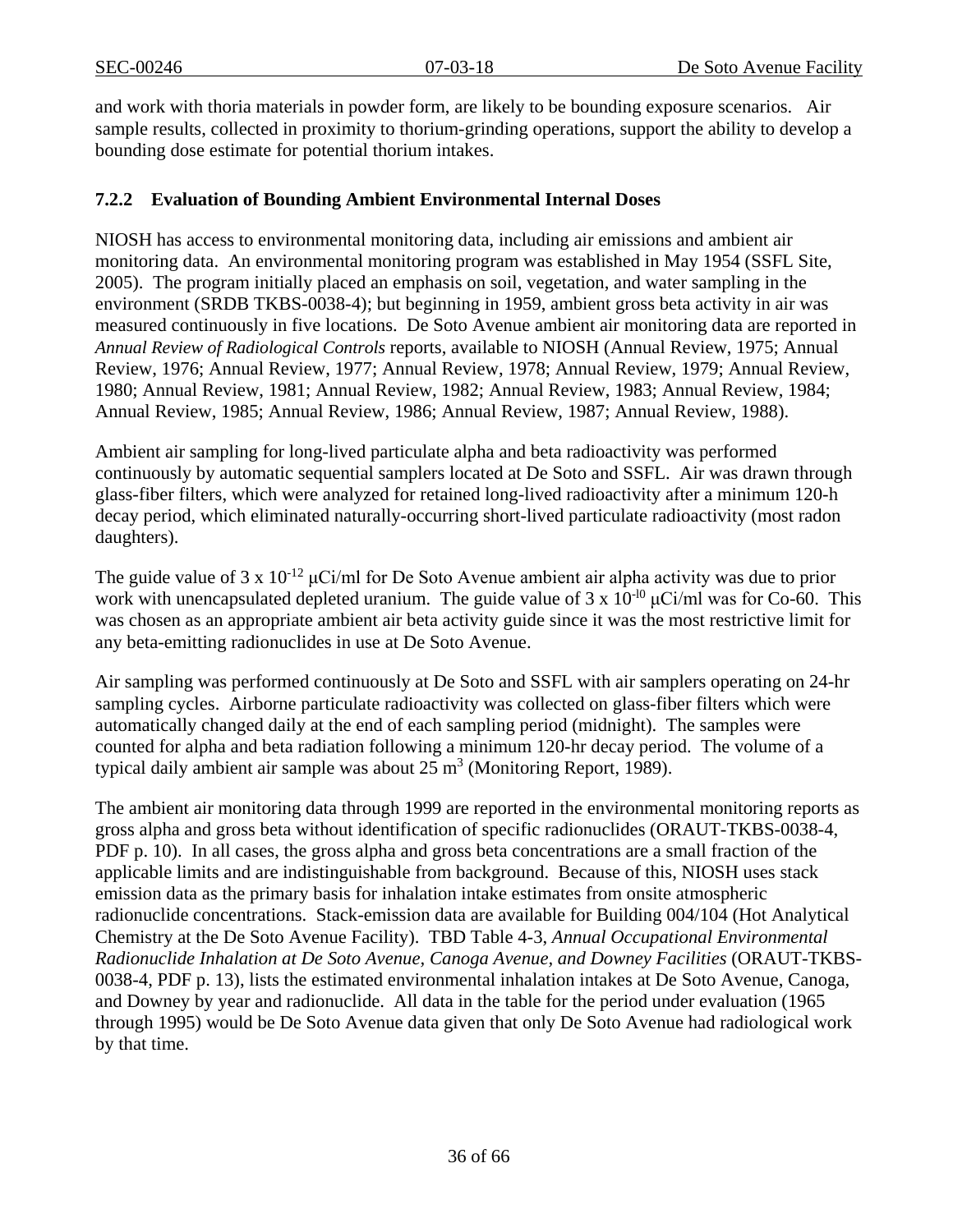#### <span id="page-36-0"></span>**7.2.3 Methods for Bounding Internal Dose at the De Soto Avenue Facility**

The following subsections summarize the methods for bounding internal dose at the De Soto Avenue facility.

#### <span id="page-36-1"></span>7.2.3.1 Methods for Bounding Operational Period Internal Dose

Internal doses for monitored workers are assigned in accordance with ORAUT-TKBS-0038-5, *TBD for the Area IV of the Santa Susana Field Laboratory, the Canoga Avenue Facility (Vanowen Building), the Downey Facility, and the De Soto Avenue Facility (Sometimes Referred to as Energy Technology Engineering Ctr. [ETEC] or Atomics International)– Occupational Internal Dose*.

Some workers at De Soto Avenue were not monitored for potential intakes to radioactive material because, in the assessment of the facility health physicist, their job assignment was unlikely to have the potential for intake of significant radiological materials. If the job assignment was not in a high-contamination area or an airborne radioactivity area, the workers were generally unmonitored for internal exposure (Personal Communication, 2017). The NIOSH co-worker study, initiated to address potentially-unmonitored workers at Area IV and De Soto Avenue, used urinalysis results of monitored workers obtained directly from SSFL in 2009 to assign internal dose to address potential intakes of radioactive material. The data and how they were processed are described in ORAUT-OTIB-0080. Analyte results were documented in the monitored-employee radiological exposure files obtained from the site, including the results of various analytical methods for uranium, plutonium, and mixed fission products (MFP). A statistical analysis of the data was performed according to ORAUT-OTIB-0019, *Analysis of Coworker Bioassay Data for Internal Dose Assignment*, ORAUT-PROC-0095, *Generating Summary Statistics for Coworker Bioassay Data*, and the statistical methods in ORAUT-RPRT-0053, *Analysis of Stratified Coworker Datasets*. The results were entered into the Integrated Modules for Bioassay Analysis (IMBA) computer program to obtain intake rates for the assignment of dose distributions.

#### Uranium

As presented in Section 7.2.1, work with briquettes of uranium aluminide for ATR fuel-fabrication operations from 1966 to 1968 have been determined to be the limiting uranium exposure scenario at the De Soto Avenue Facility. Attachment H of ORAUT-TKBS-0038-5 presents modifications to the biokinetic modelling of uranium aluminide (referred to as Type K) that are based on occupational bioassay data collected at the Rocketdyne/Atomics International Facility in California. Attachment H examines the dose to organs from various exposure scenarios to determine if and when Type K uranium delivers a dose that is higher than the dose from the Type F, M, or S uranium modeled in ORAUT-OTIB-0080. Potential intakes of uranium aluminide can be assessed on a case-by-case basis using claim-specific and/or fuel fabrication worker-specific data and exposure scenarios; in which case, NIOSH performs custom case-by-case dose assessments with Type K metabolic modelling.

#### **Americium**

As presented in Sections 5.2.1.1 and 7.2.1, neither the documents available to NIOSH nor interviews with former workers (Personal Communication, 2018a; Personal Communication, 2018b) revealed any history of fabrication of americium sources, or work with uncontained americium at the De Soto Avenue Facility. Contrasting previous NIOSH evaluations of radiological work at Area IV of SSFL,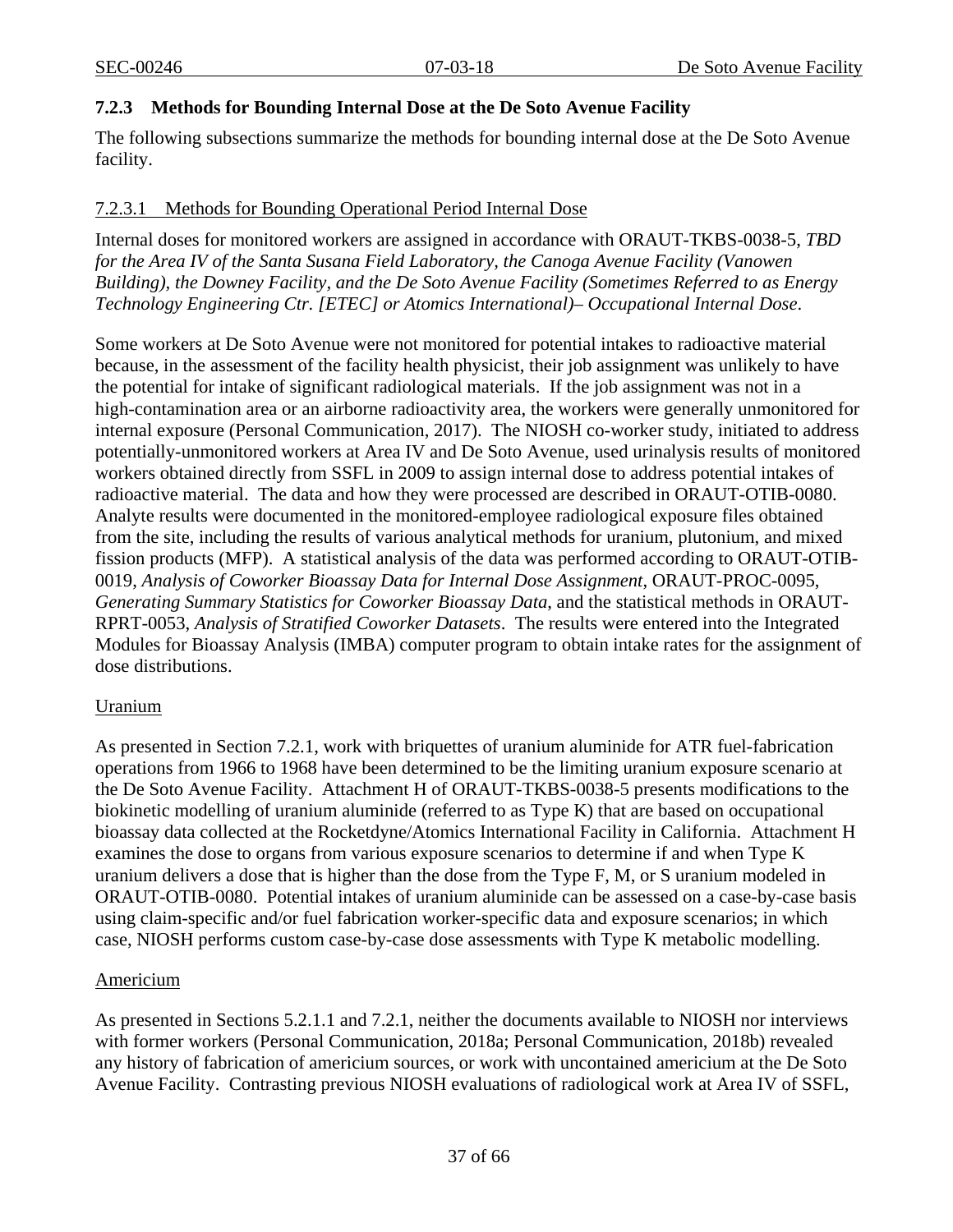NIOSH has found no indication that De Soto had sources of americium associated with work processes.

#### **Thorium**

As presented earlier in Section 7.2, based on the well-described work conditions, with limited containment and the potential for generation of airborne thorium contamination, NIOSH has concluded that thorium-grinding operations in 1979 represent the bounding thorium internal exposures at the De Soto Avenue Facility during the operational period (January 1, 1965 through December 31, 1995). NIOSH has available pre-work and post-work thorium urine bioassay performed for the single worker conducting the 1979 thorium-grinding operations, and the bioassay results correspond directly to the name and dates shown in the work authorization documentation. NIOSH has sufficient personnel bioassay data, and job performance data, to allow it to develop bounding dose estimates for workers with potential thorium exposures during the period from January 1, 1965 through December 31, 1995.

Job-specific documentation and pre- and post-work bioassay sample results allow NIOSH to calculate bounding organ doses associated with the eight-day grinding operations on natural thorium metal in March 1979 (Grinding Safety, 1979). Job-specific information available to NIOSH includes:

- chronic intake over the period of grinding operations, March 5, 1979 through March 12, 1979;
- natural thorium metal in equilibrium (assuming 100% Th-232 for intake assessment, and 50% / 50% Th-228 and Th-232 for dose assessment);
- pre-work urine sample on February 27, 1979 with a result of  $\leq 0.99$  thorium μg per 24-hour sample; and
- post-work urine sample on March 25, 1979 with a result of <0.99 thorium μg per 24-hour sample.

NIOSH estimates under these observed and plausible bounding conditions result in calculated thorium intake rates of 7.29E+02 pCi/day for an assumed Type M inhalation, and 4.19E+02 pCi/day for an assumed Type S inhalation. NIOSH has sufficient data to assign comparable thorium intake rates to De Soto Avenue workers, as appropriate for given job descriptions and potential exposure scenarios.

#### <span id="page-37-0"></span>7.2.3.2 Methods for Bounding Ambient Environmental Internal Dose

NIOSH has access to environmental monitoring data, including air emissions and ambient air monitoring. Potential inhalation intakes from onsite atmospheric radionuclide concentrations can be estimated using average annual concentrations of facility stack emissions (ORAUT-TKBS-0038-4). Isotopic stack emission data from various facilities for 1988-1999 are available and the data were used to characterize radionuclide emissions for all years (ORAUT-TKBS-0038-4). 1988 appears to be when isotopic analysis of stack and ambient emissions began. Both americium and thorium were analytes. Potential inhalation intakes from onsite atmospheric radionuclide concentrations can be estimated using average annual concentrations of facility stack emissions (ORAUT-TKBS-0038-4).

The average annual stack effluent concentrations described in the site profile (ORAUT-TKBS-0038- 4) are used as the basis for estimating occupational environmental inhalation intakes from facility effluent releases. The facility effluent concentrations for each year were summed. Workers were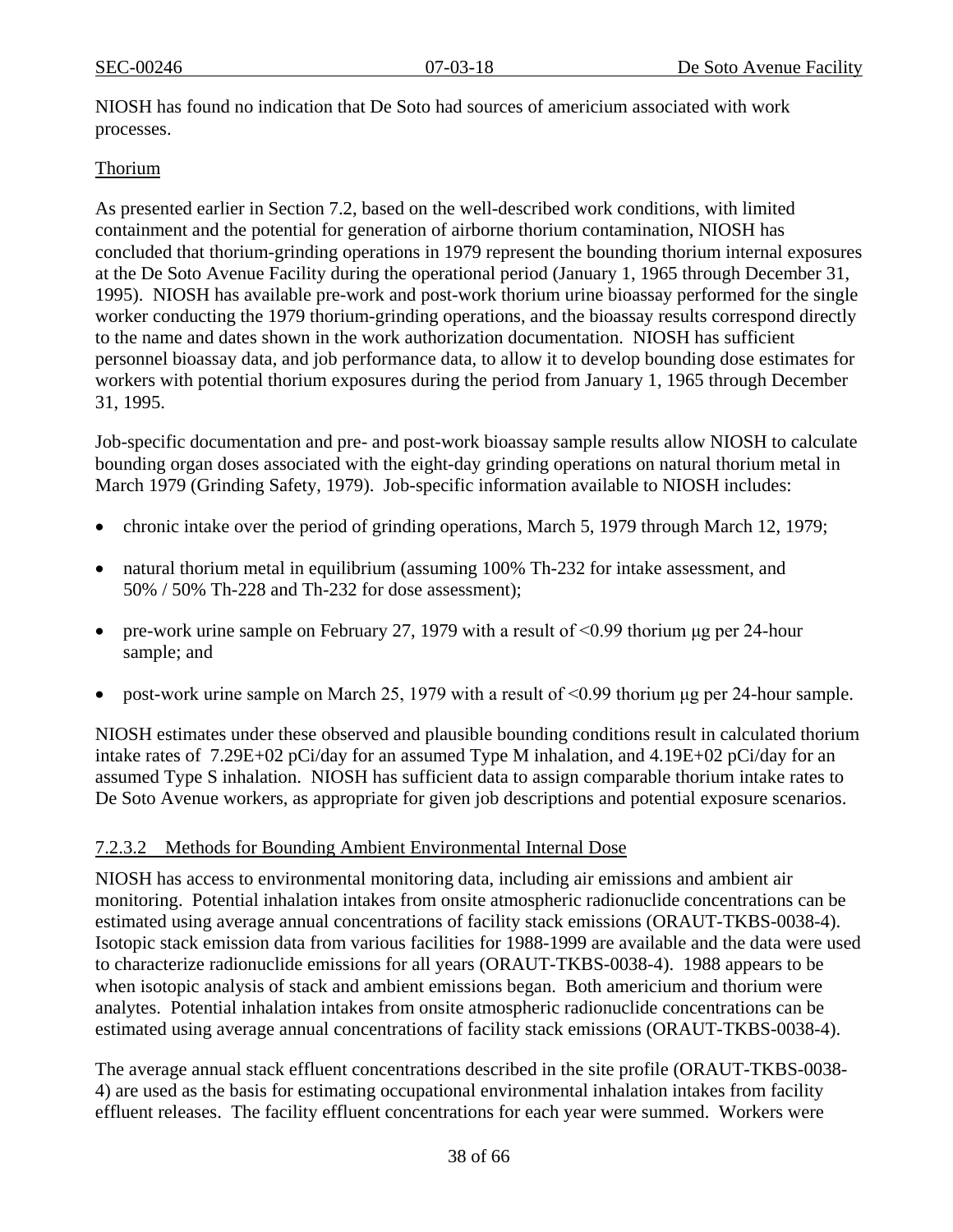assumed to be exposed for 2,000 hr/yr with a breathing rate of  $3.3 \times 10^{-4}$  m<sup>3</sup>/s (ICRP, 1975). Because the stack effluent concentrations were sampled at the point of release, a further reduction factor of 0.01 was taken to account for the lessened overall intake due to contribution from multiple widely-spaced facilities, atmospheric dispersion of stack effluent over the course of a year's exposure, and building wake effects.

#### <span id="page-38-0"></span>**7.2.4 Internal Dose Reconstruction Feasibility Conclusion**

As presented in Section 7.2, the principal source of internal radiation doses for members of the class under evaluation was inhalation or ingestion of uranium associated with nuclear fuel-element fabrication, or of contamination resulting from radiochemistry operations involving unsealed radioactive material. Also evaluated in this report was the potential for worker exposures to americium and thorium at the De Soto Avenue Facility. NIOSH has evaluated the issues for which this SEC-00246 petition qualified for evaluation and finds that NIOSH has sufficient information to allow it to complete sufficiently accurate dose reconstructions for the evaluated class of employees.

NIOSH has determined that exposures to De Soto workers while working with briquettes of uranium aluminide (in association with ATR fuel-fabrication operations from 1966 to 1968) are potentially more limiting than uranium exposures evaluated with standard uranium metabolic models. Attachment H of ORAUT-TKBS-0038-5 presents modifications to the biokinetic modelling of uranium aluminide (referred to as Type K) that are based on occupational bioassay data collected at the Rocketdyne/Atomics International Facility in California. NIOSH has examined the dose to organs from various exposure scenarios to determine if and when Type K uranium delivers a dose that is higher than the dose from the Type F, M, or S uranium modeled in ORAUT-OTIB-0080. Potential acute intakes of uranium aluminide can be assessed on a case-by-case basis using claim-specific data and exposure scenarios; in which case, NIOSH performs custom case-by-case dose assessments with Type K metabolic modelling.

As presented in Section 7.2.1, neither the documents available to NIOSH nor interviews with former workers (Personal Communication, 2018a; Personal Communication, 2018b) revealed any history of fabrication of americium sources, or work with uncontained americium at the De Soto Avenue Facility. Contrasting previous NIOSH evaluations of radiological work at Area IV of SSFL, NIOSH has found no indication that De Soto had sources of americium associated with work processes.

NIOSH has identified detailed documentation of thorium work episodes in 1970 and 1979, providing source term, operational procedures, radiological protection protocols, names of individual operators, and dates of work. NIOSH has concluded that thorium-grinding operations in 1979 represent the bounding thorium internal exposures at the De Soto Avenue Facility during the operational period (January 1, 1965 through December 31, 1995). As presented in Section 7.2.3.1, NIOSH has sufficient personnel bioassay data (including per-work and post-work urinalysis), and job performance data, to allow it to develop a bounding dose estimate for workers with potential thorium exposures during the period from January 1, 1965 through December 31, 1995.

Although NIOSH has disqualified *in vitro* data analyzed by CEP during the period August 1991 through June 1993, in its 2017 evaluation of SEC-00235 (NIOSH, 2017), NIOSH determined that the lack of CEP *in vitro* data has not affected NIOSH's ability to perform sufficiently accurate internal dose reconstructions for monitored or unmonitored workers. As presented in Section 7.2.1.1, the current NIOSH findings for the De Soto Avenue Facility are consistent with its 2017 evaluation for Area IV of SSFL. NIOSH has determined that the exclusion of CEP data during the period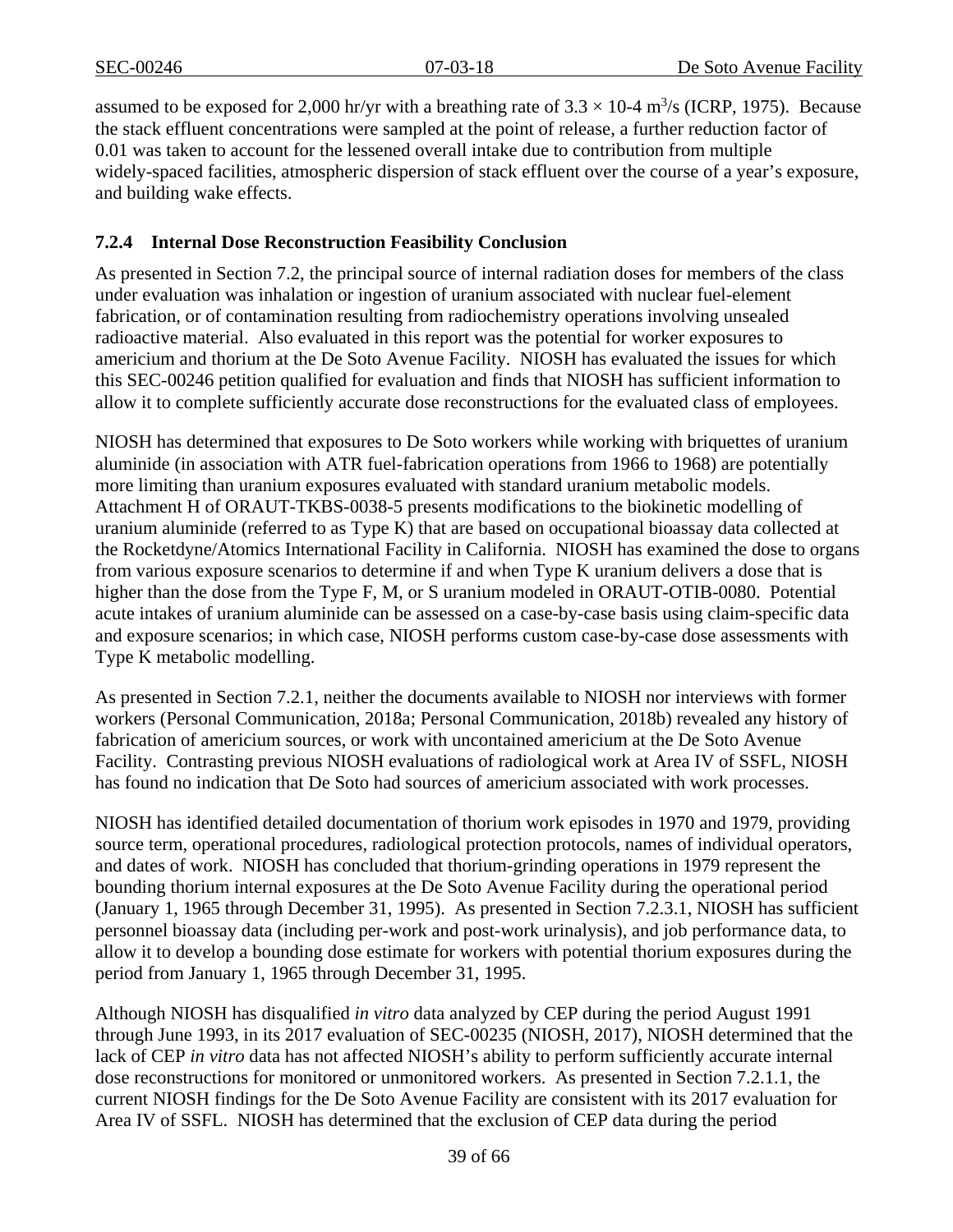1991-1993 does not limit NIOSH's ability to perform sufficiently adequate internal dose reconstructions for De Soto Avenue workers during the period under evaluation.

Based on its full research of the class under evaluation, NIOSH found no part of said class for which it cannot estimate radiation doses with sufficient accuracy, including potential exposures to americium, thorium, and uranium. This class includes: all employees of the Department of Energy, its predecessor agencies, and their contractors and subcontractors who worked at the De Soto Avenue Facility, Canoga Park, California, from January 1, 1965 through December 31, 1995.

### <span id="page-39-0"></span>**7.3 Evaluation of Bounding External Radiation Doses at the De Soto Avenue Facility**

The principal source of external radiation doses for members of the evaluated class was exposure during fabrication of reactor fuel and radioactive sources used for gamma irradiation.

The following subsections address the ability to bound external doses, methods for bounding doses, and the feasibility of external radiation dose reconstruction.

#### <span id="page-39-1"></span>**7.3.1 Evaluation of Bounding Process-Related External Doses**

NIOSH can bound De Soto Avenue workers' external doses during the period under evaluation (January 1, 1965 through December 31, 1995) by using the data described in Section 6.2 of this report. NIOSH has captured external monitoring data for De Soto workers for the entire period of this evaluation.

The following subsections summarize the extent and limitations of information available for reconstructing the process-related external doses of members of the class under evaluation.

#### <span id="page-39-2"></span>7.3.1.1 Employee Dosimetry Data

NIOSH has access to photon, beta, and neutron external dosimetry results, as well as other supporting data for the entire period under evaluation. The policy at De Soto, Area IV, and Canoga Ave. was to assign the applicable dosimetry to anyone with the potential for photon, beta, or neutron exposure. Dosimetry was assigned based on job assignments that entailed exposure to radioactive materials. Details regarding the various analyses used, and the associated minimum detectable activities, are presented in ORAUT-TKBS-0038-6.

The external dosimetry database for the SSFL, which includes De Soto Avenue, contains dosimetry data for penetrating dose, including gamma and fast neutron dose. Because it was difficult to separate statistically-significant neutron dose from penetrating dose, the neutron dose component (which represented less than 5% of the total data points available) was left embedded with gamma dose, resulting in penetrating dose values that are conservatively-biased high. An analysis of average neutron dose for the period 1965-1995 revealed that the average value for any individual year was bounded by the 95th percentile values for penetrating dose given in ORAUT-OTIB-0077.

#### <span id="page-39-3"></span>7.3.1.2 Area Monitoring Data

External radiation exposure at the De Soto Avenue Facility would be limited primarily to the vicinity of the reactor fuel fabrication and the area near radioactive sources used for gamma irradiation.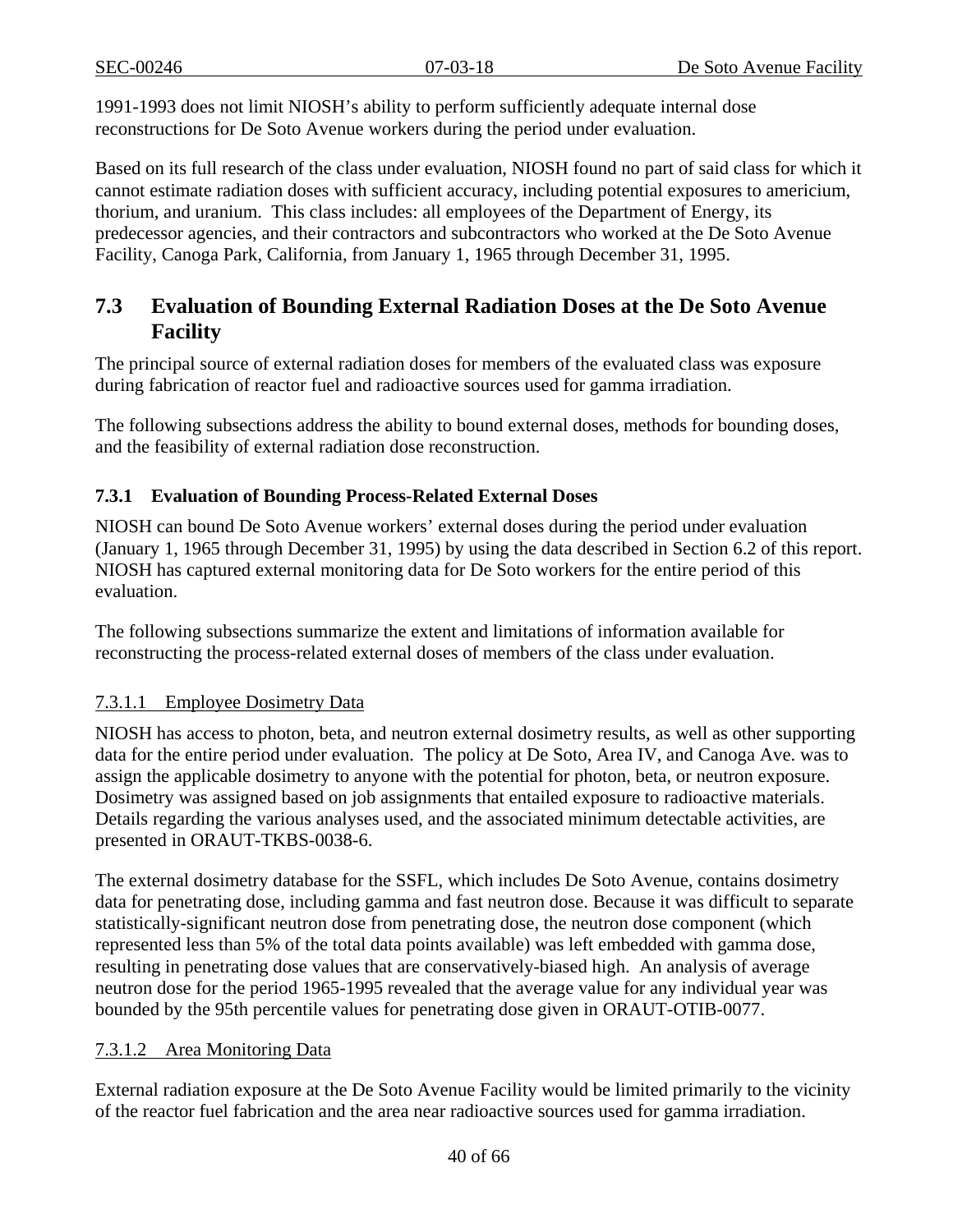NIOSH has access to general process and radiological source term information associated with uranium fuel-fabrication work, and for radiological projects authorized by the control mechanisms at the site (i.e., Isotopes Committee), as documented in the Use Authorization documents. NIOSH has summary data on employee exposures, area radiation levels, and in-plant airborne radioactivity sample information for operations, found in the reports routinely produced by the site, *Annual Review of Radiological Controls,*  for the years 1975-1988 (Annual Review, 1975; Annual Review, 1976; Annual Review, 1977; Annual Review, 1978; Annual Review, 1979; Annual Review, 1980; Annual Review, 1981; Annual Review, 1982; Annual Review, 1983; Annual Review, 1984; Annual Review, 1985; Annual Review, 1986; Annual Review, 1987; Annual Review, 1988). The reports contain De Soto Avenue "location badge" data only through 1983, when the fuel-fabrication facility was decommissioned. The average and maximum exposure rates, determined by quarter, are reported. These reports were produced to satisfy the requirements of the special nuclear material license. The reports, which also summarize unusual events and provide trend information on exposures, were reviewed by NIOSH. No significant unusual conditions were identified upon review. These data are available for use on a case-by-case basis, if necessary, if external dosimetry data are unavailable and the co-worker dose estimate is deemed not applicable.

#### <span id="page-40-0"></span>7.3.1.3 Alternative Data Sources for Bounding External Dose

Over the course of ongoing dose reconstruction efforts and investigations associated with both SEC-00093 and SEC-00156, NIOSH determined that although external monitoring data are available for most radiological workers, some employees could have received external radiation exposures that went unmonitored. To assess potential external dose to unmonitored employees, NIOSH developed a co-worker dose distribution model, *External Coworker Dosimetry Data for Area IV of the Santa Susana Field Laboratory, the Canoga Avenue Facility (Vanowen Building), the Downey Facility, and the De Soto Avenue Facility (sometimes referred to as Energy Technology Engineering Center [ETEC] or Atomics International)* (ORAUT-OTIB-0077). This evaluation report has not identified any concerns with the external co-worker dose distribution models presented in ORAUT-OTIB-0077.

#### <span id="page-40-1"></span>**7.3.2 Evaluation of Bounding Ambient Environmental External Doses**

As presented in ORAUT-TKBS-0038-4, *Area IV of the Santa Susana Field Laboratory, the Canoga Avenue Facility (Vanowen Building), the Downey Facility, and the De Soto Avenue Facility (sometimes referred to as Energy Technology Engineering Center [ETEC] or Atomics International)—Occupational Environmental Dose*, baseline ambient external radiation dose estimates for De Soto Avenue are available for the period 1959 through 1998. From 1974 through 1989 the ambient radiation monitoring program used complex bulb dosimeters (CaF2:Mn). This was justified by the amount of nuclear materials handled in the operations at De Soto Avenue, and by the low levels of radiation in the environment. ORAUT-TKBS-0038-4, Table 4-4 presents annual external occupational environmental dose estimates in mrem/yr for De Soto, both baseline doses for the site and doses specific for Building 001.

Routinely, the site produced an Environmental Monitoring and Facility Effluent Annual Report for De Soto Avenue and the SSFL sites. Environmental monitoring was performed by the Radiation and Nuclear Safety Group of the health and safety organization. Environmental media sampling, air sampling, and direct radiation monitoring results were reported in detail. NIOSH has access to these semiannual and annual reports for multiple years during this period under evaluation (1965, 1967- 1969, 1971-1972, 1982, 1985, and 1989-1992).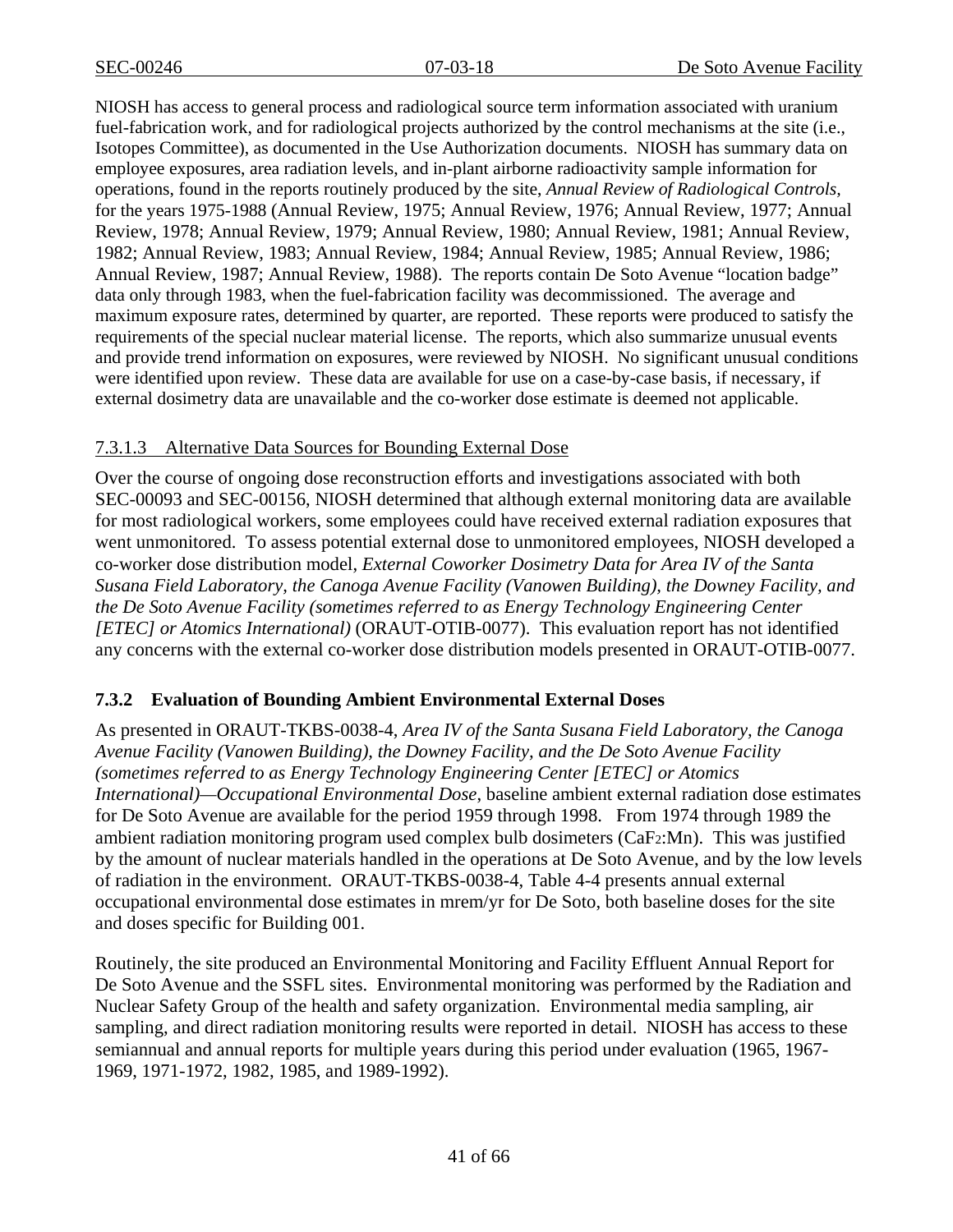Environmental sampling stations located within the De Soto and SSFL boundaries are referred to as "on-site" stations. On-site-ambient radiation monitoring using thermoluminescent dosimetry (TLD) was used to measure environmental radiation levels at the De Soto Avenue site and also at several off-site locations.

Estimates of the external radiation exposure at the De Soto boundary (less than  $0.01 \pm 0.01$  mR), and at the nearest residence (less than  $0.01 \pm 0.01$  mR), are based on the difference between the single highest on-site TLD measurement and the average of off-site measurements. The difference is more likely the result of random variability in the measurements than from actual radiation exposure.

By 1989, in light of the reduced radiological work, the level of personnel, area, and ambient environmental monitoring was no longer justified and efforts were directed toward simplifying the program. The initial step included using the well-established LiF thermoluminescent dosimeters (TLDs) for personnel monitoring in radiation work. Although these dosimeters were well-suited to measuring exposures in the range of interest for compliance with occupational radiation regulations (i.e., doses above background), they were somewhat insensitive for environmental measurements because the resolution in terms of dose uses increments of 10 mrem/quarter. Using these dosimeters demonstrated that environmental exposures did not reach regulatory limits, but it provided limited information on the actual exposure rates around the facilities and in the neighboring environment (Environmental Report, 1998).

#### <span id="page-41-0"></span>**7.3.3 De Soto Avenue Facility Occupational X-Ray Examinations**

In its previous SEC class designation for De Soto Avenue, NIOSH found adequate medical dose reconstruction feasible. This current evaluation has found no evidence to the contrary for the period under evaluation, January 1, 1965 through December 31, 1995. NIOSH has determined that it is feasible to reconstruct occupational medical dose for De Soto Avenue workers for the period from January 1, 1965 through December 31, 1995, using information and methods in *Dose Reconstruction from Occupationally Related Diagnostic X-Ray Procedures* (ORAUT-OTIB-0006) and the site profile documents (ORAUT-TKBS-0038-1,-2, -3, -4, -5, -6) associated with the De Soto Avenue Facility.

### <span id="page-41-1"></span>**7.3.4 Methods for Bounding External Dose at the De Soto Avenue Facility**

NIOSH has an established protocol for assessing external exposure when performing dose reconstructions (these protocol steps are discussed in the following subsections):

- Photon Dose
- Beta Dose
- Neutron Dose
- <span id="page-41-2"></span>• Medical X-ray Dose (as applicable per Section 7.3.3)

### 7.3.4.1 Methods for Bounding Operational Period External Dose

### Electron and Photon Dose

The primary method for assessing photon and beta dose is the use of individual external dosimetry records provided by DOE. De Soto Avenue, as part of the SSFL, began using commercial vendors for external dosimetry in the 1960s and continued that practice throughout its operations. Landauer was the site vendor for external radiation dosimetry services from 1963 through the end of the period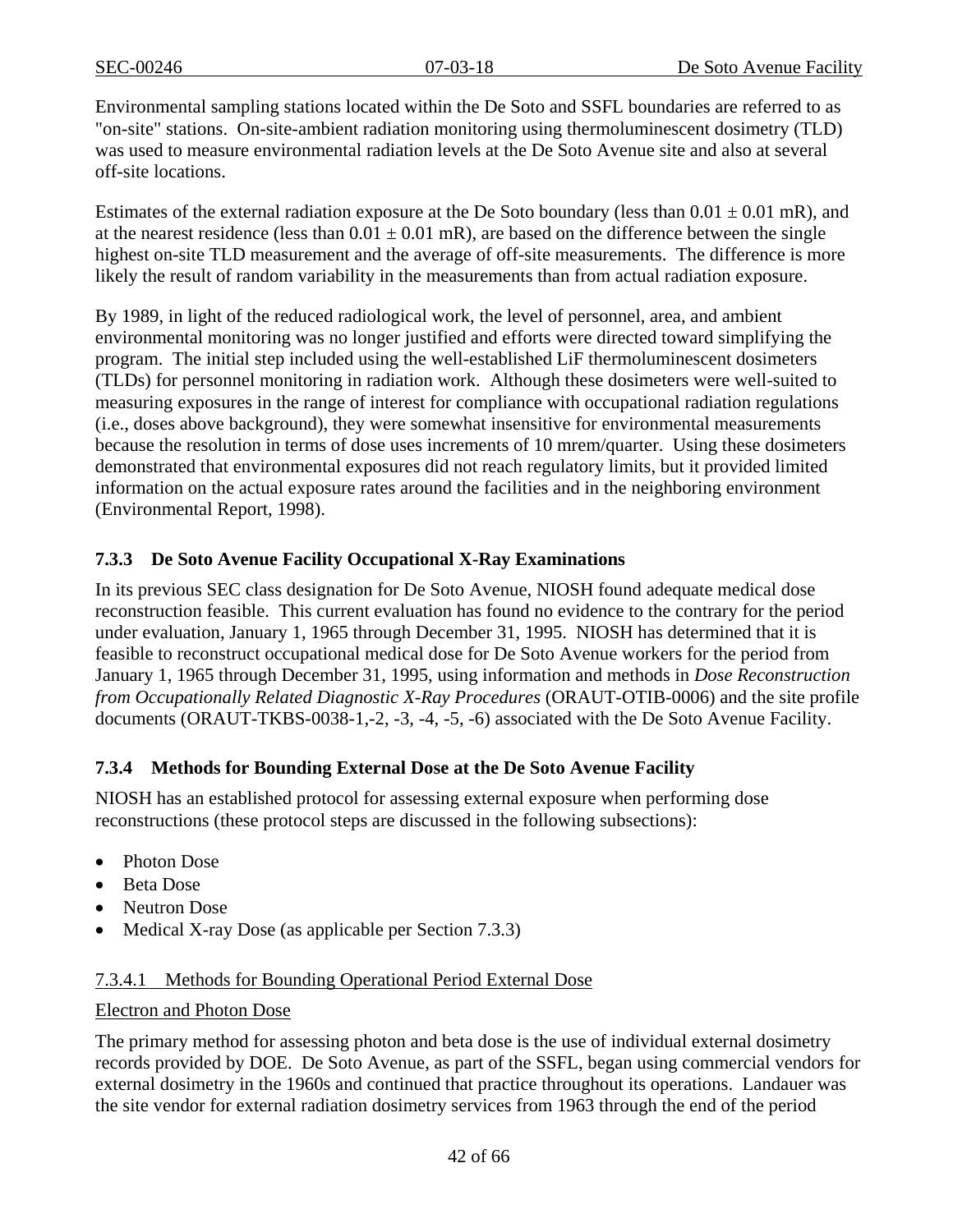under evaluation (1995). A multi-element film dosimeter, exchanged on a known frequency and with documented thresholds was the dosimeter for the external monitoring program. The thresholds and exchange frequencies are documented in the TBD for external dose, ORAUT-TKBS-0038-6. Missed dose will be applied using the protocols documented in *External Coworker Dosimetry Data for Area IV of the Santa Susana Field Laboratory, the Canoga Avenue Facility (Vanowen Building), and the De Soto Avenue Facility (sometimes referred to as Energy Technology Engineering Center [ETEC] or Atomics International)* (ORAUT-OTIB-0077).

#### Neutron Dose

Neutron doses were measured with neutron track analysis, type A (NTA) film from 1954 through 1989. Both fast and thermal neutrons were measured and recorded as whole-body (WB) dose in rem. The NTA film is not effective at energies <0.5 MeV or at exposures of <50 mrem (ORAUT-TKBS-0014-6). However, cadmium and lead filters over the beta-gamma film were included in the film holder. The difference in densities behind these filters provided a means of detecting thermal neutrons via a neutron-gamma reaction in the cadmium filter. The thermal neutron dose, if any, was included with the dose detected by the NTA film. It has not been determined what quality factors (QFs) were used. However, because a Po-Be neutron source was used for calibration, a reasonable assumption would be QF = 10 (ORAUT-TKBS-0038-6, PDF pp. 8-9).

#### Medical X-ray Dose

NIOSH has determined that occupational medical doses can be reconstructed. NIOSH has sufficient information in ORAUT-OTIB-0006, ORAUT-OTIB-0079, and ORAUT-TKBS-0038-3 to support the ability to bound occupational medical doses for the class under evaluation.

#### <span id="page-42-0"></span>7.3.4.2 Methods for Bounding Ambient Environmental External Doses

From 1990 to 1995, relatively-insensitive LiF chips were used in dosimeters; therefore, the baseline environmental external dose during this period is assigned based on the minimum dosimeter sensitivity of 10 mrem/quarter or 40 mrem/yr. This minimum sensitivity baseline results in a higher annual dose than subtraction of offsite background dose from onsite environmental dosimeter results. The baseline external occupational environmental doses for 1975 to 1989 are estimated by subtracting the average annual offsite background dose from the maximum annual onsite dose at De Soto. No data are available for the period from 1965 to 1974; however, many of the same radiological operations continued at De Soto Avenue during this time. The baseline dose for De Soto Avenue is 10 mrem/yr with facility-specific dose for De Soto Avenue, Building 001, elevated to 20 mrem/yr (ORAUT-TKBS-0038-4).

#### <span id="page-42-1"></span>**7.3.5 External Dose Reconstruction Feasibility Conclusion**

In its previous SEC-00168 class designations (NIOSH, 2010), NIOSH has found that it has access to sufficient employee monitoring and workplace monitoring data to bound potential external exposures for employees at the De Soto Avenue Facility for January 1, 1959 through December 31, 1964. This current evaluation has found no evidence to the contrary for the period from January 1, 1965 through December 31, 1995. NIOSH has established that it has access to sufficient information to either: (1) estimate the maximum external radiation dose for every type of cancer for which radiation doses are reconstructed that could have been incurred under plausible circumstances by any member of the class; or (2) estimate the external radiation doses to members of the class more precisely than a maximum dose estimate.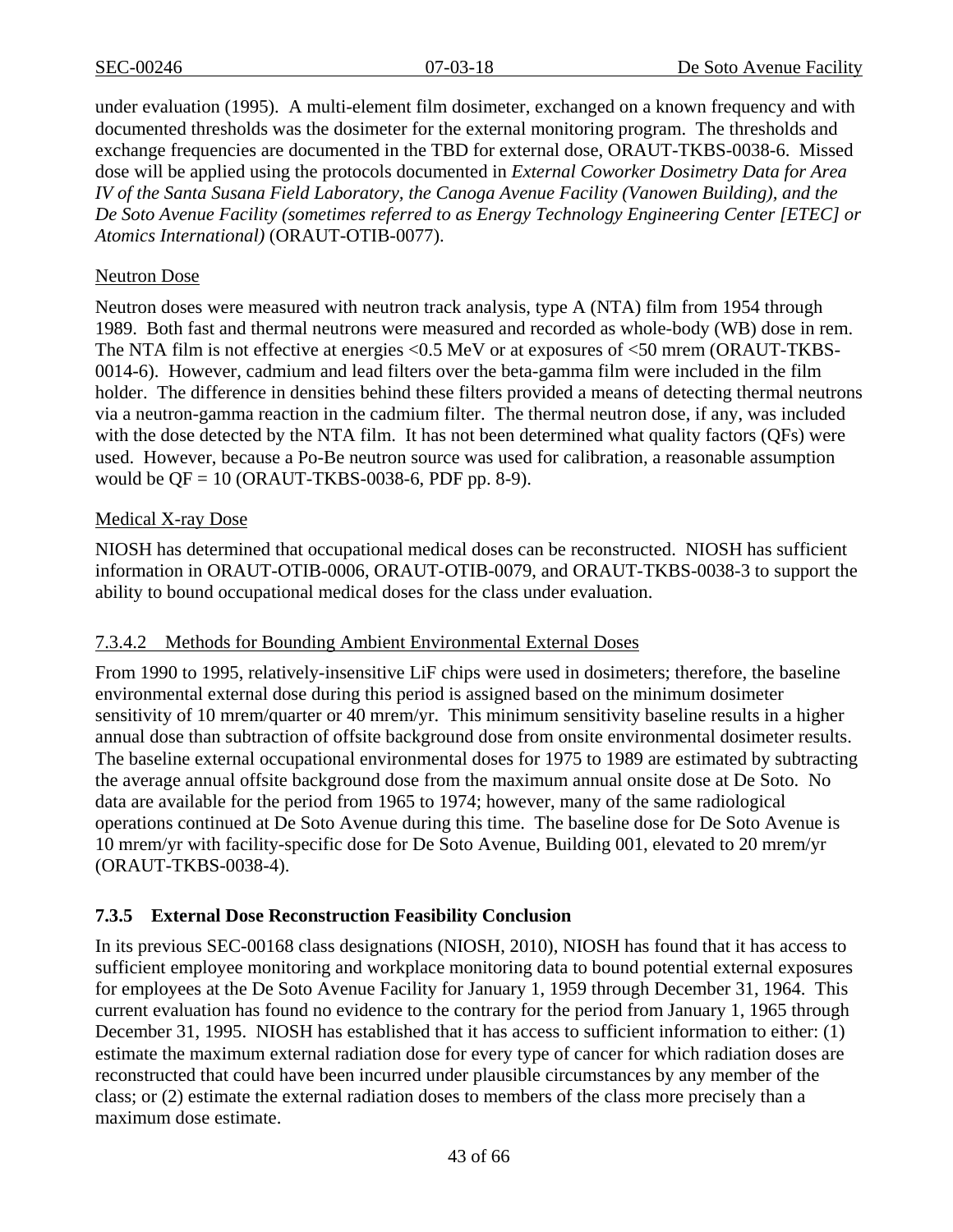NIOSH has determined that it is feasible to reconstruct occupational medical dose for De Soto Avenue workers for the period from January 1, 1965 through December 31, 1995 using information and methods in *Dose Reconstruction from Occupationally Related Diagnostic X-Ray Procedures* (ORAUT-OTIB-0006) and the Area IV site profile documents (ORAUT-TKBS-0038-1, -2, -3, -4, -5, -6).

### <span id="page-43-0"></span>**7.4 Evaluation of Petition Basis for SEC-00246**

The following subsections evaluate the assertions made on behalf of petition SEC-00246 for the De Soto Avenue facility.

### <span id="page-43-1"></span>**7.4.1 Infeasibility of SEC-00234 Area IV Applies to SEC-00246 De Soto**

Issue: *On August 2, 2016 NIOSH initiated SEC-00234 (SSFL Area IV, 1965-1988) based on the*  inability to reconstruct dose for americium and thorium with sufficient accuracy. NIOSH stated that it *decided not to initiate an SEC class for De Soto Facility for the same time period because De Soto Facility "did not work with" americium or thorium. The De Soto Facility routinely used and handled americium, thorium and its associated progeny, for which NIOSH determined cannot reconstruct radiation dose with sufficient accuracy at SSFL Area IV.* 

Response: The available documentation of De Soto operations has been reviewed. There is no indication that the De Soto Facility performed work with americium. The document review found the facility held a State of California Department of Public Health Radioactive Material License (0015-59) allowing for up to 10 Ci of Am-241 in any form for the purpose of fabrication of sealed sources and transfer to authorized recipients (License, 1978); however, there are no reports of such source fabrication work activities in the documentation. Common commercial items can contain radioactive materials such as americium (e.g., smoke detectors, self-illuminating bulbs in safety equipment, and radiographic equipment). A significant element of the SEC-00234 finding was the lack of well-defined source-term information for americium or thorium produced during reactor operation over time. No such condition existed at De Soto, which had discrete sources of radionuclides. Much of the source-term information for De Soto is available through site records. SSFL established and maintained a centralized radiological records program. The health physics records containing source term and process information, including types and quantities of specific radionuclides and sources present, their chemical and physical form, and the types and frequency of operations (including controls) in which these sources were used are available to NIOSH.

There are records of storage of materials potentially containing americium and thorium in the De Soto Avenue Facility vault. The storage of americium or thorium does not present an internal exposure hazard. The facility maintained a program to survey incoming radiological material storage packages prior to putting them in storage and maintained documentation of these processes, as exhibited by the incident report A-0200, cited in the petition and described below in Section 7.4.2 (Rowles, 1989). This program was intended to assure that there was no contamination on the packaging that could present an internal exposure hazard through inhalation or ingestion.

The inability to reconstruct dose at Area IV is due to a lack of ability to quantify the source term in concert with limitations of dosimetry/monitoring methods. The conditions at De Soto are sufficiently different from Area IV, in that americium was not produced at De Soto by irradiation or activation within reactors or accelerators nor used in the production of sources. There is much clearer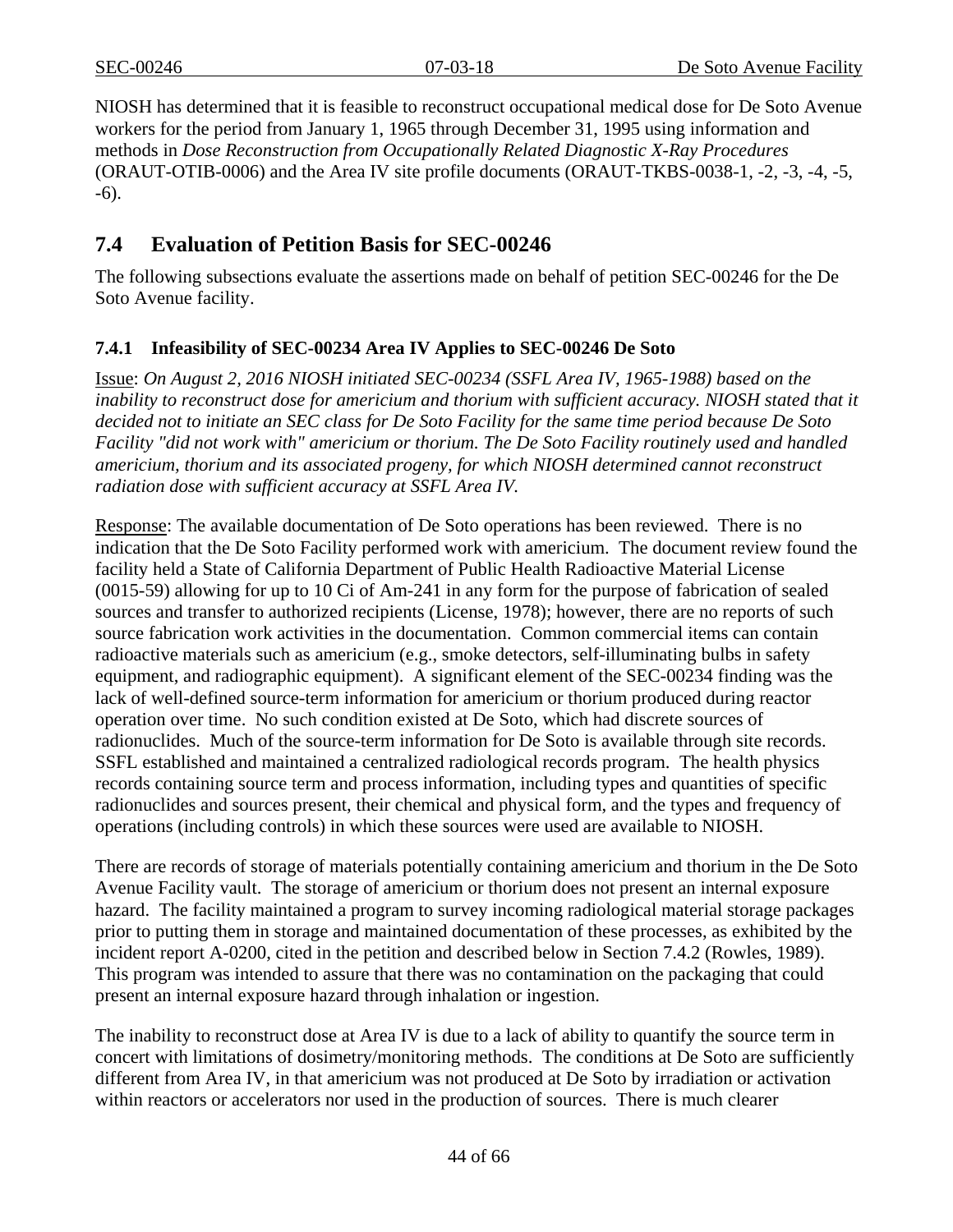understanding of americium use at De Soto (i.e., as sealed sources in commercial products or equipment).

NIOSH has also researched documentation regarding thorium-machining work and fuel fabrication involving thorium at De Soto. All documentation of the dosimetry data and monitoring done for thorium work has been compiled for assessment of impact on the feasibility of dose reconstruction for De Soto workers. The quality of the data, including source term, exposure-scenario information, dosimetry, and air monitoring results is sufficient to perform dose reconstruction. The documentation also includes identifying information for personnel involved in the thorium campaigns.

### <span id="page-44-0"></span>**7.4.2 SRE, SNAP, and TRUMP-S**

Issue: *Participated in the fabrication, examination, reprocessing, and storage of spent nuclear fuel including uranium-thorium (U-Th) Fuel associated with the Sodium Reactor Experiment (SRE), fabrication and analysis of Systems for Nuclear Auxiliary Power (SNAP) fuel, and transuranic materials containing americium (Am-241) under the Transuranic Management Pyropartitioning [sic] (TRUMP-S) program.*

Response: The slightly-enriched uranium metal fuel elements for the SRE were assembled in the Engineering Test Building (Bldg. 4003) at Area IV. The fuel was comprised of stainless-steel-clad rods with sodium bonding in the annulus between the fuel and the cladding. There are no indications in the documentation that De Soto provided support for the fuel-element assembly operations. The reactor's operational period was from 1957-1964, thus fuel fabrication for the SRE would have occurred during the existing SEC and would not impact the period under evaluation in this report. The spent fuel was examined in shielded facilities at Area IV. Logbook citations (Logbook, 1964- 1965) were reviewed by an HP for indications of any De Soto work locations associated with fabrication or other processing of americium or thorium; none were found to indicate such exposure potential.

As described in Section 5.2.1.1, the Transuranic Management by Pyropartitioning-Separation (TRUMP-S) program used research amounts of plutonium, neptunium, and americium radioisotopes associated with the disposal of spent nuclear fuel (Rucker, 2009). Originally, tests were to be performed in the Hot Lab at SSFL, but the work was transferred to the University of Missouri. The incident report cited in the petition, A-0200, pertains to a delay in performing the required radiological survey of a radioactive material package (Rowles, 1989). According to the internal letter, the shipment (received May 18, 1989) was stored in the radioactive material cabinet. Due to a notification failure, the package was not surveyed within three hours, or within 18 hours if received after normal working hours. This resulted in a NRC non-compliance. Though originally reported as a "lost shipment," control of the package was never lost; the security seal was intact with no evidence of loss of integrity of the DOT type B container. The shipment contained 5g of plutonium and 75 g of depleted uranium. When surveyed, Radiation and Nuclear Safety (R&NS) staff determined that there was no contamination on the outside of the container (Rowles, 1989).

The research conducted by NIOSH does not support the assertions concerning De Soto related to the fabrication, examination, reprocessing, and storage of spent nuclear fuel, including uranium-thorium (U-Th) fuel associated with the Sodium Reactor Experiment (SRE), fabrication and analysis of Systems for Nuclear Auxiliary Power (SNAP) fuel, and transuranic materials containing americium (Am-241) under the Transuranic Management Pyropartitioning (TRUMP-S) program. The available documentation of De Soto operations has been reviewed and does not indicate the De Soto Facility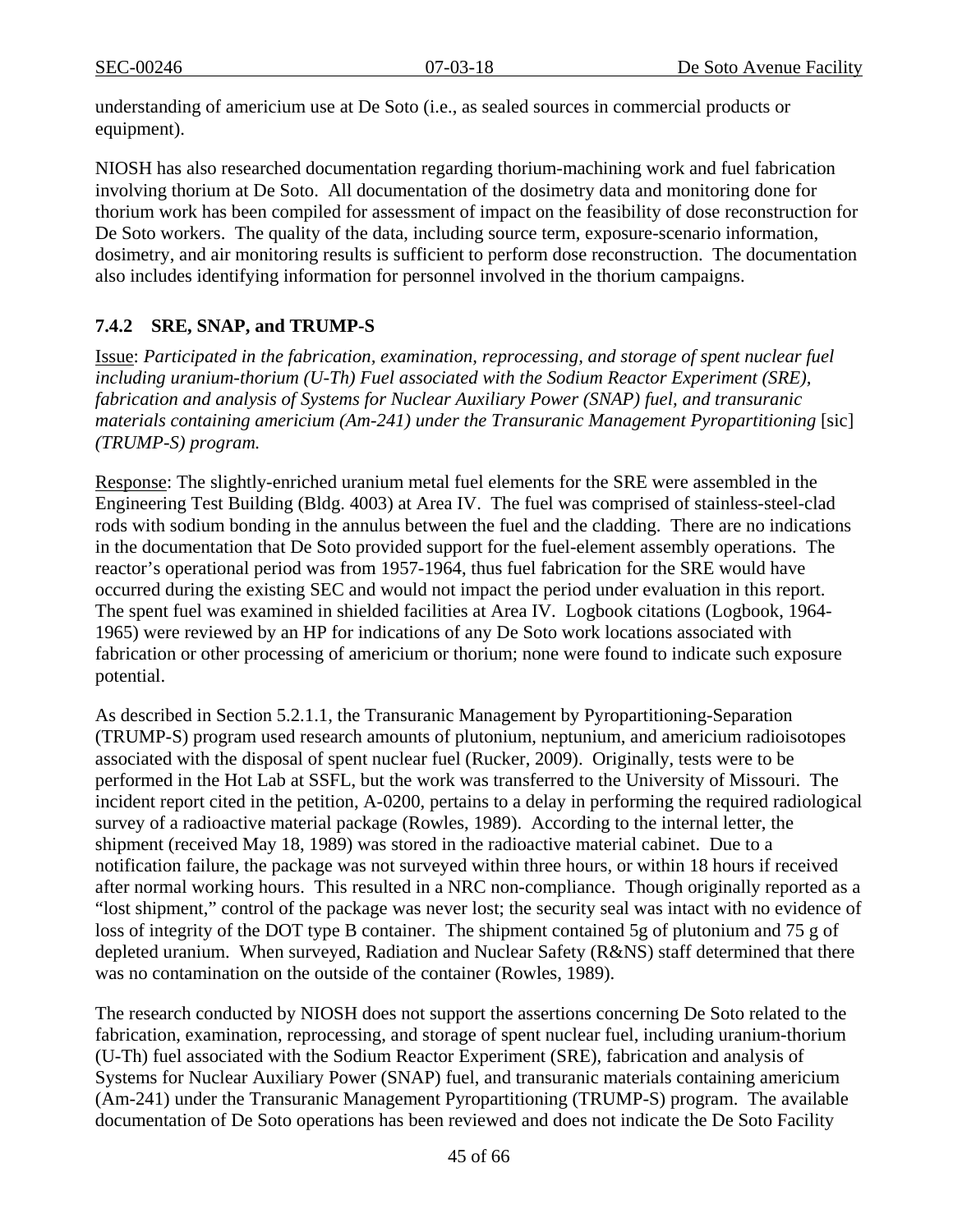performed work with americium. The document review found that the facility held a State of California Department of Public Health Radioactive Material License (0015-59) allowing for up to 10 Ci of Am-241 in any form for the purpose of fabrication of sealed sources and transfer to authorized recipients (License, 1978); however, no reports of such source fabrication have been located. (See Section 7.4.5 below for a discussion of SNAP.)

#### <span id="page-45-0"></span>**7.4.3 EPA Listed Americium and Thorium as ROCs for De Soto**

Issue: *The U.S. Environmental Protection Agency (EPA) listed americium, thorium and associated progeny as "Radionuclides of Concern" at over 60 SSFL Area IV locations during the Area IV Historical Site Assessment and Radiological Characterization Study. The majority of the locations were excluded from the SSFL Site Profile. Many were directly involved in processes and operations that required the participation of De Soto Facility. (Form B supporting documents, "Basis for the Class").*

Response: Although the Area IV Historical Site Assessment (HAS) is silent on the De Soto Avenue Facility and does not confirm this statement, the HSA volumes and the U.S. EPA Radiological Characterization Study were reviewed by NIOSH for supporting information concerning De Soto operations being involved with Area IV operations that could contribute to an exposure scenario involving americium or thorium (EPA Characterization, 2012). Although the EPA Radiological Characterization Study does include americium and thorium in the analytes as radionuclides of concern, the background threshold value and radionuclide selection rationale are reported separately. The EPA background study list of radionuclides of concern was initially based on the Hanford Site as a model and modified based on several criteria, including that the radionuclide was or could have been used or produced at SSFL. U.S. EPA proposed a default suite of radionuclides for soil analyses, including radionuclides detected by gamma spectrometry (Sr-90 [plus yttrium-90] and isotopes of uranium, thorium, americium, curium, and plutonium). Thus, the inclusion of these radionuclides by the EPA were not site-specific. Am-243 was included as a site-specific isotope where accelerators were used (EPA, 2012). Review of raw environmental data indicates isotopic analysis of stack and ambient air began in 1988. Americium and thorium were analytes, but results did not exceed 2.3 E-15 for americium and 3.0 E-15 for thorium.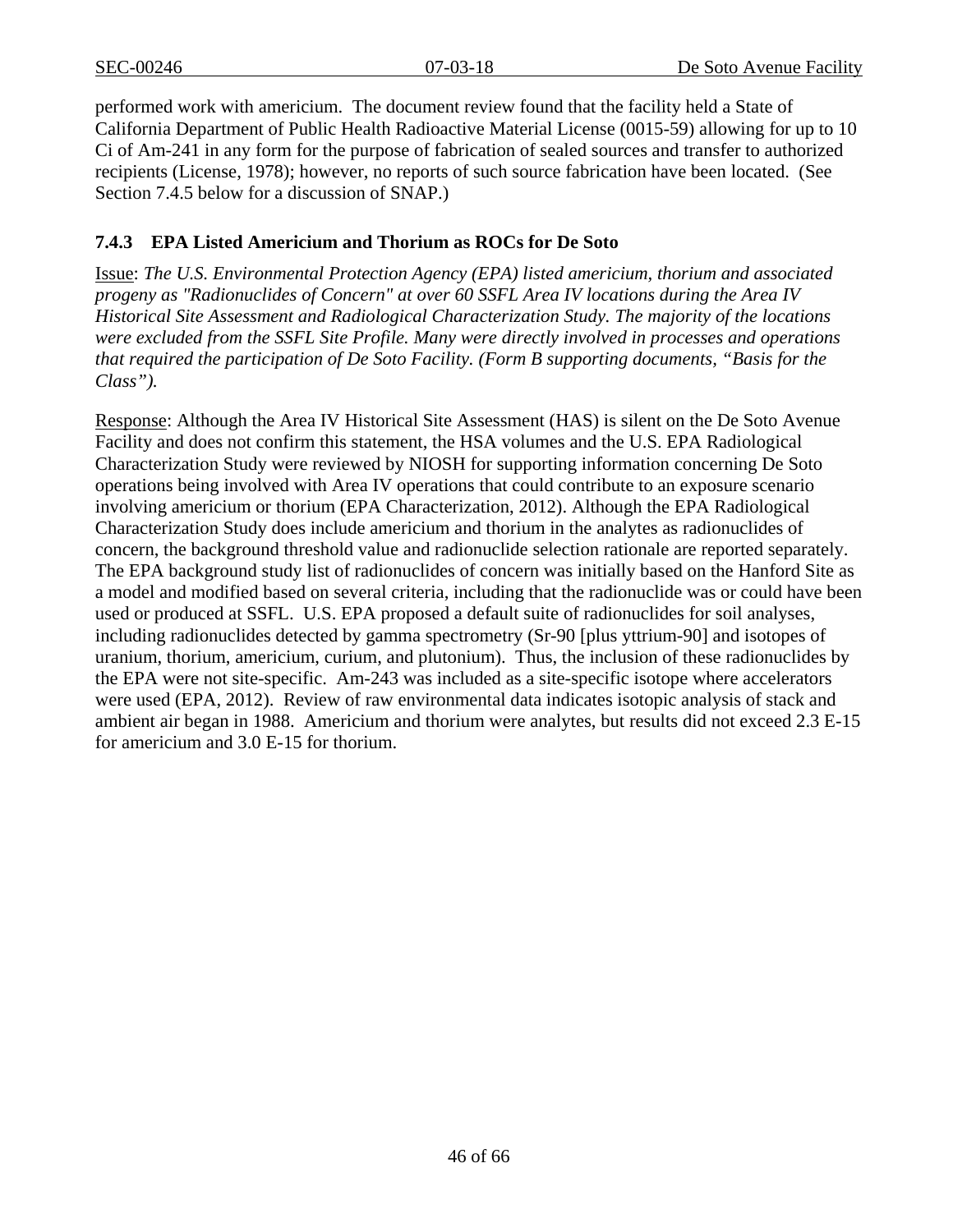#### <span id="page-46-0"></span>**7.4.4 Incidents**

Issue: The petitioner provided items from the Boeing Incident Report Database and states that they document the use of americium, thorium, and associated progeny at the De Soto Facility well into the site remediation period.

Response: The incident descriptions describe storage of materials potentially containing americium and thorium in the De Soto Avenue Facility vault, contamination incidents, and sealed-source incidents (administrative control violations - including TRUMP-S delivery). NIOSH researched the incident dataset listings with special attention to indications of work with thorium or americium at De Soto. All listings were reviewed and incidents of procedural violation were found; however, no indications of americium or thorium potential exposure situations were found other than the previously-identified work with thorium material. Dose reconstruction for that previously-identified thorium work is addressed in Section 7.2.1.

### <span id="page-46-1"></span>**7.4.5 SNAP**

 $\overline{a}$ 

Issue: The De Soto Avenue Facility maintained a dedicated area for fabricating fuel associated with the Systems for the Nuclear Auxiliary Propulsion (SNAP) program at Buildings 001 and 004. Based on the characteristics of Americium-241 (Am-241), its relationship to plutonium, its use in conjunction with beryllium, its presence in relation to SNAP operations at the De Soto Facility should be closely examined. All SSFL Area IV locations affiliated with SNAP operations are sites where americium and thorium were identified as "Radionuclides of Concern" by EPA.

Response: The SNAP reactors were operated at Area IV. Fabrication of SNAP reactor core fuel elements consisting of zirconium and highly-enriched uranium occurred at De Soto with the exception of extrusion. Fabrication operations were performed in the SNAP limited area located in Building 001. Extrusion was performed in an isolated room at Torrance Brass Foundry, Inc. Radiography of certain components and elements was performed in Room 1471, Building 001. Analytical work was performed in Building 004. The fuel freshly fabricated at De Soto would not have contained fission products or transuranics (TRU); the post-testing or "spent" fuel assemblies would contain unused fissionable material, TRU, and fission products. Disassembly, testing, and analysis work for the SNAP reactor fuel assemblies was performed at Area IV, as detailed below.

The SNAP<sup>[5](#page-46-2)</sup> reactors were built to specifications for space satellite applications, so Atomics International (AI) chose an epithermal reactor design over a fast reactor in an attempt to limit the weight of the critical mass in order to limit launch costs. The SNAP-8 Experimental Reactor (S8ER) and SNAP-8 Developmental Reactor (S8DR) were designed and operated by AI under contract with NASA, and both used the same highly-enriched uranium-zirconium hydride fuel with Hastelloy N cladding as the SNAP 2 and SNAP-10A reactors. The SNAP-8 design included primary and secondary NaK loops to transfer heat to the Mercury-Rankine power conversion system. The SNAP-8ER was a 600 kWt reactor that was tested from May 1963 to April 1965. Testing was performed in a dry He atmosphere at the Nuclear Development Field Lab (Area IV) (SNAP Reactor Overview, PDF p. 43).

<span id="page-46-2"></span><sup>&</sup>lt;sup>5</sup> Even numbers in the reactor naming system designated compact nuclear reactors, as opposed to odd numbers that were used for the radioisotope thermoelectric generators (RTGs).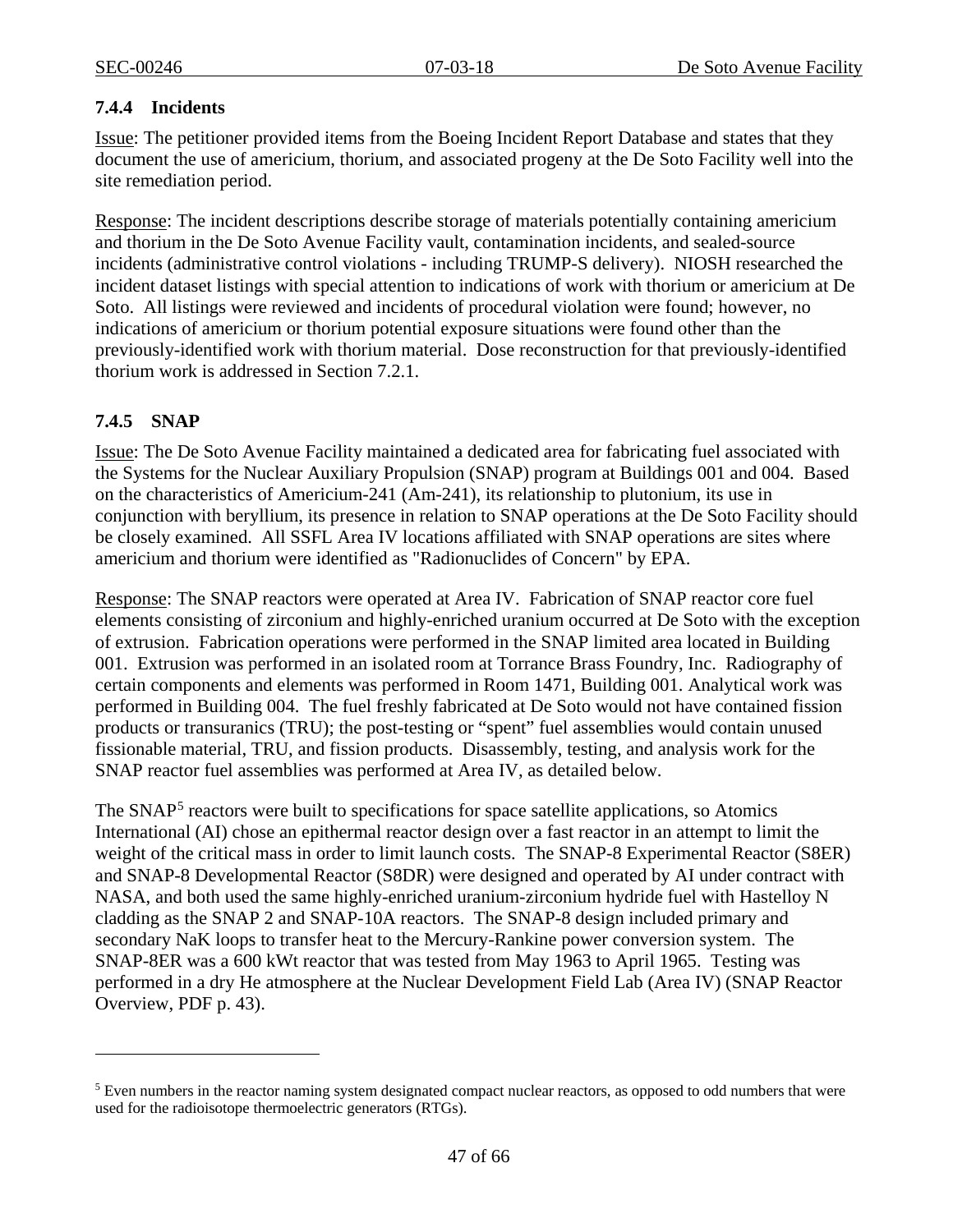The SNAP-8DR was a prototype flight system with a power rating of 1 MWt. It was tested from January 1969 through December 1969 at Area IV. Cracked fuel cladding was found post-test of both systems. The SNAP-10A was a 43 kWt, space-qualified, Zr-H nuclear reactor, built as a research project for the Air Force, and launched into earth orbit on April 3, 1965. It used the same fuel/cladding materials as the S8ER and S8DR (SNAP Reactor Overview, 1984, PDF pp. 66-89). The SNAP 10A program was formally ended on June 30, 1966. All of these SNAP program reactors used enriched uranium fuel, the fabrication of which would not expose De Soto workers to radioactive americium or thorium.

The S8ER and S8DR components were tested and their cores were inspected post-testing at the Area IV Hot Lab facility. Fission products resulting from the S8ER and S8DR testing would not be part of the De Soto exposure. The SNAP 10A was ground-tested with a nuclear reactor system that was operated in a simulated space environment for 10,000 hours without interruption. It was tested in Building 4019, the Area IV SNAP Flight System Critical Facility. Following completion of operations, the reactor was removed from the building and sent off site for disposal (ORAUT-TKBS-0038-2, PDF pp. 19-21). The flight system flight test, FS-3, was launched into circular polar orbit from Vandenberg AFB on April 3, 1965. The reactor began operation after receiving a special coded command from ground command, 3.7 hours after launch. It is predicted to remain in earth orbit for 4000 years (SNAP 10A, 1984).

## <span id="page-47-0"></span>**7.5 Other Potential SEC Petition Issues Identified During the Evaluation**

During the SEC-00246 evaluation, some issues were identified that needed further analysis and resolution. The issues and their current status are identified in the subsections below.

## <span id="page-47-1"></span>**7.5.1 Thorium-Grinding Operation**

Issue: *In 1979, about 540 thorium plates containing ~200 kg of thorium were chamfered, removing an estimated 150 grams of thorium, using a surface grinder. The machinist was required to undergo urinalysis testing to monitor internal exposures to thorium. The machinist, and his supervisor for the job are in the electronic dose record database, but not for the year the grinding operation was performed. The assistant is not in the database. (A Review of ORAUT-OTIB-0080)* 

Response: Section 5.2.1.2 of this document describes the internal monitoring results and other documentation related to this operation. As presented in Section 7.2.3.1, NIOSH has access to detailed information, including personnel bioassay data (including pre-work and post-work urinalysis), job performance data, source term information, the Health and Safety precautions, air sampling results, and access information that can be used to bound potential thorium exposures resulting from this operation.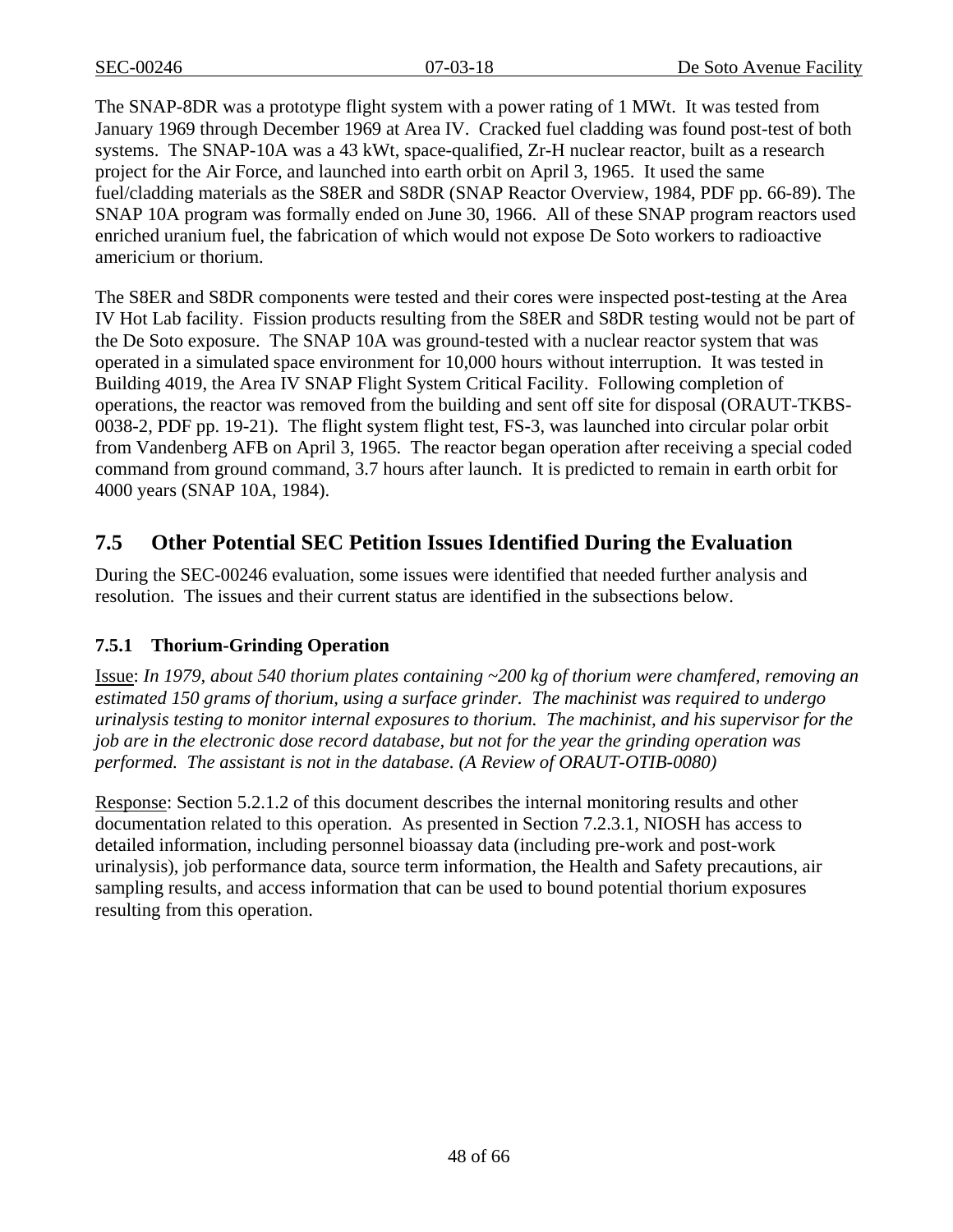#### <span id="page-48-0"></span>**7.5.2 Controls for Environmental Pollution (CEP)**

Issue: Controls for Environmental Pollution (CEP) was a primary bioassay vendor, providing urinalysis data used by the health and safety program to assess workers' internal exposures to radioactive materials. Sample analysis results from CEP are considered invalid by NIOSH and are not used to assign dose because CEP was suspected of producing unreliable results.

Response: The majority of the radiological work at the De Soto Avenue Facility was outside the timeframe of the CEP-contracted bioassay analysis work for the SSFL sites (August 1991 - June 1993). The fuel-fabrication work in Building 001 ended by 1984. Building 004 continued radiological work, but at a reduced level. The analysis of dosimetry records, including De Soto Avenue and Area IV, found there to be no impact to dose reconstruction for the class due to the exclusion of the CEP bioassay results. NIOSH looked at the type of operations conducted at De Soto over the years - beginning with the reduction of radiological work in 1984 through the end of radiological work in 1995 - to determine if there were any significant changes in exposure scenarios. If there had been significant changes, workers might have incurred exposures that would be missed by not having bioassay results for the 1991-1993 time period. Any such changes to exposure scenarios would need to be identified and assessed for impact on dose reconstruction feasibility. NIOSH determined there were no major work scope changes over the timeframe evaluated, and the Atomics International dosimetry program had sufficient data to support dose reconstruction. De Soto workers were under the same dosimetry program as Area IV workers; therefore, NIOSH would have access to the supporting WBC results.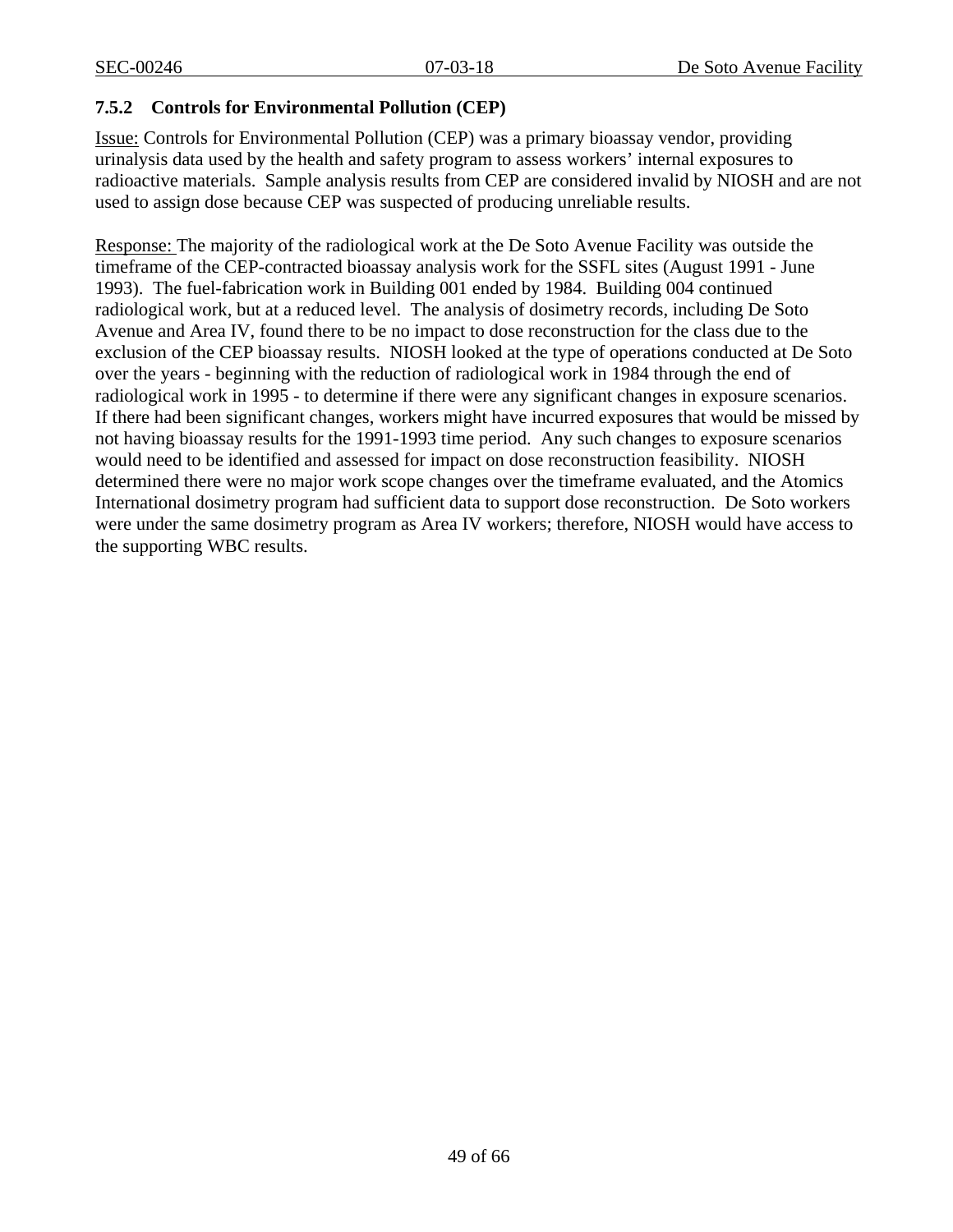### <span id="page-49-0"></span>**7.6 Summary of Feasibility Findings for Petition SEC-00246**

This report evaluates the feasibility for completing dose reconstructions for employees at the De Soto Avenue facility from January 1, 1965 through December 31, 1995. NIOSH found that the available monitoring records, process descriptions and source term data available are sufficient to complete dose reconstructions for the evaluated class of employees, including exposures to thorium and uranium.

<span id="page-49-1"></span>Table 7-1 summarizes the results of the feasibility findings at the De Soto Avenue Facility for each exposure source during the period from January 1, 1965 through December 31, 1995.

| <b>Source of Exposure</b>                                                               | <b>Reconstruction-Feasible (Yes or No)</b> |  |  |
|-----------------------------------------------------------------------------------------|--------------------------------------------|--|--|
| Internal <sup>1</sup>                                                                   | Yes                                        |  |  |
| U                                                                                       | Yes                                        |  |  |
| Th                                                                                      | Yes                                        |  |  |
| Am                                                                                      | N/A                                        |  |  |
| <b>External</b>                                                                         | Yes                                        |  |  |
| Gamma                                                                                   | Yes                                        |  |  |
| <b>B</b> eta                                                                            | Yes                                        |  |  |
| Neutron                                                                                 | Yes                                        |  |  |
| Occupational Medical X-ray                                                              | Yes                                        |  |  |
| <sup>1</sup> Internal includes an evaluation of urinalysis (in vitro) airborne dust and |                                            |  |  |

|  | Table 7-1: Summary of Feasibility Findings for SEC-00246 |  |
|--|----------------------------------------------------------|--|
|  | January 1, 1965 through December 31, 1995                |  |

<sup>1</sup> Internal includes an evaluation of urinalysis (in vitro), airborne dust, and WBC (in vivo) data

As of May 21, 2018, a total of 255 claims have been submitted to NIOSH for individuals who worked at the De Soto Avenue Facility during the period under evaluation in this report. Dose reconstructions have been completed for 215 individuals  $(\sim 84\%)$ .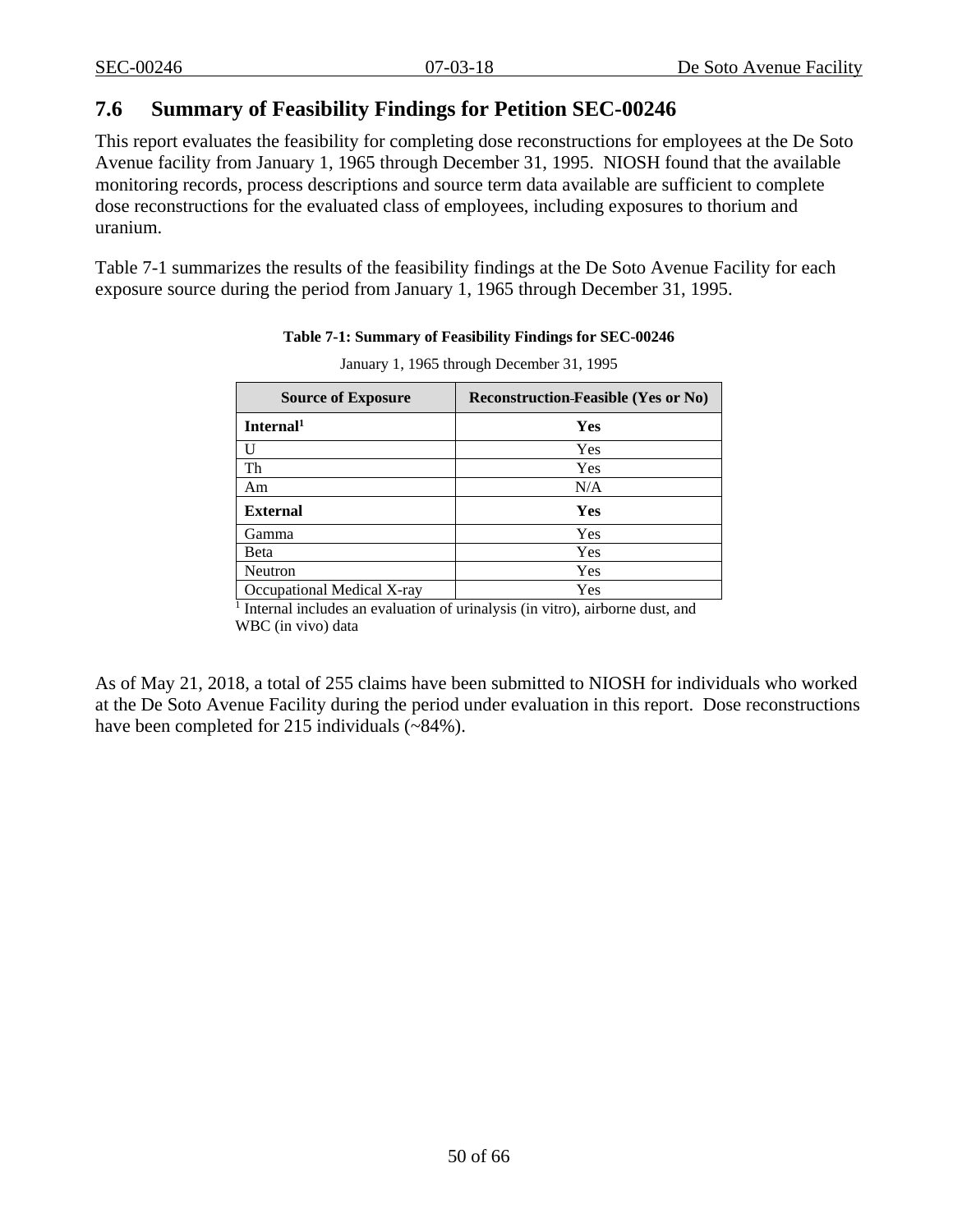## <span id="page-50-0"></span>**8.0 Evaluation of Health Endangerment for Petition SEC-00246**

The health endangerment determination for the class of employees covered by this evaluation report is governed by both EEOICPA and 42 C.F.R. § 83.13(c) (3). Under these requirements, if it is not feasible to estimate with sufficient accuracy radiation doses for members of the class, NIOSH must also determine that there is a reasonable likelihood that such radiation doses may have endangered the health of members of the class. Section 83.13 requires NIOSH to assume that any duration of unprotected exposure may have endangered the health of members of a class when it has been established that the class may have been exposed to radiation during a discrete incident likely to have involved levels of exposure similarly high to those occurring during nuclear criticality incidents. If the occurrence of such an exceptionally high-level exposure has not been established, then NIOSH is required to specify that health was endangered for those employees who were employed for a number of work days aggregating at least 250 work days within the parameters established for the class or in combination with work days within the parameters established for one or more other classes of employees in the SEC.

NIOSH's evaluation determined that it is feasible to estimate radiation dose for members of the NIOSH-evaluated class with sufficient accuracy based on the sum of information available from available resources. Therefore, a health endangerment determination is not required.

## <span id="page-50-1"></span>**9.0 Class Conclusion for Petition SEC-00246**

Based on its full research of the class under evaluation, NIOSH found no part of said class for which it cannot estimate radiation doses with sufficient accuracy. This class includes all employees of the Department of Energy, its predecessor agencies, and their contractors and subcontractors who worked at the De Soto Avenue Facility in Los Angeles County, California, from January 1, 1965 through December 31, 1995.

NIOSH has carefully reviewed all material sent in by the petitioner, including the specific assertions stated in the petition, and has responded herein (see Section 7.4). NIOSH has also reviewed available technical resources and many other references, including the SRDB, for information relevant to SEC-00246. In addition, NIOSH reviewed its NOCTS dose reconstruction database to identify EEOICPA-related dose reconstructions that might provide information relevant to the petition evaluation.

These actions are based on existing, approved NIOSH processes used in dose reconstruction for claims under EEOICPA. NIOSH's guiding principle in conducting these dose reconstructions is to ensure that the assumptions used are fair, consistent, and well-grounded in the best available science. Simultaneously, uncertainties in the science and data must be handled to the advantage, rather than to the detriment, of the petitioners. When adequate personal dose monitoring information is not available, or is very limited, NIOSH may use the highest reasonably possible radiation dose, based on reliable science, documented experience, and relevant data to determine the feasibility of reconstructing the dose of an SEC petition class. NIOSH contends that it has complied with these standards of performance in determining the feasibility or infeasibility of reconstructing radiation dose for the class under evaluation.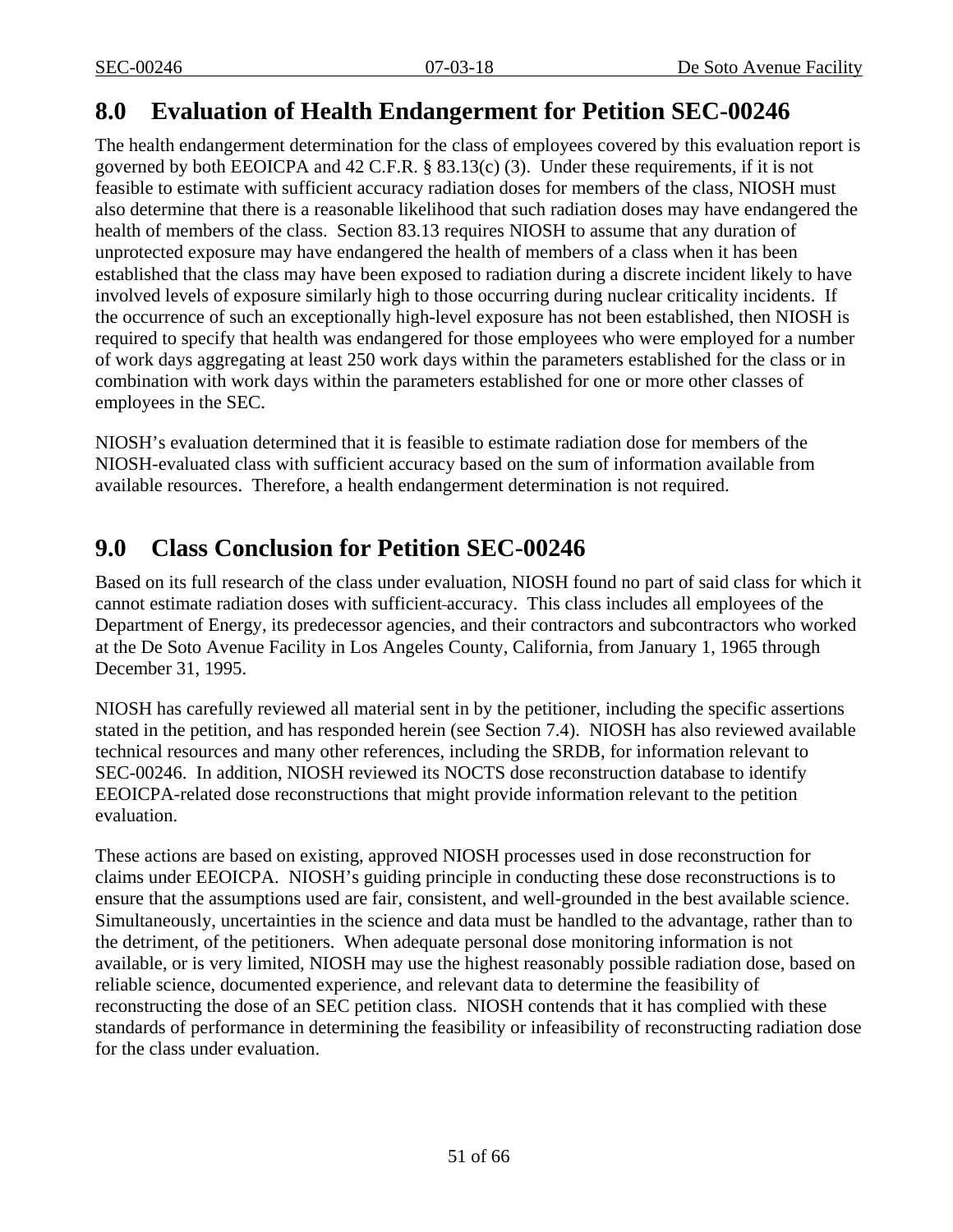This page intentionally left blank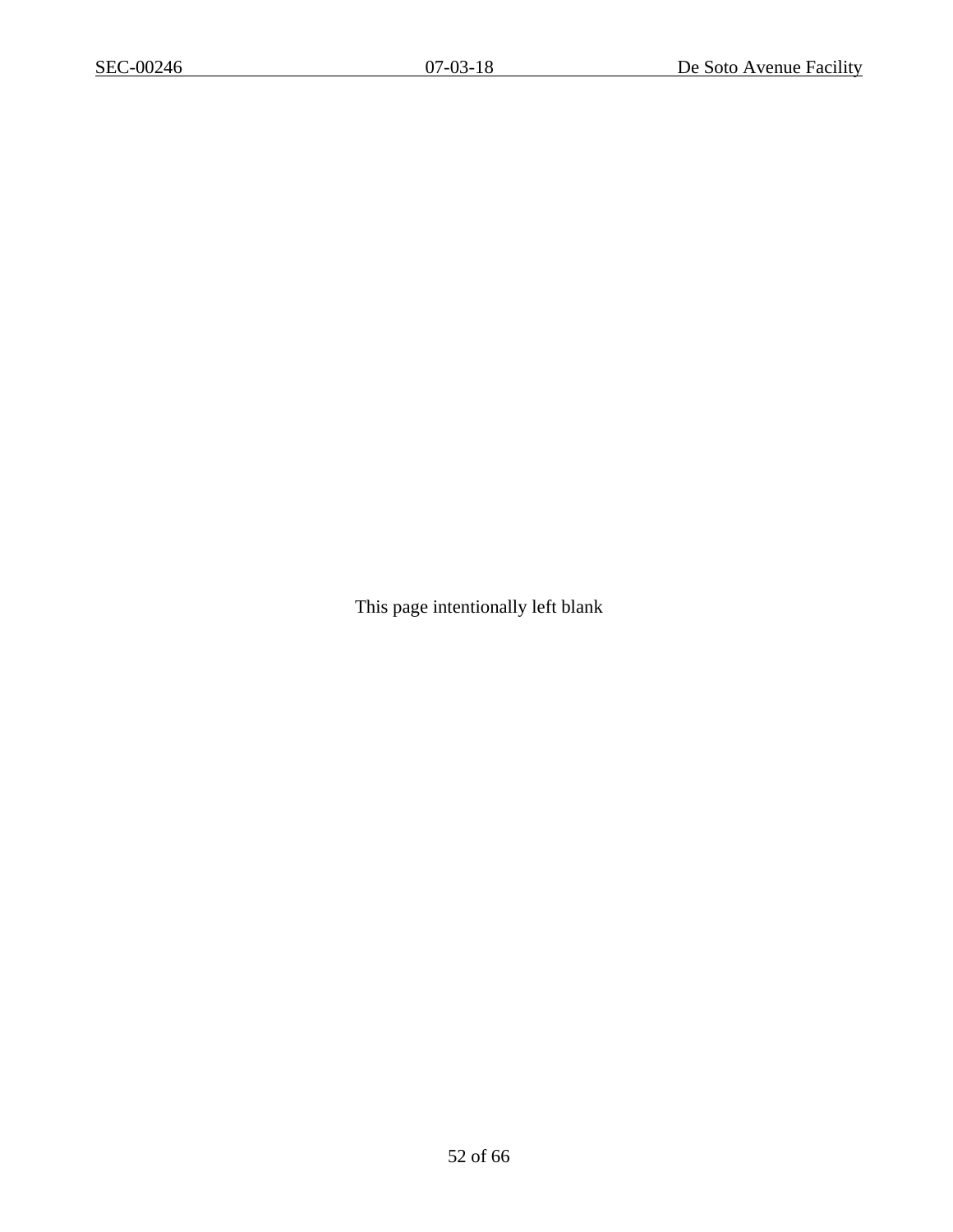## <span id="page-52-0"></span>**10.0 References**

42 C.F.R. pt. 81, *Guidelines for Determining the Probability of Causation Under the Energy Employees Occupational Illness Compensation Program Act of 2000;* Final Rule, Federal Register/Vol. 67, No. 85/Thursday, p. 22,296; May 2, 2002; SRDB Ref ID: 19391

42 C.F.R. pt. 82, *Methods for Radiation Dose Reconstruction Under the Energy Employees Occupational Illness Compensation Program Act of 2000*; Final Rule; May 2, 2002; SRDB Ref ID: 19392

42 C.F.R. pt. 83, *Procedures for Designating Classes of Employees as Members of the Special Exposure Cohort Under the Energy Employees Occupational Illness Compensation Program Act of 2000*; Final Rule; May 28, 2004; SRDB Ref ID: 22001

Activity Report, 1993, *Activity Report for Radiation Protection and Health Physics Services, Week Ending 9/3/93*, Rockwell International; September 7, 1993; SRDB Ref ID: 166450, PDF p. 53

Annual Review, 1975, Annual Review of Radiological Controls – 1975, Rockwell International; Release Date: July 2, 1979; SRDB Ref ID: 19137

Annual Review, 1976, Annual Review of Radiological Controls – 1976, Rockwell International; Release Date: April 28, 1980; SRDB Ref ID: 19136

Annual Review, 1977, Annual Review of Radiological Controls – 1977, Rockwell International; Release Date: May 27, 1980; SRDB Ref ID: 19135

Annual Review, 1978, Annual Review of Radiological Controls – 1978, Rockwell International; Release Date: August 6, 1980; SRDB Ref ID: 19134

Annual Review, 1979, Annual Review of Radiological Controls – 1979, Rockwell International; Release Date: September 15, 1980; SRDB Ref ID: 19133

Annual Review, 1980, Annual Review of Radiological Control – 1980, Rockwell International; Release Date: October 12, 1983; SRDB Ref ID: 19132

Annual Review, 1981, Annual Review of Radiological Controls – 1981, Rockwell International; Release Date: May 29, 1984; SRDB Ref ID: 19131

Annual Review, 1982, Annual Review of Radiological Controls – 1982, Rockwell International; Release Date: January 29, 1985; SRDB Ref ID: 19130

Annual Review, 1983, Annual Review of Radiological Controls – 1983, Rockwell International; Release Date: February 12, 1986; SRDB Ref ID: 19129

Annual Review, 1984, Annual Review of Radiological Controls – 1984, Rockwell International; Release Date: March 18, 1986; SRDB Ref ID: 19128

Annual Review, 1985, Annual Review of Radiological Controls – 1985, Rockwell International; Release Date: July 11, 1986; SRDB Ref ID: 19142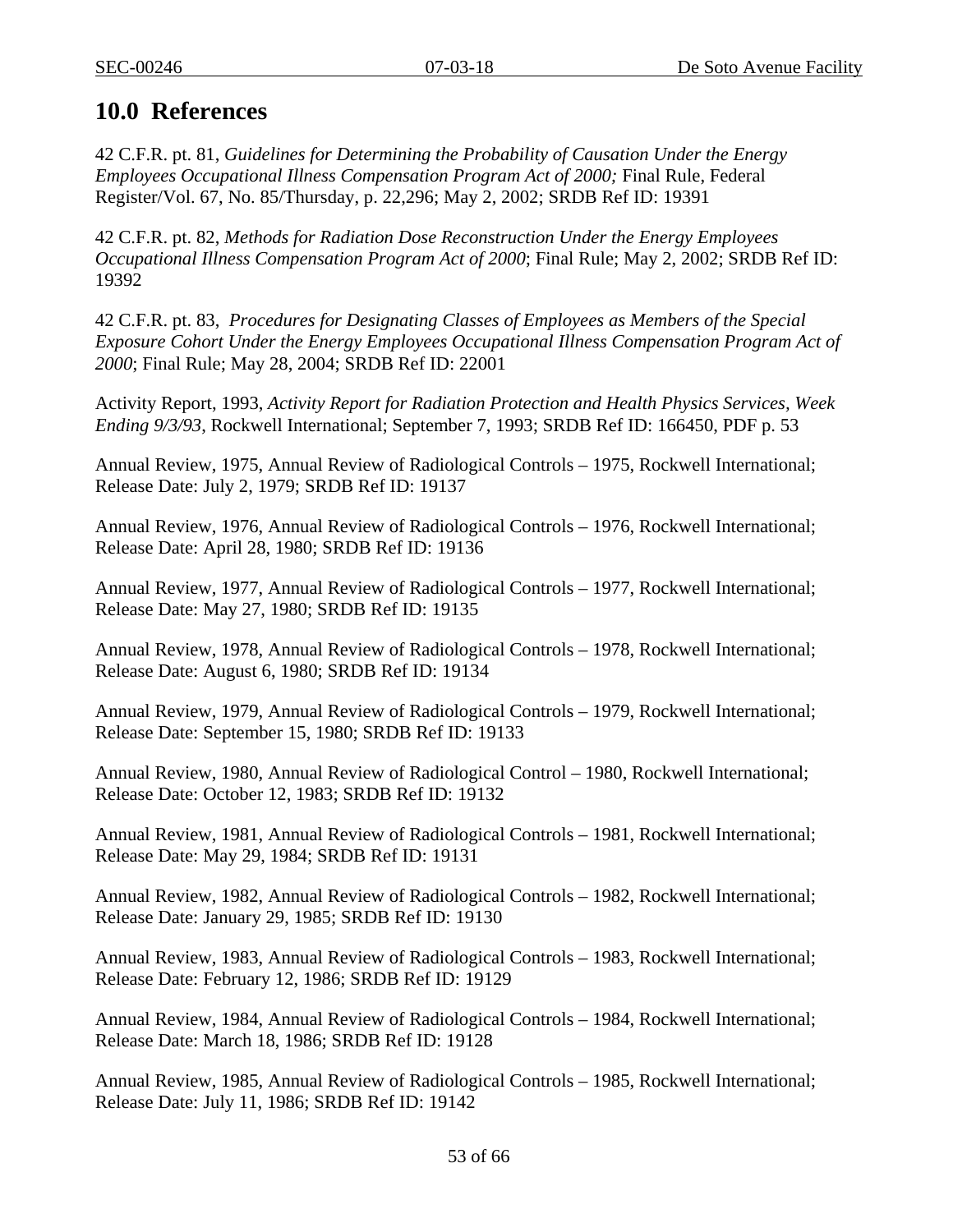Annual Review, 1986, Annual Review of Radiological Controls – 1986, Rockwell International; Release Date: July 5, 1988; SRDB Ref ID: 19141

Annual Review, 1987, Annual Review of Radiological Controls – 1987, Rockwell International; Release Date: July 28, 1988; SRDB Ref ID: 19140

Annual Review, 1988, Annual Review of Radiological Controls – 1988, Rockwell International; Release Date: May 12, 1989; SRDB Ref ID: 19139

Authorization, May1970, *Authorization for Use of Radioactive Materials or Radiation Producing Devices*, Authorization No. 13, Rockwell International Isotopes Committee; May 8, 1970; SRDB Ref ID: 170465

Authorization, Jun1970, *Authorization for Use of Radioactive Materials or Radiation Producing Devices*, Authorization No. 21, Rockwell International Isotopes Committee; June 12, 1970; SRDB Ref ID: 170466

Begley, 1979, *Change in the Thorium Grinding Operation Use Authorization 120*, Rockwell International internal letter to R. J. Tuttle; March 8, 1979; SRDB Ref ID: 170500, PDF p. 3

DCAS-PR-004, *Internal Procedures for the Evaluation of Special Exposure Cohort Petitions*, Rev. 1; National Institute for Occupational Safety and Health (NIOSH); Cincinnati, Ohio; April 15, 2011; SRDB Ref ID: 94768

De Soto Notes, 2018, *Missing In Vivo, Whole-Body Count Scans,* handwritten notes; received March 30, 2018; DSA Ref ID 128857

De Soto Petition, 2017, *Special Exposure Cohort Petition (Form B) for De Soto Facility*, with attachments; received December 13, 2017; DSA Ref ID: 128711

De Soto Petitioner Response, 2018*, Petitioner Response & Clarifications to Summary of Telephone Conversation and Agreements: SEC-00246 De Soto Facility 1965-1995;* [name redacted], CORE Advocacy for Nuclear & Aerospace Workers; received February 12, 2018; DSA Ref ID: 128791

De Soto Site, undated, *Appendix D.* [SSFL] *Site Facilities and Waste Management Facilities*, author unknown; Section D-7 briefly discusses De Soto; date unknown; SRDB Ref ID: 76350, PDF p. 6

De Soto Survey, 1985, *Radiation Survey for Release for Unrestricted Use of De Soto Facility, Second Floor, Building 104*, Rockwell International; October 23, 1985; SRDB Ref ID: 163075, PDF p. 5

De Soto Visitor Logs, 2018, *Information about Visitor Logs in the De Soto Facility Log Book,*  submitted as an email to NIOSH staff; received February 27, 2018; DSA Ref ID: 128837

Environmental Report, 1998, *Site Environmental Report for Calendar Year 1998: DOE Operations at Rocketdyne Propulsion & Power*, RD-99-115, Boeing Company, Rocketdyne Propulsion & Power; September 22, 1999; SRDB Ref ID: 19126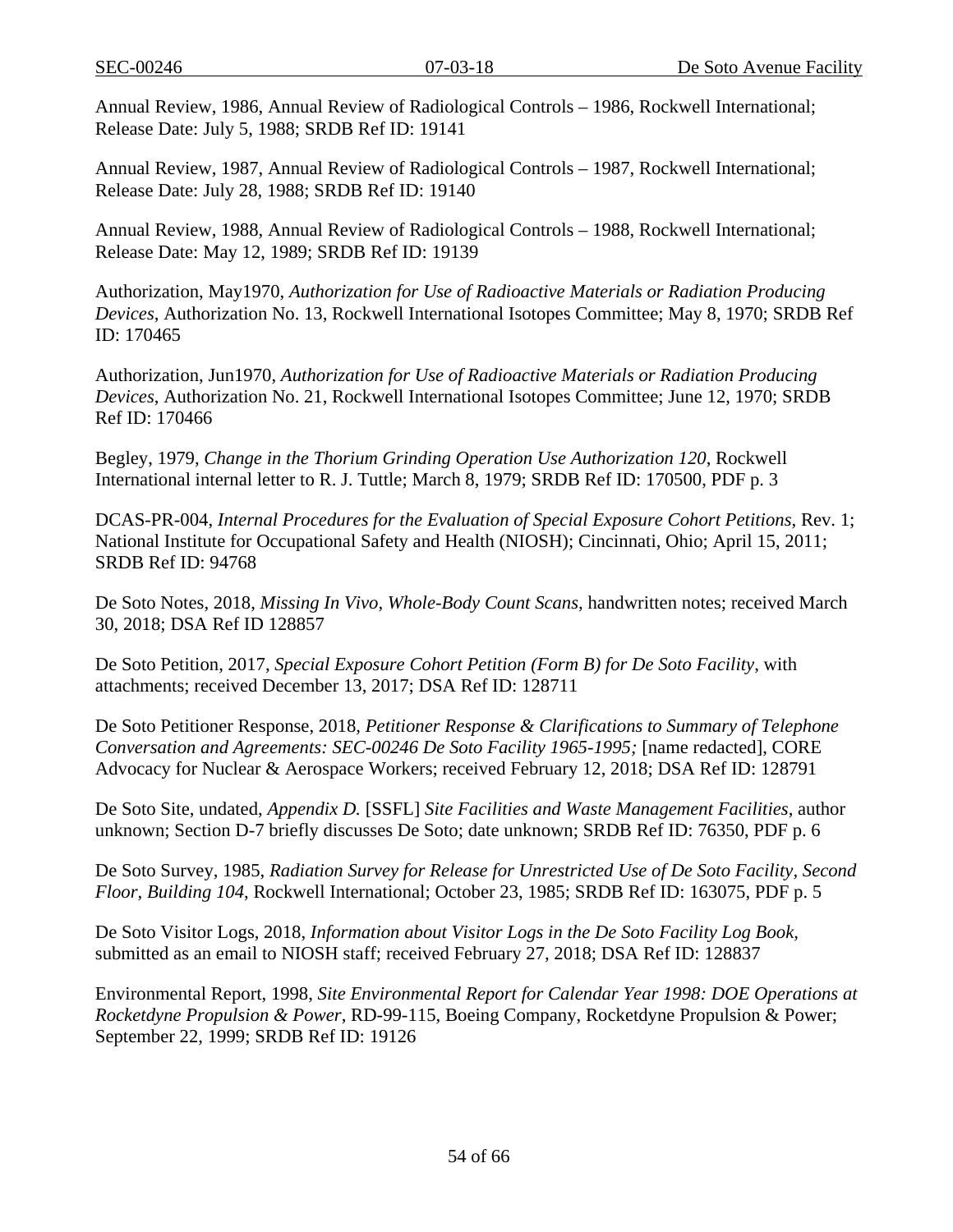EPA, 2012, *Final Field Sampling Plan for Soil Sampling: Area IV Radiological Study; Santa Susana Field Laboratory; Ventura County, California*, U.S. Environmental Protection Agency Region 9; prepared by HGL (HydroGeoLogic, Inc.); Contract EP-S7-05-05, Task Order 0038; March 5, 2012; SRDB Ref ID: 158004, PDF p. 61

EPA Characterization, 2012, Santa Susana Field Laboratory: EPA Radiological Characterization Study Results, U.S. Environmental Protection Agency, Region 9; November 2012; SRDB Ref ID: 157577. The entire study can be accessed at: [https://www.etec.energy.gov/Char\\_Cleanup/EPA\\_Soil\\_Char.php](https://www.etec.energy.gov/Char_Cleanup/EPA_Soil_Char.php)

ETEC, 1991, *An Environmental, Health, and Safety Self-Assessment of the Energy Technology Engineering Center*, Volume 2, Exhibits; Energy Technology Engineering Center; March 18, 1991; SRDB Ref ID: 90258, PDF p. 5

GIF, 2003, Appendix B: Radiological Operations and Cleanup at the De Soto Facility, Rocketdyne Propulsion & Power, The Boeing Company; main document unidentified; June 12, 2003; SRDB Ref ID: 19145, PDF p. 4

Grinding Log, 1979, *Daily Log for Thorium Grinding Operation*, F. E. Begley (Rockwell International); February-March 1979; SRDB Ref ID: 19105, PDF pp. 14-17

Grinding Safety, 1979, *Health and Safety Documents Related to the 1979 Thorium Grinding Operations*; various names and dates in March 1979; SRDB Ref ID: 170500, PDF pp. 4-23

Harris, 1970, *Transit Capsule Post-Test Examination*, J. M. Harris (North American Rockwell); May 21, 1970; SRDB Ref ID: 170466, PDF p. 33

Health and Safety, 1979, *Health and Safety Analysis Report*, F. E. Begley (Rockwell International); March 6, 1979; SRDB Ref ID: 170500, PDF p. 9

Helgeson, 1993, *Report of In Vivo Counting for Rockwell International, Rocketdyne Division, 6633 Canoga Avenue, Canoga Park, California 91303: Work Performed on September 30 Through October 1, 1993*, Helgeson Scientific Services, Inc.; October 13, 1993; SRDB Ref ID: 39817

ICRP, 1975, *Report of the Task Group on Reference Man*, ICRP Publication 23, International Commission on Radiological Protection; 1975; SRDB Ref ID: 22735

ICRP, 1994, *Human Respiratory Tract Model for Radiological Protection*, ICRP Publication 66, Annals of the ICRP, Volume 24 Nos 1-3 1994; SRDB Ref ID: 22732

Lang, 1960, *Radiological Safety at Atomics International, A Division of North American Aviation, Inc.*, AI-MEMO 5468, J. C. Lang; July 13, 1960; SRDB Ref ID: 19144, PDF pp. 12-13

Leggett, 2005, *A Respiratory Model for Uranium Aluminide Based on Occupational Data*, R. W. Leggett, K. F. Eckerman, and J. D. Boice, Jr.; Journal of Radiological Protection, 25 (2005) 405-416; SRDB Ref ID: 44819

License, 1978, *California Radioactive Material License 0015-59*, issued from California Department of Public Health to Atomics International, Division of Rockwell International; October 28, 1978; SRDB Ref ID: 77364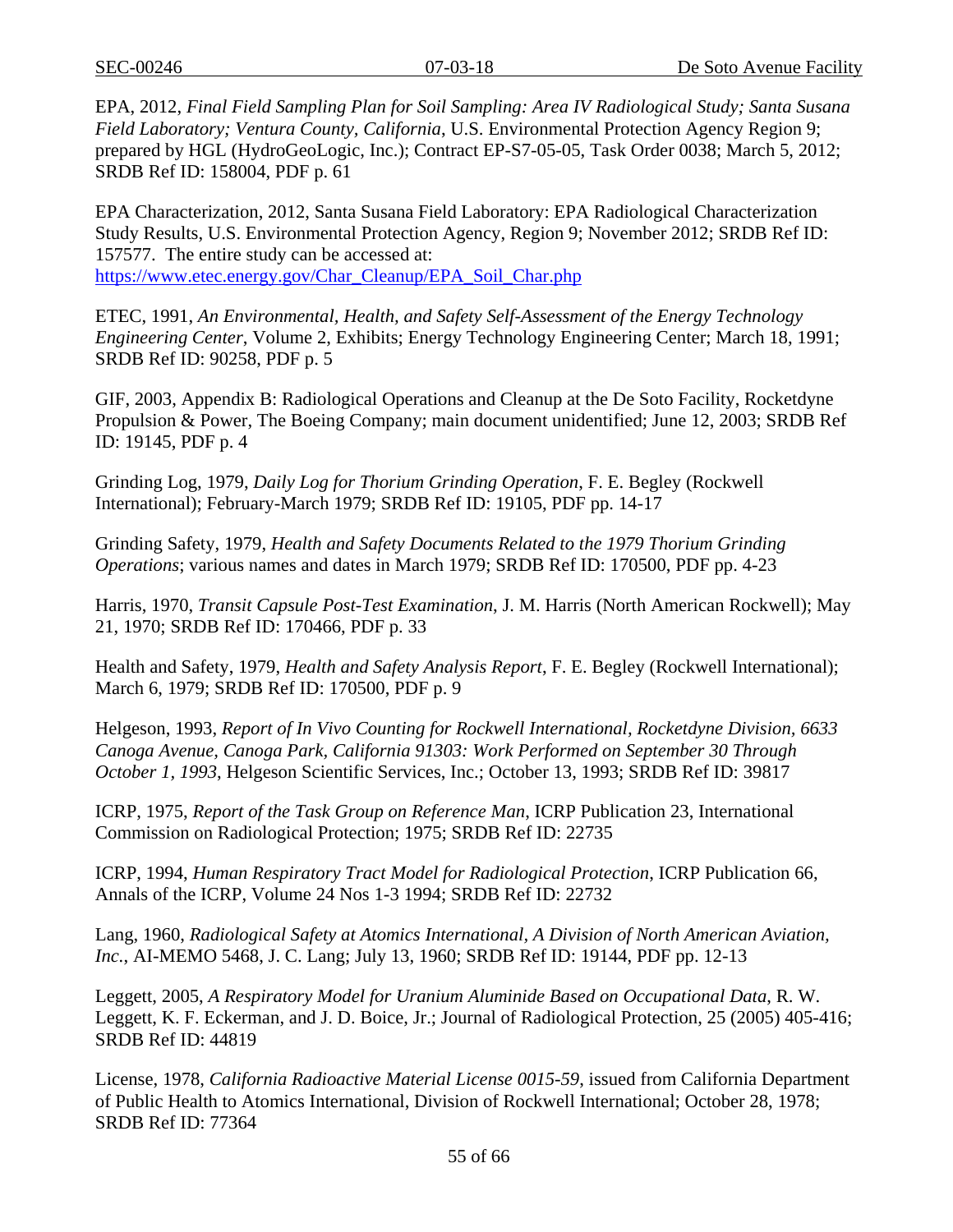License, 1981-1991, *Amendments to California Radioactive Material License 0015-70*, Supplementary Sheets issued from California Radiologic Health Branch to Rocketdyne Division of Rockwell International; various date and authors from 1981 to 1991; SRDB Ref ID: 77394

Logbook, 1964-1965, *De Soto Logbook for 1964-1965*, handwritten daily notebook, De Soto Avenue Facility; daily log entries from 1964 and 1965 (300 pages); SRDB Ref ID: 169514

Lupo, 1999, *Confirmatory Survey of Mass Spectroscopy Laboratory, Building 104 DeSoto Facility, Boeing – Rocketdyne; Canoga Park, California*, R. K. Lupo (California Radiologic Health Branch); July 30, 1999; SRDB Ref ID: 76369

Meyer, 1970, *SSC Fuel Simulant Disc Fabrication Program, June 8-12*, internal letter from R. D. Meyer to Distribution; North American Rockwell; June 12. 1970; SRDB Ref ID: 170466, PDF p. 32

Monitoring Report, 1989, *Rocketdyne Division Environmental Monitoring and Facility Effluent Annual Report: De Soto and Santa Susana Field Laboratories Sites, 1989*, RI/RD90-132; Rockwell International; 1989; SRDB Ref ID: 15974

NIOSH, 2010, *SEC Petition Evaluation Report for Petition SEC-00168, De Soto Avenue Facility*; National Institute for Occupational Safety and Health (NIOSH); March 24, 2010; SRDB Ref ID: 134940

NIOSH, 2017, *SEC Petition Evaluation Report for Petition SEC-00235, Area IV of the Santa Susana Field Laboratory*; National Institute for Occupational Safety and Health (NIOSH); May 11, 2017; DSA Ref ID: 128043

Nuclear Activities, 1991, *Nuclear Activities at Other Than Santa Susana Field Laboratories*, Rockwell International; information requested by R. L. Holtzer (State of California); January 16, 1991; SRDB Ref ID: SRDB 90352, PDF pp. 4-5

ORAUT-OTIB-0006, *Dose Reconstruction from Occupationally Related Diagnostic X-Ray Procedures*, Rev. 04; Oak Ridge Associated Universities; June 20, 2011; SRDB Ref ID: 98147

ORAUT-OTIB-0019, *Analysis of Coworker Bioassay Data for Internal Dose Assignment*, Rev. 01; Oak Ridge Associated Universities; October 7, 2005; SRDB Ref ID: 19438

ORAUT-OTIB-0070, *Dose Reconstruction During Residual Radioactivity Periods at Atomic Weapons Employer Facilities*, Oak Ridge Associated Universities; March 5, 2012; SRDB Ref ID: 108851

ORAUT-OTIB-0077; *External Coworker Dosimetry Data for Area IV of the Santa Susana Field Laboratory, the Canoga Avenue Facility (Vanowen Building), and the De Soto Avenue Facility (sometimes referred to as Energy Technology Engineering Center [ETEC] or Atomics International)*, Rev. 00; Oak Ridge Associated Universities; August 3, 2009; SRDB Ref ID: 72162

ORAUT-OTIB-0079, *Guidance on Assigning Occupational X-Ray Dose Under EEOICPA for X-Rays Administered Off Site*, Rev. 02; Oak Ridge Associated Universities; June 15, 2017; SRDB Ref ID: 166967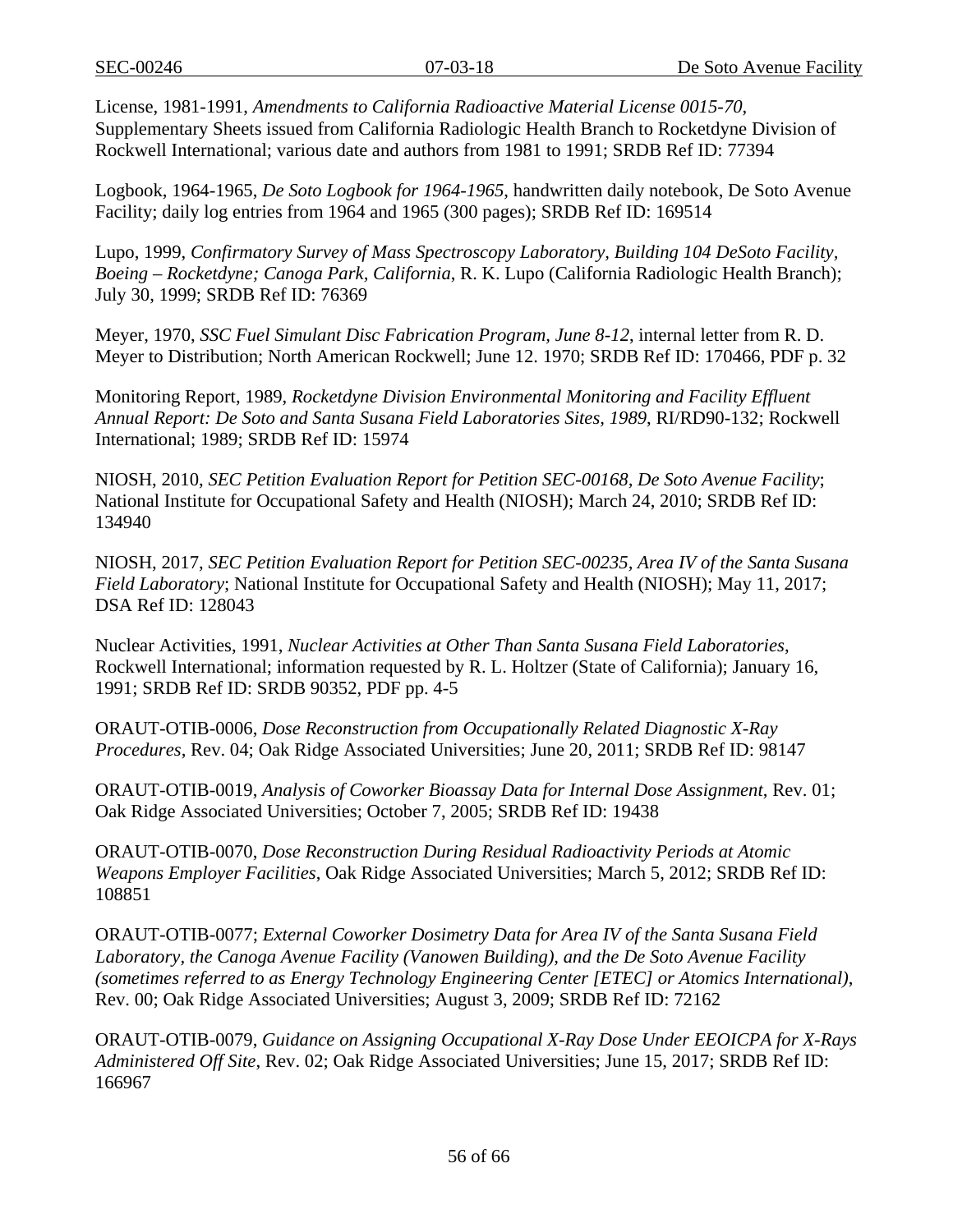ORAUT-OTIB-0080, *Internal Coworker Dosimetry Data for Area IV of the Santa Susana Field Laboratory and the De Soto Avenue Facility*, Rev. 00; Oak Ridge Associated Universities; March 14, 2014; SRDB Ref ID: 131215

ORAUT-PROC-0095, *Generating Summary Statistics for Coworker Bioassay Data*, Rev. 00, Oak Ridge Associated Universities; effective June 5, 2006; SRDB Ref ID: 73397

ORAUT-RPRT-0053, *Analysis of Stratified Coworker Datasets*, Rev. 02; Oak Ridge Associated Universities; effective October 8, 2014; SRDB Ref ID: 136245

ORAUT-TKBS-0038-1, *Atomics International – Introduction*, Rev. 01; Oak Ridge Associated Universities; August 30, 2006; SRDB Ref ID: 30080

ORAUT-TKBS-0038-2, *Energy Technology Engineering Center – Site Description*, Rev. 00; Oak Ridge Associated Universities; February 2, 2006; SRDB Ref ID: 22140

ORAUT-TKBS-0038-3, *Area IV of the Santa Susana Field Laboratory, the Canoga Avenue Facility (Vanowen Building), the Downey Facility, and the De Soto Avenue Facility (Sometimes Referred to as Energy Technology Engineering Ctr [ETEC] or Atomics Int.) – Occupational Medical Dose*, Rev. 02; Oak Ridge Associated Universities; October 31, 2008; SRDB Ref ID: 53184

ORAUT-TKBS-0038-4, *Area IV of the Santa Susana Field Laboratory, the Canoga Avenue Facility (Vanowen Building), the Downey Facility, and the De Soto Avenue Facility (Sometimes Referred to as Energy Technology Engineering Ctr [ETEC] or Atomics International) – Occupational Environmental Dose*, Rev. 02; Oak Ridge Associated Universities; April 26, 2010; SRDB Ref ID: 80536

ORAUT-TKBS-0038-5, *Area IV of the Santa Susana Field Laboratory, the Canoga Avenue Facility (Vanowen Building), the Downey Facility, and the De Soto Avenue Facility (Sometimes Referred to as Energy Technology Engineering Ctr [ETEC] or Atomics International) – Occupational Internal Dose*, Rev. 01; Oak Ridge Associated Universities; April 26, 2010; SRDB Ref ID: 80541

ORAUT-TKBS-0038-6, *Area IV of the Santa Susana Field Laboratory, the Canoga Avenue Facility (Vanowen Building), the Downey Facility, and the De Soto Avenue Facility (Sometimes Referred to as Energy Technology Engineering Ctr [ETEC] or Atomics International) – Occupational External Dose*, Rev. 02; Oak Ridge Associated Universities; April 26, 2010; SRDB Ref ID: 80538

Personal Communication, 2017, *Personal Communication with former De Soto Avenue Facility health and safety employee*; Telephone Interview by ORAU Team and NIOSH; April 18, 2017; SRDB Ref ID: 166532

Personal Communication, 2018a, *Personal Communication with Former De Soto Avenue Facility Health and Safety Employee*; Telephone Interview by ORAU Team, NIOSH, and Boeing Company; May 1, 2018; SRDB Ref ID: 172299

Personal Communication, 2018b, *Personal Communication with Former De Soto Avenue Facility Health and Safety Employee*; Telephone Interview by ORAU Team, NIOSH, and Boeing Company; May 16, 2018; SRDB Ref ID: 172300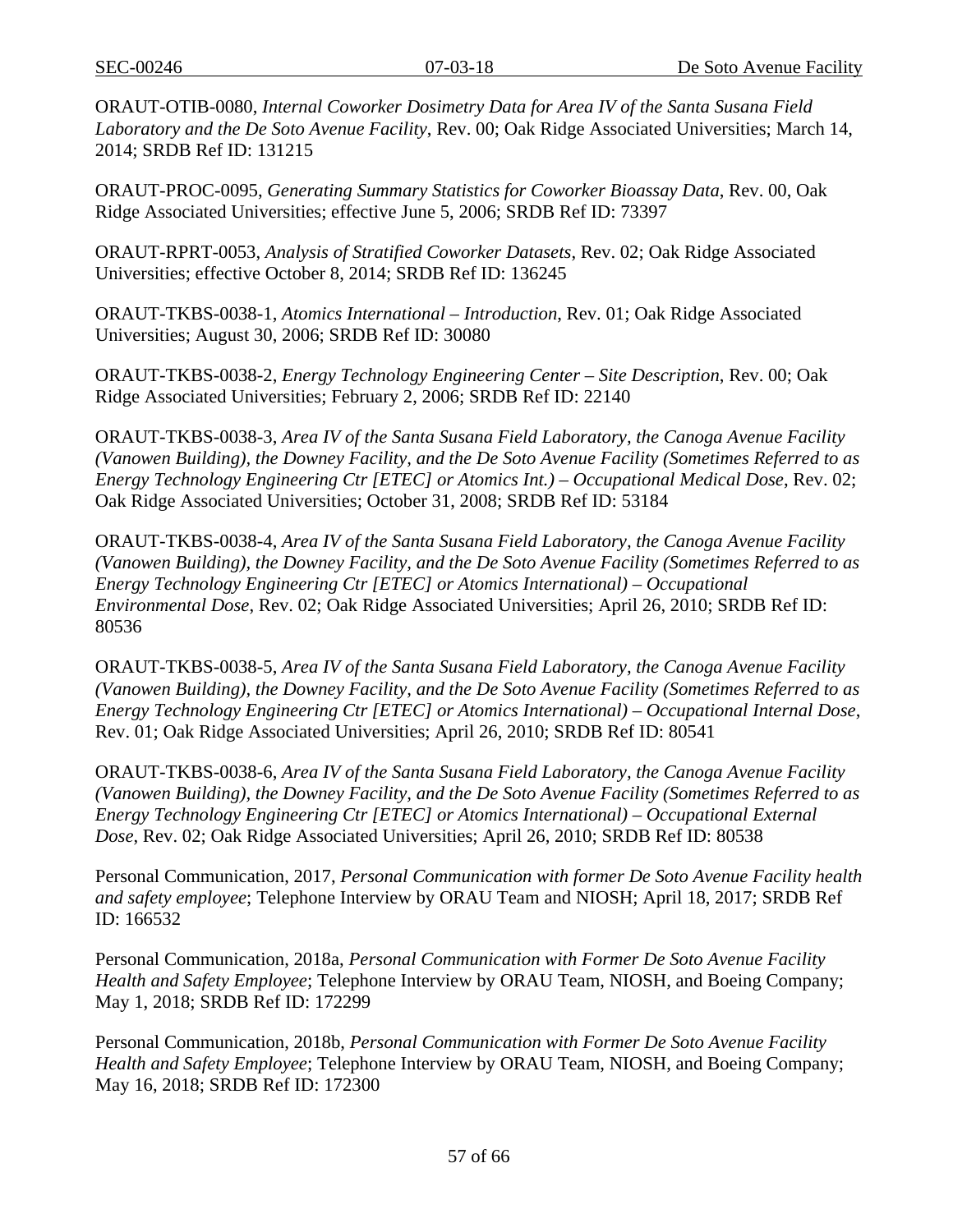Rockwell, 1994, *Bioassay Analysis Results*, letter concerning CEP investigation, Rocketdyne Division of Rockwell International; December 5, 1994; SRDB Ref ID: 166179

Rowles, 1989, *Delay in Performing Required Radiological Survey of a Radioactive Materials Package*, internal letter from J. Rowles to R. T. Lancet; Rockwell International; July 20, 1989; SRDB Ref ID: 169468, PDF pp. 209-212

Rucker, 2009, *Radionuclides Related to Historical Operations at the Santa Susana Field Laboratory Area IV*, T. L. Rucker (Science Applications International Corporation); March 2009; SRDB Ref ID: 132139

SNAP Reactor Overview, 1984, *SNAP Reactor Overview*, AFWL-TN-84-14, Air Force Weapons Laboratory, Air Force Systems Command; August 1984; SRDB Ref ID: 172332

SSFL Operations, 1989, *Nuclear Operations at Rockwell's Santa Susana Field Laboratory – A Factual Perspective*, Rockwell International; December 20, 1989; SRDB Ref ID: 75029

SSFL Site, 2005, *Historical Site Assessment of Area IV Santa Susana Field Laboratory, Ventura County, California*, Sapere Consulting, Inc. and The Boeing Company for the U.S. Department of Energy; May 2005; SRDB Ref ID: 20531

Tuttle, 1979, *Review of Proposal to Machine Thorium*, Rockwell International internal letter to Rockwell Isotopes Committee; February 14, 1979; SRDB Ref ID: 19105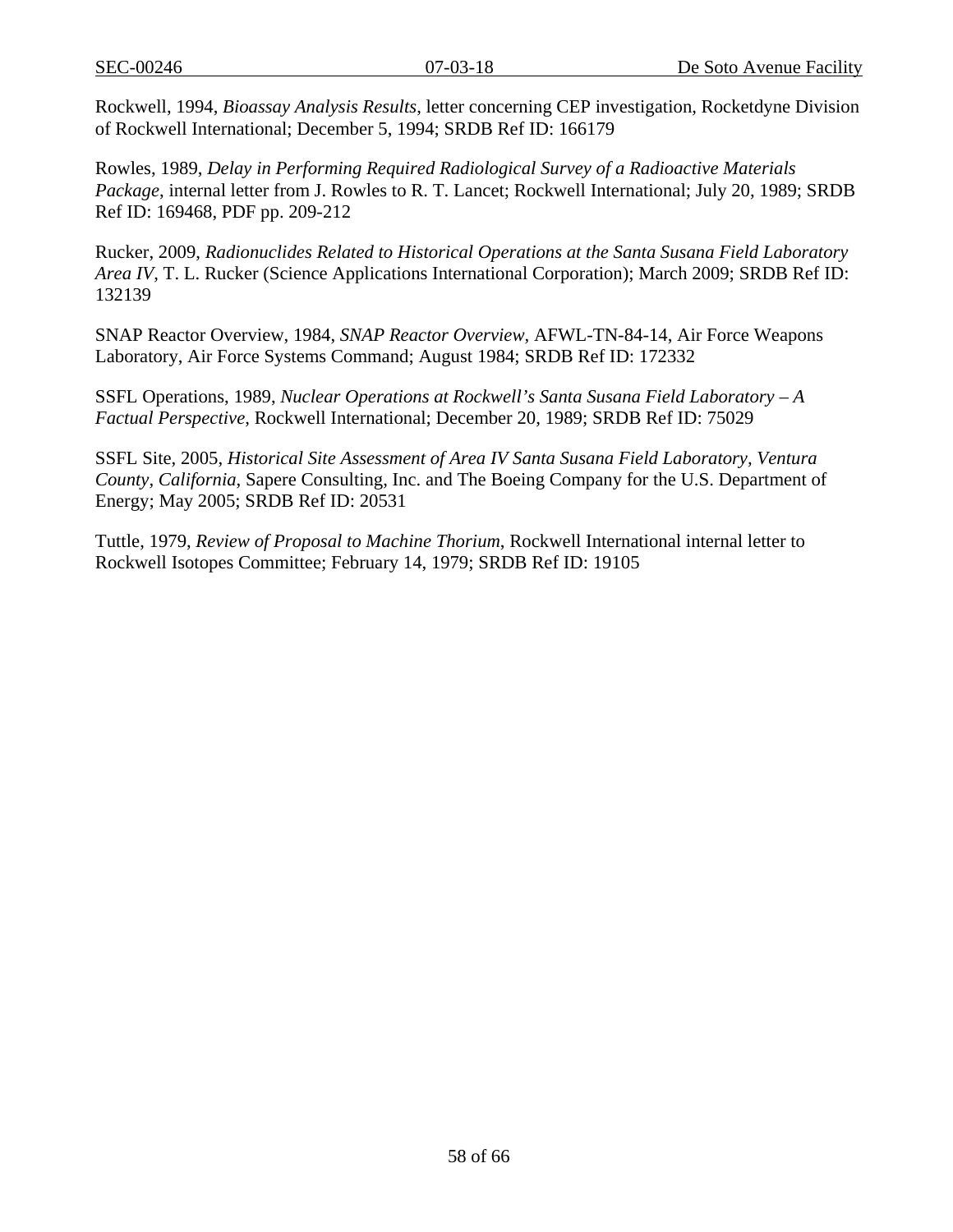# **Attachment One: Data Capture Synopsis**

<span id="page-58-1"></span><span id="page-58-0"></span>

| <b>Data Capture Information</b>                           | <b>General Description of Documents Captured</b>                         |             | <b>Uploaded</b> to<br><b>SRDB</b> |
|-----------------------------------------------------------|--------------------------------------------------------------------------|-------------|-----------------------------------|
| Primary Site/Company Name: De Soto Avenue Facility        | NOTE: De Soto related records were previously maintained at the Area     | <b>OPEN</b> | See EMCBC                         |
| 1959-1995; DOE Remediation 1998                           | IV of Santa Susanna Field Laboratory and have subsequently               |             | (line 12) entry                   |
| Contractors:                                              | transferred to the DOE Cincinnati Environmental Management               |             | below                             |
| The Boeing Company (1996-1998)                            | Consolidated Business Office (EMCBC). Ultimately this collection         |             |                                   |
| Rockwell International (1973-1996)                        | will reside at the Federal Records Center (FRC) - Dayton.                |             |                                   |
| North American Rockwell (1967-1973)                       |                                                                          |             |                                   |
| North American Aviation (1959-1967)                       | The entire collection of approximately 1,400 boxes consists of De Soto   |             |                                   |
|                                                           | Avenue Facility, Canoga Avenue Facility, Downey Avenue, and Area         |             |                                   |
| Physical Size of the Site:                                | IV combined records.                                                     |             |                                   |
| Two buildings which are Bldg-101 and Bldg-104 (later      |                                                                          |             |                                   |
| known as 001 and 004).                                    | OPEN: The DOE EMCBC is processing the collection of 1,400 boxes          |             |                                   |
|                                                           | received from the Boeing Company and is aware of general types of        |             |                                   |
| Site Population:                                          | information that may be relevant to the EEOICPA; as such they have       |             |                                   |
| Varied from year to year, but appears to have been on the | provided and will continue to provide listings of the material contained |             |                                   |
| order of 100 to 200 employees.                            | within the collection for NOSH/ORAU Team review. Items uploaded          |             |                                   |
|                                                           | from this collection are detailed in the "DOE Cincinnati Environmental   |             |                                   |
|                                                           | Management Consolidated Business Office" (EMCBC) portion below.          |             |                                   |
| State Contacted: [Name redacted], California Department   | Amendments and other supporting documentation for radioactive            | 12/28/2009  | 44                                |
| of Public Health, Radiologic Health Branch                | material license 0015-19, 0015-59, 0273-59, SNM-21 and broad scope       |             |                                   |
| [Name redacted], California Department of Public Health,  | license 0015-70, verification survey of the De Soto Mass Spectroscopy    |             |                                   |
| <b>Public Records Coordinator</b>                         | Laboratory (Building 104), proposed site-wide release criteria for       |             |                                   |
|                                                           | remediation of facilities, methods and procedures for radiological       |             |                                   |
|                                                           | monitoring, and transfer of contaminated glove box.                      |             |                                   |
| Ames Laboratory                                           | Occupational external radiation exposure history records 1962-1982.      | 01/28/2016  |                                   |
| Cincinnati Public Library                                 | Effects of Radiation and Chemical Exposures on Cancer Mortality          | 09/30/2009  |                                   |
|                                                           | Among Rocketdyne Workers: A Review of Three Cohort Studies.              |             |                                   |
| Department of Labor / Paragon                             | Radiological incidents.                                                  | 12/27/2017  | $\overline{2}$                    |
| <b>DOE</b> Carlsbad                                       | Summary of the NAA-47 U-10 Mo Irradiation Program.                       | 07/12/2010  |                                   |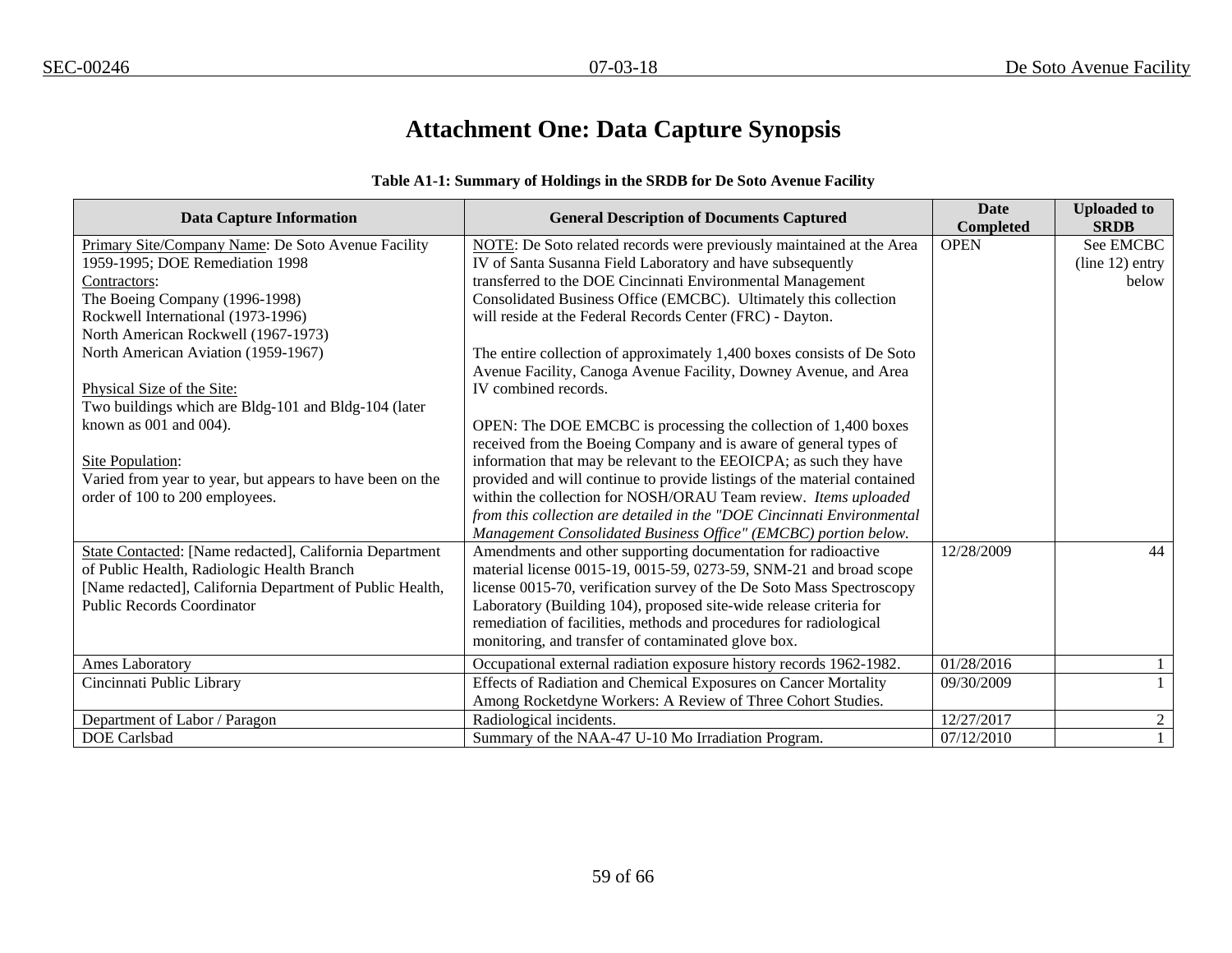| <b>Data Capture Information</b>                                                           | <b>General Description of Documents Captured</b>                                                                                                                                                                                                                                                                                                                                                                                                                                                                                                                                                                                                                                                                                                                                                                                                                                                                                                                                                                               | <b>Date</b><br><b>Completed</b> | <b>Uploaded</b> to<br><b>SRDB</b> |
|-------------------------------------------------------------------------------------------|--------------------------------------------------------------------------------------------------------------------------------------------------------------------------------------------------------------------------------------------------------------------------------------------------------------------------------------------------------------------------------------------------------------------------------------------------------------------------------------------------------------------------------------------------------------------------------------------------------------------------------------------------------------------------------------------------------------------------------------------------------------------------------------------------------------------------------------------------------------------------------------------------------------------------------------------------------------------------------------------------------------------------------|---------------------------------|-----------------------------------|
| DOE Cincinnati Environmental Management Consolidated<br><b>Business Office (EMCBC)</b>    | Absorbed De Soto drain line fluid/sediment analyses, air sample logs,<br>ambient area radiation dosimetry data summary, annual site<br>environmental report, license documentation, application for renewal of<br>use authorization for 30, gamma irradiation facility, radiological survey<br>data, ATR fuel fabrication area decommissioning, radiological<br>incidents, criticality study for EBR-II fuel fabrication, cumulative<br>personnel air sampling data, procedures and plans for Buildings 101 and<br>104, De Soto criticality vault documentation, De Soto x-ray facility<br>information, detailed working procedures for chemistry labs, exchange<br>of radiation film badges, external dosimetry program technical basis<br>document, final survey reports, termination of license SNM-21, glove<br>box decontamination for low enrichment line, Landauer radiation<br>dosimetry exposure reports, monthly reports, spectrometry on<br>plutonium containing materials, and a Rocketdyne ALARA program<br>plan. | 03/27/2018                      | 128                               |
| DOE Oakland Environmental Management Consolidated<br><b>Business Office (EMCBC)</b>       | Onsite radiological contingency plan for Rockwell International<br>operations licensed under special nuclear material license SNM-21.                                                                                                                                                                                                                                                                                                                                                                                                                                                                                                                                                                                                                                                                                                                                                                                                                                                                                          | 12/18/2009                      | -1                                |
| <b>DOE</b> Germantown                                                                     | Area IV (ETEC) of Santa Susana Field Laboratory, De Soto Avenue<br>Facility, Canoga Avenue Facility/Vanowen Building, and Downey<br>Facility (The Boeing Company) search procedures.                                                                                                                                                                                                                                                                                                                                                                                                                                                                                                                                                                                                                                                                                                                                                                                                                                           | 03/07/2011                      | 2                                 |
| DOE Legacy Management - Grand Junction Office                                             | Status of FUSRAP actions, request for allocation of U-235 as UF6,<br>memorandum for decontamination and decommissioning of the surplus<br>facilities at Santa Susanna Field Laboratory.                                                                                                                                                                                                                                                                                                                                                                                                                                                                                                                                                                                                                                                                                                                                                                                                                                        | 06/17/2011                      | 4                                 |
| DOE Legacy Management - Morgantown                                                        | National Emission Standards for Hazardous Air Pollutants Proposed<br>Standards for Radionuclides.                                                                                                                                                                                                                                                                                                                                                                                                                                                                                                                                                                                                                                                                                                                                                                                                                                                                                                                              | 06/30/2010                      | $\mathbf{1}$                      |
| DOE Legacy Management - MoundView (Fernald<br>Holdings, includes Fernald Legal Database)  | Advance Planning Department Monthly Progress Report for February<br>1977.                                                                                                                                                                                                                                                                                                                                                                                                                                                                                                                                                                                                                                                                                                                                                                                                                                                                                                                                                      | 03/01/2007                      | $\mathbf{1}$                      |
| DOE Office of Scientific and Technical Information<br>(OSTI)                              | Report on survey of irradiation facilities.                                                                                                                                                                                                                                                                                                                                                                                                                                                                                                                                                                                                                                                                                                                                                                                                                                                                                                                                                                                    | 02/21/2012                      | 2                                 |
| Energy Technology Engineering Center (ETEC)<br>Federal Records Center (FRC) - Kansas City | Annual review of radiological controls 1975-1987, exposure summary<br>for decladding of gas-tagged EBR-II fuel element, historical<br>radiological activities at Building 038 (Vanowen building), recent<br>reviews of Rocketdyne radiological environmental monitoring, and a<br>Rocketdyne environmental monitoring annual report Santa Susana<br>Field Laboratory, De Soto, and Canoga sites.<br>PM-147 incident file 1989.                                                                                                                                                                                                                                                                                                                                                                                                                                                                                                                                                                                                 | 12/02/2005<br>10/08/2013        | 24<br>$\mathbf{1}$                |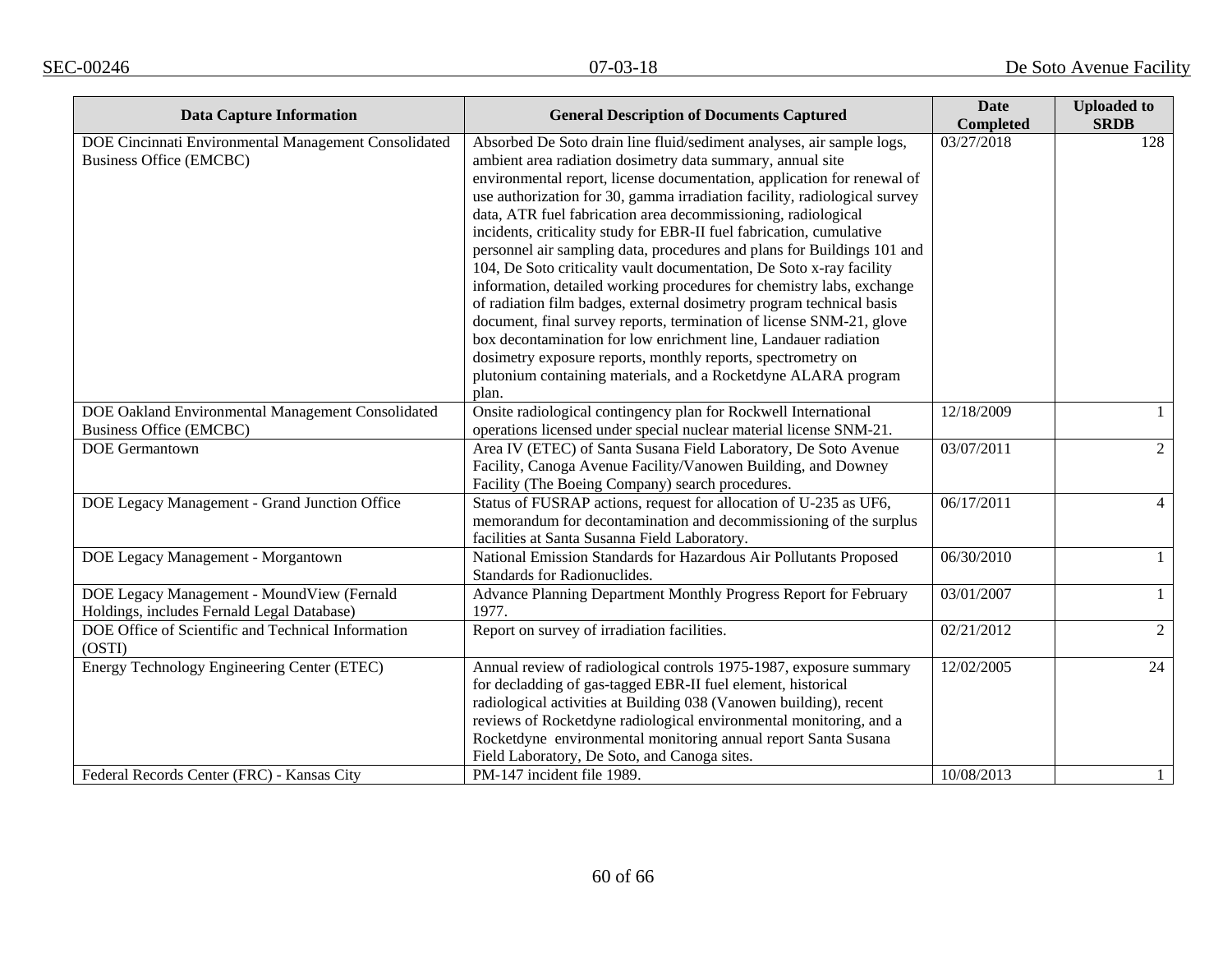| <b>Data Capture Information</b>                                         | <b>General Description of Documents Captured</b>                                                                                                                                                                                                                                                                                     | <b>Date</b><br>Completed | <b>Uploaded</b> to<br><b>SRDB</b> |
|-------------------------------------------------------------------------|--------------------------------------------------------------------------------------------------------------------------------------------------------------------------------------------------------------------------------------------------------------------------------------------------------------------------------------|--------------------------|-----------------------------------|
| Federal Records Center (FRC) - San Bruno                                | Appraisal report occupational medical program at Atomics International<br>Canoga Park, and Santa Susana, Energy Systems Group environmental<br>monitoring and facility effluent annual report, and a site development<br>and facility utilization plan.                                                                              | 09/15/2009               | $\mathbf{Q}$                      |
| Federal Records Center (FRC) - San Bruno / Internet -<br>Google         | Rocketdyne Division Environmental Monitoring and Facility Effluent<br>Annual Report De Soto and Santa Susana Field Laboratories Sites 1989.                                                                                                                                                                                          | 03/25/2005               |                                   |
| Hanford                                                                 | Hanford laboratories operation monthly activities report (June 1958).                                                                                                                                                                                                                                                                | 01/14/2008               |                                   |
| Idaho National Laboratory                                               | Radiation survey reports, smear sample data, and radiation work<br>permits 1974.                                                                                                                                                                                                                                                     | 04/30/2015               | $\overline{2}$                    |
| <b>Interlibrary Loan</b>                                                | Environmental levels of radioactivity at Atomic Energy Commission<br>Installations and the twenty-fifth semiannual report of the Atomic<br>Energy Commission.                                                                                                                                                                        | 3/18/2010                | 10                                |
| Internet - Defense Technical Information Center (DTIC)                  | Symposium on reactor fuel cycles 1970.                                                                                                                                                                                                                                                                                               | 11/20/2012               |                                   |
| Internet - DOE Comprehensive Epidemiologic Data<br>Resource (CEDR)      | Mortality among radiation workers at Rocketdyne (Atomics<br>International), Rocketdyne worker health study final report, and<br>understanding the Rocketdyne follow-on worker health study.                                                                                                                                          | 08/31/2009               | $\overline{3}$                    |
| Internet - DOE Hanford Declassified Document Retrieval<br>System (DDRS) | No relevant data identified.                                                                                                                                                                                                                                                                                                         | 10/18/2016               | $\overline{0}$                    |
| Internet - DOE Legacy Management Considered Sites                       | No relevant data identified.                                                                                                                                                                                                                                                                                                         | 10/18/2016               | $\overline{0}$                    |
| Internet - DOE National Nuclear Security Administration<br>(NNSA)       | No relevant data identified.                                                                                                                                                                                                                                                                                                         | 12/08/2016               | $\Omega$                          |
| <b>Internet - DOE OSTI Energy Citations</b>                             | Environmental monitoring report and proceedings of the thorium fuel<br>cycle symposium,                                                                                                                                                                                                                                              | 03/05/2012               | 2                                 |
| Internet - DOE OSTI Information Bridge                                  | List of AEC radioisotope customers with summary of radioisotope<br>shipments 1964, radiation damage study on the lithium hydride shield,<br>radiation recordkeeping practices at DOE facilities, and an Argonne<br>National Laboratory-West summary report 1960.                                                                     | 09/07/2012               | $\tau$                            |
| Internet - DOE OSTI SciTech Connect                                     | Feasibility report for fabrication of SNAP fuel elements, beneficial re-<br>use of decommissioned former nuclear facilities, report for SNAP-8<br>experimental reactor facility Building 010, quarterly technical progress<br>report, and nuclear safety characterization of sodium fires and fast<br>reactor fission products 1975. | 07/14/2016               | 4                                 |
| Internet - Energy Employees Claimant Assistance Project<br>(EECAP)      | No relevant data identified.                                                                                                                                                                                                                                                                                                         | 12/08/2016               | $\overline{0}$                    |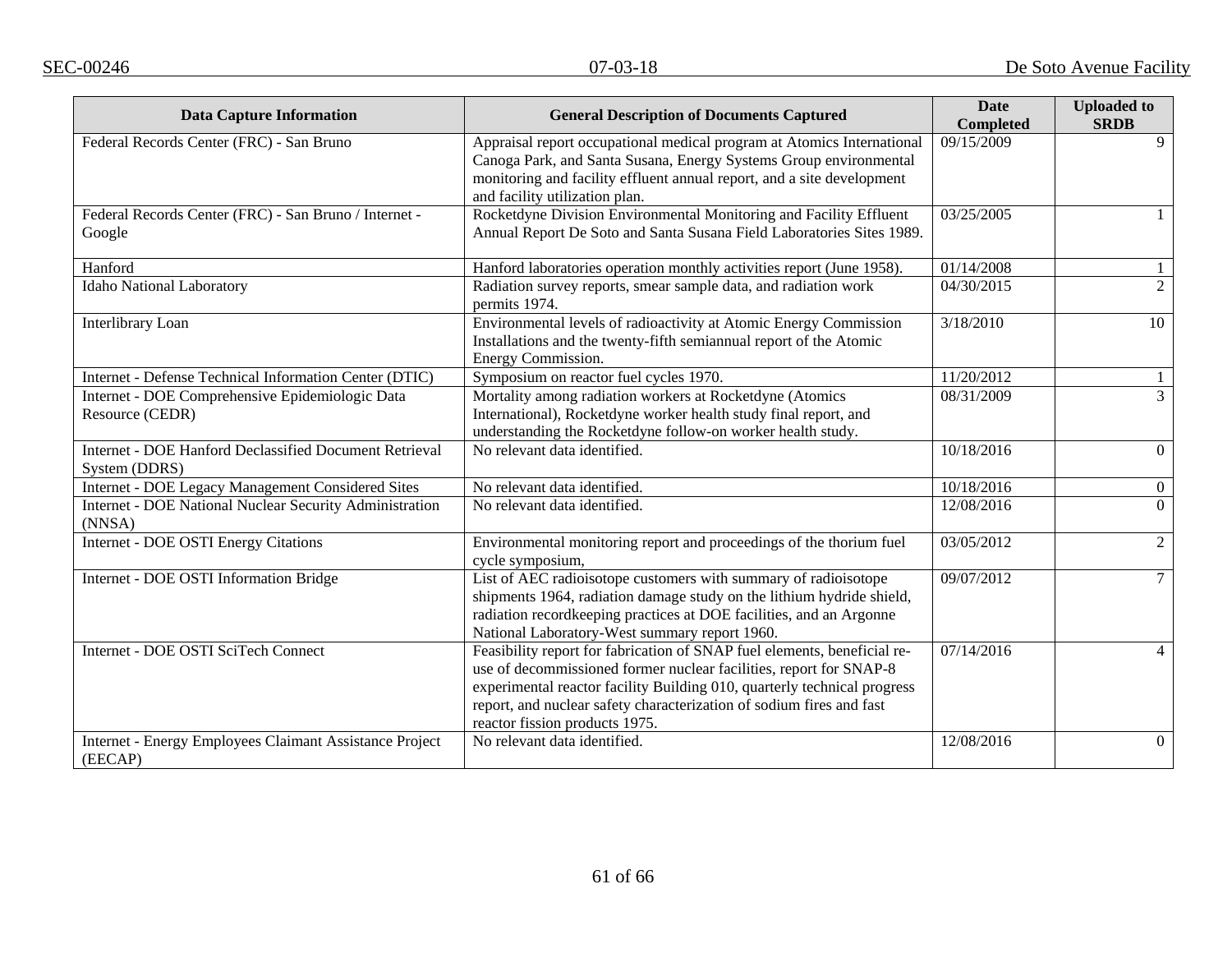| <b>Data Capture Information</b>                                                                                     | <b>General Description of Documents Captured</b>                                                                                                                                                                                                                                                                                                                                                                                                                                                                                                                                                                                                                                                                                                                                                                                                                                                                                                                                                                                                                                                                                                                                                                   | <b>Date</b><br>Completed | <b>Uploaded</b> to<br><b>SRDB</b> |
|---------------------------------------------------------------------------------------------------------------------|--------------------------------------------------------------------------------------------------------------------------------------------------------------------------------------------------------------------------------------------------------------------------------------------------------------------------------------------------------------------------------------------------------------------------------------------------------------------------------------------------------------------------------------------------------------------------------------------------------------------------------------------------------------------------------------------------------------------------------------------------------------------------------------------------------------------------------------------------------------------------------------------------------------------------------------------------------------------------------------------------------------------------------------------------------------------------------------------------------------------------------------------------------------------------------------------------------------------|--------------------------|-----------------------------------|
| Internet - Google                                                                                                   | Area 1 burn pit Santa Susana Field Laboratory field investigation work<br>plan, Atomics International environmental monitoring and facility<br>effluent annual reports, internal dosimetry technical basis document and<br>procedure, confirmatory survey of gamma irradiation facility,<br>construction of the Sodium Reactor Experiment, De Soto Avenue<br>Facility list, decommissioning De Soto, radiation survey for release for<br>unrestricted use, design and development of components for the Sodium<br>Reactor Experiment (SRE), license 4-698-3 amendment 1, logbook De<br>Soto 1964-1965, map of Rocketdyne propulsion and power, operational<br>safety unit monthly highlights, procedures for surveys of radioactive<br>shipments, radiological operations and cleanup at Area IV, report on<br>atomics weapons employer facilities, Rocketdyne annual site<br>environmental report, radiological controls manual, Sodium Reactor<br>Experiment decommissioning environmental evaluation report, former<br>worker interviews, updated mortality analysis of radiation workers at<br>Rocketdyne (Atomics International), and what really happened when<br>Santa Susana's nuclear reactor overheated. | 03/28/2018               | 101                               |
| Internet - Google / SC&A                                                                                            | Aerial radiological surveys of Rockwell International facilities.                                                                                                                                                                                                                                                                                                                                                                                                                                                                                                                                                                                                                                                                                                                                                                                                                                                                                                                                                                                                                                                                                                                                                  | 08/27/2009               |                                   |
| Internet - Health Physics Journal                                                                                   | No relevant data identified.                                                                                                                                                                                                                                                                                                                                                                                                                                                                                                                                                                                                                                                                                                                                                                                                                                                                                                                                                                                                                                                                                                                                                                                       | 12/08/2016               | $\mathbf{0}$                      |
| Internet - International Journal of Occupational and<br><b>Environmental Health</b>                                 | No relevant data identified.                                                                                                                                                                                                                                                                                                                                                                                                                                                                                                                                                                                                                                                                                                                                                                                                                                                                                                                                                                                                                                                                                                                                                                                       | 12/08/2016               | $\theta$                          |
| Internet - National Academies Press (NAP)                                                                           | No relevant data identified.                                                                                                                                                                                                                                                                                                                                                                                                                                                                                                                                                                                                                                                                                                                                                                                                                                                                                                                                                                                                                                                                                                                                                                                       | 05/02/2018               | $\overline{0}$                    |
| Internet - National Institute for Occupational Safety and<br>Health (NIOSH)                                         | Designation of additional members of the special exposure cohort<br>designating a class of employees from De Soto Avenue Facility and a<br>report on residual radioactive and beryllium contamination at atomic<br>weapons employer facilities.                                                                                                                                                                                                                                                                                                                                                                                                                                                                                                                                                                                                                                                                                                                                                                                                                                                                                                                                                                    | 04/17/2017               | 12                                |
| Internet - National Service Center for Environmental<br>Publications, US Environmental Protection Agency<br>(NEPIS) | No relevant data identified.                                                                                                                                                                                                                                                                                                                                                                                                                                                                                                                                                                                                                                                                                                                                                                                                                                                                                                                                                                                                                                                                                                                                                                                       | 10/18/2016               | $\Omega$                          |
| Internet - NRC Agencywide Document Access and<br>Management (ADAMS)                                                 | Medical isotope production system presentations, feasibility report<br>DEM-6, "Fabrication Of 164 Enriched (10 Per Cent) Fuel Pins For The<br>SRE Test Program", license SNM-21 renewal, individual occupational<br>exposure, and status of the decommissioning program annual reports.                                                                                                                                                                                                                                                                                                                                                                                                                                                                                                                                                                                                                                                                                                                                                                                                                                                                                                                            | 03/28/2013               | 10                                |
| Internet - United States Army Corps of Engineers<br>(USACE)                                                         | No relevant data identified.                                                                                                                                                                                                                                                                                                                                                                                                                                                                                                                                                                                                                                                                                                                                                                                                                                                                                                                                                                                                                                                                                                                                                                                       | 10/18/2016               | $\Omega$                          |
| Internet - Washington State University (U.S. Transuranium<br>and Uranium Registries)                                | No relevant data identified.                                                                                                                                                                                                                                                                                                                                                                                                                                                                                                                                                                                                                                                                                                                                                                                                                                                                                                                                                                                                                                                                                                                                                                                       | 11/10/2009               | $\theta$                          |
| National Archives and Records Administration (NARA) -<br>Seattle                                                    | Health physics log sheets 1965-1966.                                                                                                                                                                                                                                                                                                                                                                                                                                                                                                                                                                                                                                                                                                                                                                                                                                                                                                                                                                                                                                                                                                                                                                               | 12/18/2014               | $\mathbf{1}$                      |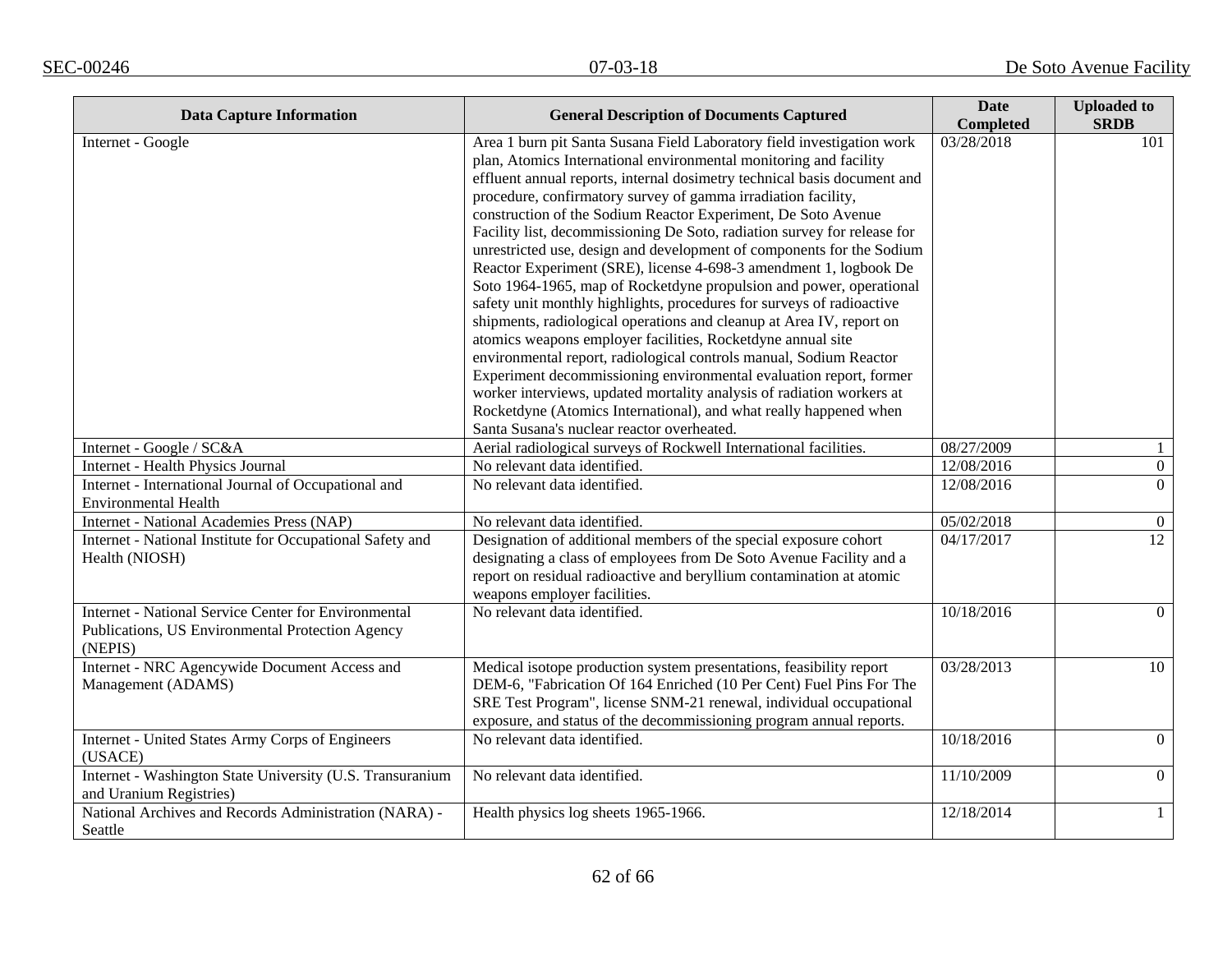| <b>Data Capture Information</b>                                        | <b>General Description of Documents Captured</b>                                                                                                                                                                                                                                                                                                                   | Date<br><b>Completed</b> | <b>Uploaded to</b><br><b>SRDB</b> |
|------------------------------------------------------------------------|--------------------------------------------------------------------------------------------------------------------------------------------------------------------------------------------------------------------------------------------------------------------------------------------------------------------------------------------------------------------|--------------------------|-----------------------------------|
| National Archives and Records Administration (NARA) -<br>College Park  | Radiological Condition Surveys of Real Property.                                                                                                                                                                                                                                                                                                                   | 04/13/2010               |                                   |
| National Institute for Occupational Safety and Health<br>(NIOSH)       | Off-site data evaluation report Santa Susana Field Laboratory, draft<br>final former employee interview report, plot plan - propulsion field<br>laboratory map 1956 boundary line of Area IV shown, assessment of<br>pond sediments in Sodium Reactor Experiment and perimeter ponds,<br>and U.S. AEC product material license 4-4292-1.                           | 05/03/2018               | 37                                |
| <b>Nuclear Regulatory Commission Public Document Room</b><br>(NRC PDR) | Final comprehensive evaluation report on the Atomics International De<br>Soto Avenue Facility, 5-year renewal of license SNM-21, annual<br>environmental monitoring report for items under license SNM-21, and a<br>decommissioning De Soto radiation survey.                                                                                                      | 04/23/2018               |                                   |
| <b>ORAU Team</b>                                                       | Documented communication, eighteenth annual report radiation<br>exposures for DOE and DOE contractor employees 1985, external<br>coworker dosimetry data for Area IV, the Canoga Avenue Facility, and<br>the De Soto Avenue Facility, and internal coworker dosimetry data for<br>Area IV of the Santa Susana Field Laboratory and the De Soto Avenue<br>Facility. | 06/16/2017               | 21                                |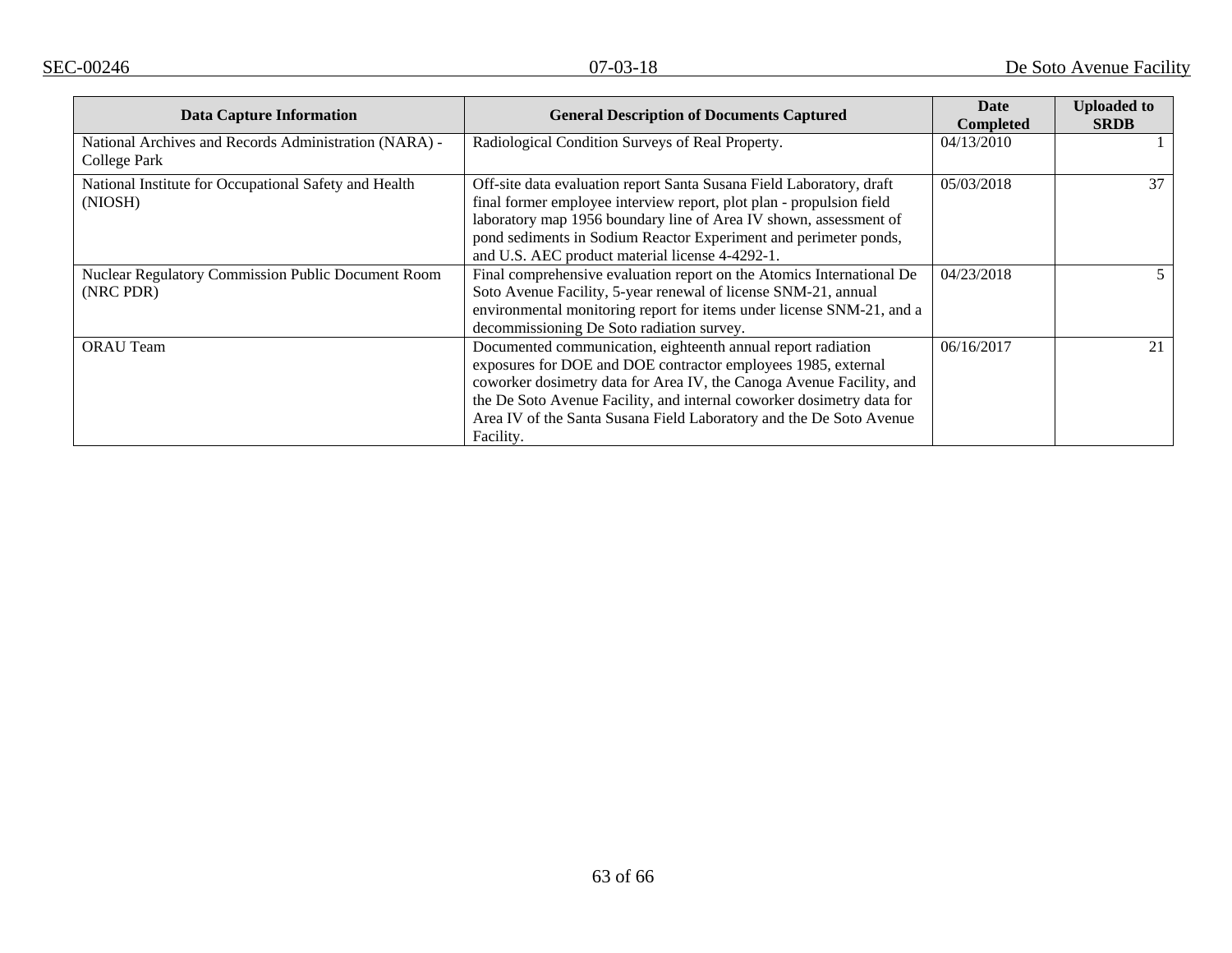| <b>Data Capture Information</b>             | <b>General Description of Documents Captured</b>                                                                                                                                                                                                                                                                                                                                                                                                                                                                                                                                                                                                                                                                                                                                                                                                                                                                                                                                                                                                                                                                                                                                                                                                                                                                                                                                                                                                                                                                                                                                                                                                                                                                                                                                                                                     | <b>Date</b><br><b>Completed</b> | <b>Uploaded</b> to<br><b>SRDB</b> |
|---------------------------------------------|--------------------------------------------------------------------------------------------------------------------------------------------------------------------------------------------------------------------------------------------------------------------------------------------------------------------------------------------------------------------------------------------------------------------------------------------------------------------------------------------------------------------------------------------------------------------------------------------------------------------------------------------------------------------------------------------------------------------------------------------------------------------------------------------------------------------------------------------------------------------------------------------------------------------------------------------------------------------------------------------------------------------------------------------------------------------------------------------------------------------------------------------------------------------------------------------------------------------------------------------------------------------------------------------------------------------------------------------------------------------------------------------------------------------------------------------------------------------------------------------------------------------------------------------------------------------------------------------------------------------------------------------------------------------------------------------------------------------------------------------------------------------------------------------------------------------------------------|---------------------------------|-----------------------------------|
| Santa Susana Field Laboratory (SSFL)        | Rocketdyne propulsion and power DOE operations annual site<br>environmental reports, annual review of radiological controls,<br>radiological operations and cleanup at the De Soto Facility, notes on air<br>sampling, use of plutonium-beryllium neutron sources for instrument<br>calibration, Atomics International effluent monitoring report special<br>nuclear material license SNM-21, Energy Systems Group<br>environmental monitoring and facility effluent annual reports, badge<br>monitoring around x-ray cells, map of De Soto Facility, bioassay log<br>and results, radiation source inventory, Atomics International<br>environmental monitoring program report, State of California<br>Department of Public Health radioactive material license 0015-59 and<br>0015-70 amendment 39-85, renewal of license 0015-70 and voluntary<br>termination of 0273-70, annual radiation exposure reports, quarterly<br>review of radiation safety, wound monitoring procedure, urinalysis<br>results, bioassay results performed by Atomic Corporation of America,<br>bioassay log and results, medical surveillance program, airflow<br>measurements in ventilation systems, plutonium wound monitoring,<br>radiation survey procedure for electron beam welders, control and use<br>of respirators, radiation protection plan, radiological surveys including<br>air samples and contamination results, radiological survey of 1-77<br>reactor and appropriate radiological safety procedures for the irradiation<br>of poison coated snap cladding tubes, 1-77 radiological safety<br>procedures applicable to the irradiation of poison coated snap cladding<br>tubes, health physics status 1-77 reactor, De Soto mass spectrometry<br>laboratory final survey plan, and room by room decontamination of<br>Building 101. | 06/08/2016                      | 119                               |
| Santa Susana Field Laboratory (SSFL) / SC&A | Powder Room Building 001 documentation, notes and incident reports<br>1966-1968, old external dosimetry procedures and supporting data<br>1970, 1987, and 1988, Atomics International health physics bioassay<br>procedures.                                                                                                                                                                                                                                                                                                                                                                                                                                                                                                                                                                                                                                                                                                                                                                                                                                                                                                                                                                                                                                                                                                                                                                                                                                                                                                                                                                                                                                                                                                                                                                                                         | 11/18/2009                      | 6                                 |
| SC&A / Santa Susana Field Laboratory (SSFL) | Decommissioning De Soto for NRC, interview of former employees on<br>Atomics International, De Soto Facility, and Santa Susana Field<br>Laboratory, nuclear activities at Rocketdyne, operations with Iodine-<br>131 in rooms 423-65 and 424-15 HQ.004 for vaporization studies,<br>operations with solid depleted uranium dioxide, plutonium urinalysis,<br>Ra-226 sources from CANEL, radiation exposure incidents, radiation<br>safety unit monthly progress report 1966, respirator issuance Santa<br>Susana, review of Building 055, facility and operations capabilities and<br>limitations, and a summary of radiation machines registered with the<br>State of California.                                                                                                                                                                                                                                                                                                                                                                                                                                                                                                                                                                                                                                                                                                                                                                                                                                                                                                                                                                                                                                                                                                                                                   | 06/24/2010                      | 19                                |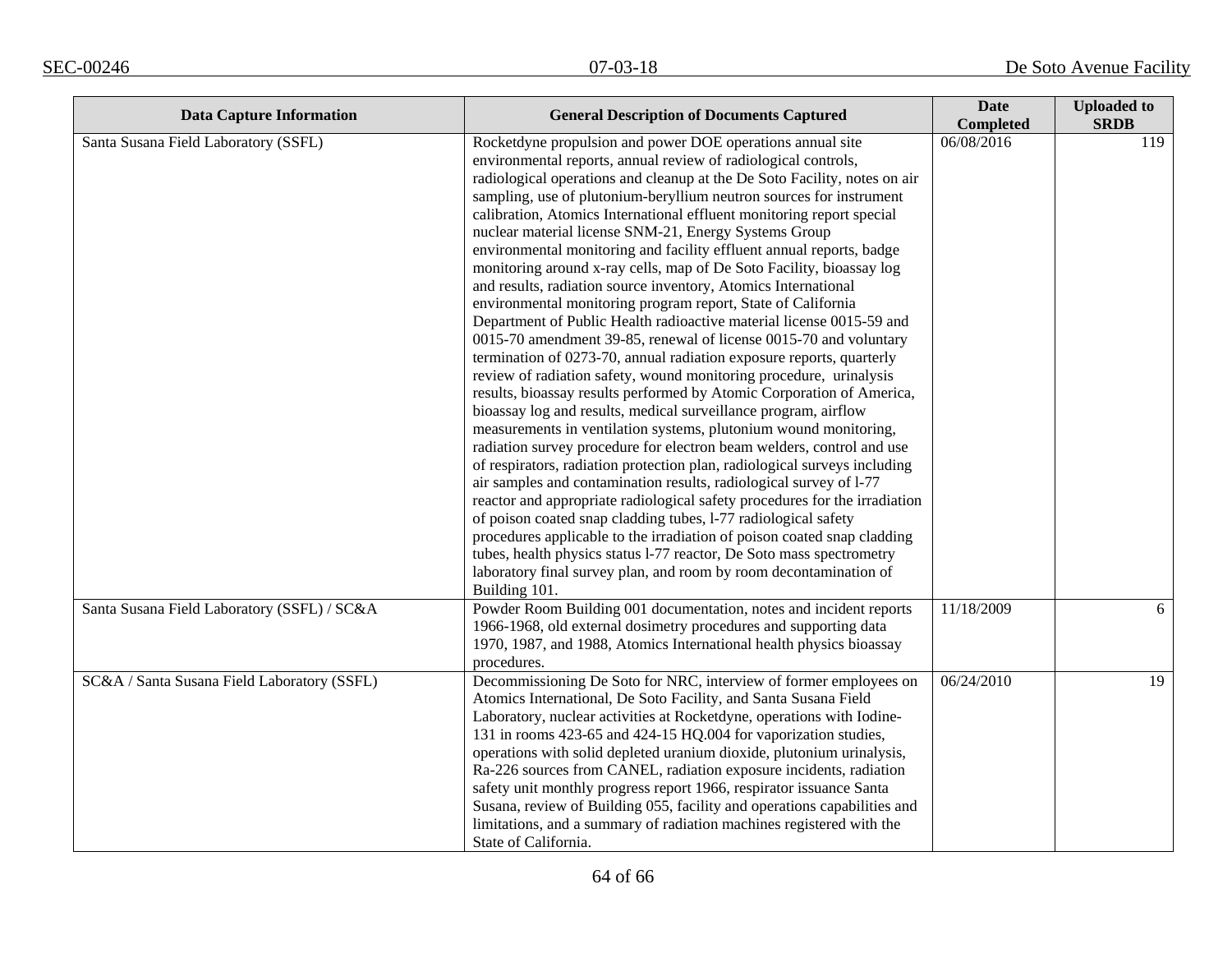| <b>Data Capture Information</b>                                                                                  | <b>General Description of Documents Captured</b>                                                        | Date<br><b>Completed</b> | <b>Uploaded to</b><br><b>SRDB</b> |
|------------------------------------------------------------------------------------------------------------------|---------------------------------------------------------------------------------------------------------|--------------------------|-----------------------------------|
| Santa Susana Field Laboratory (SSFL) / Nuclear<br><b>Regulatory Commission Public Document Room (NRC</b><br>PDR) | Rocketdyne annual site environmental report of Santa Susana Field<br>Laboratory and De Soto sites 1994. | 09/24/2009               |                                   |
| <b>Stanford Linear Accelerator Center (SLAC)</b>                                                                 | Report of sealed sources 1985.                                                                          | 02/22/2018               |                                   |
| <b>TOTAL</b>                                                                                                     | Not Applicable                                                                                          | Not Applicable           | 588                               |

#### **Table A1-2: Database Searches for De Soto Avenue Facility**

<span id="page-64-0"></span>

| Database/Source                                                                                              | <b>Keywords</b>                                                                                                                       | <b>Hits</b> | <b>Selected</b> |
|--------------------------------------------------------------------------------------------------------------|---------------------------------------------------------------------------------------------------------------------------------------|-------------|-----------------|
| Defense Technical Information Center (DTIC)<br>COMPLETED 12/08/2016                                          | Database search terms and Internet URL are available in the Excel file<br>called "De Soto Avenue Facility Rev. 00, (83.13) 05-17-18." | 120,876     | $\Omega$        |
| DOE Hanford Declassified Document Retrieval System<br>(DDRS) and Public Reading Room<br>COMPLETED 10/18/2016 | Database search terms and Internet URL are available in the Excel file<br>called "De Soto Avenue Facility Rev. 00, (83.13) 05-17-18." | $\Omega$    | $\Omega$        |
| DOE Legacy Management Considered Sites<br>COMPLETED 10/18/2016                                               | Database search terms and Internet URL are available in the Excel file<br>called "De Soto Avenue Facility Rev. 00, (83.13) 05-17-18." | $\Omega$    | $\Omega$        |
| DOE National Nuclear Security Administration (NNSA) -<br>Nevada Site Office<br>COMPLETED 12/08/2016          | Database search terms and Internet URL are available in the Excel file<br>called "De Soto Avenue Facility Rev. 00, (83.13) 05-17-18." | $\Omega$    | $\Omega$        |
| <b>DOE OSTI SciTech Connect</b><br>COMPLETED 10/18/2016                                                      | Database search terms and Internet URL are available in the Excel file<br>called "De Soto Avenue Facility Rev. 00, (83.13) 05-17-18." | 266         | 14              |
| Energy Employees Claimant Assistance Project (EECAP)<br>COMPLETED 12/08/2016                                 | "North American Aviation" OR Boeing OR "North American<br>Rockwell" OR "Rockwell International" AND "De Soto"                         | $\Omega$    | $\Omega$        |
| Google<br>COMPLETED 10/26/2016                                                                               | Database search terms and Internet URL are available in the Excel file<br>called "De Soto Avenue Facility Rev. 00, (83.13) 05-17-18." | 1,439,329   | 20              |
| Health Physics Journal<br>COMPLETED 12/08/2016                                                               | Database search terms and Internet URL are available in the Excel file<br>called "De Soto Avenue Facility Rev. 00, (83.13) 05-17-18." | $\Omega$    | 0               |
| International Journal of Occupational and Environmental<br>Health<br>COMPLETED 12/08/2016                    | Database search terms and Internet URL are available in the Excel file<br>called "De Soto Avenue Facility Rev. 00, (83.13) 05-17-18." | $\Omega$    | $\Omega$        |